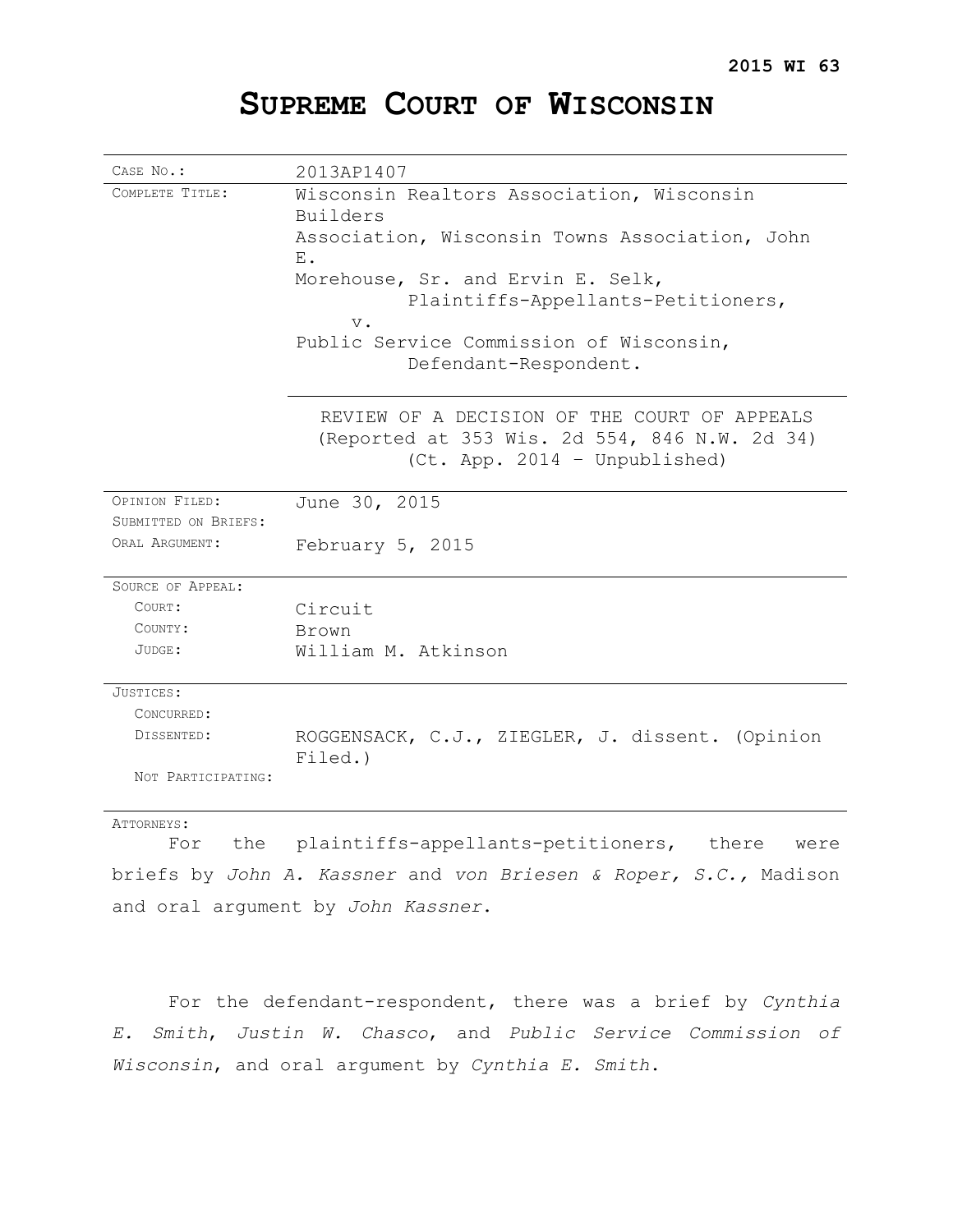**2015 WI 63** 

#### **NOTICE**

**This opinion is subject to further**  editing and modification. **version will appear in the bound volume of the official reports.** 

No. 2013AP1407 (L.C. No. 2012CV1203)

STATE OF WISCONSIN THE STATE OF STATE OF WISCONSIN

**Wisconsin Realtors Association, Wisconsin Builders Association, Wisconsin Towns Association, John E. Morehouse, Sr. and Ervin E. Selk,** 

 **Plaintiffs-Appellants-Petitioners,** 

 **v.** 

**Public Service Commission of Wisconsin,** 

 **Defendant-Respondent.** 

Diane M. Fremgen

**JUN 30, 2015** 

**FILED** 

Clerk of Supreme Court

REVIEW of a decision of the Court of Appeals. *Affirmed*.

¶1 SHIRLEY S. ABRAHAMSON, J. This is a review of an unpublished decision of the court of appeals affirming a summary judgment of the Circuit Court for Brown County, William M. Atkinson, Judge, in favor of the defendant (the Public Service Commission of Wisconsin) and against the plaintiffs (the Wisconsin Realtors Association, the Wisconsin Builders Association, the Wisconsin Towns Association, John E. Morehouse,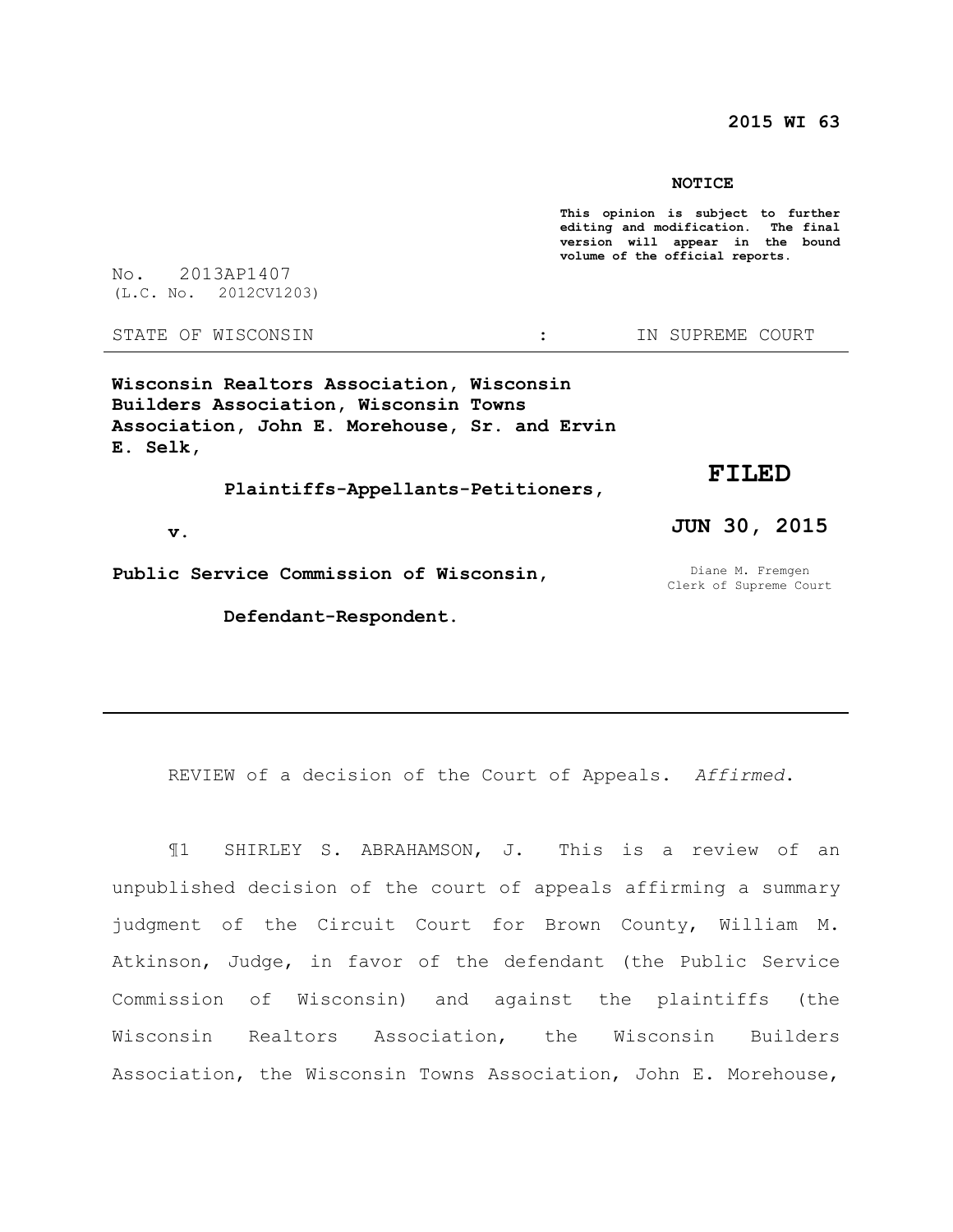Sr., and Ervin E. Selk).<sup>1</sup> We refer to the plaintiffs collectively as the Wisconsin Realtors Association, or WRA.

¶2 The issue presented is whether Wis. Admin. Code ch. PSC  $128<sub>1</sub><sup>2</sup>$  titled "Wind Energy Systems" and sometimes referred to herein as "the wind energy rules" or "the rules," is invalid because it was promulgated by the Public Service Commission "without compliance with statutory rule-making procedures."<sup>3</sup>

¶3 WRA asserts that in promulgating the wind energy rules, the Public Service Commission failed to comply with the procedural requirement set forth at Wis. Stat. § 227.115(2). Under Wis. Stat. § 227.115(2), if any rule proposed by an agency (including the Public Service Commission) "directly or substantially affects the development, construction, cost, or availability of housing in this state," then the Department of Commerce shall prepare a report, referred to by the parties and herein as a "housing impact report," before that rule is

 $1$  Wis. Realtors Ass'n v. Pub. Serv. Comm'n, No. 2013AP1407, unpublished slip op. (Wis. Ct. App. Mar. 25, 2014).

 $\overline{a}$ 

 $2$  Wisconsin Admin. Code Ch. PSC 128 has not changed since it went into effect. All references to ch. PSC 128 are therefore to the current December 2012 version.

 $3$  See Wis. Stat.  $5$  227.40(4)(a) (2009-10) (providing that the court shall declare an administrative rule invalid if it finds that (1) the rule violates constitutional provisions; (2) the rule exceeds the statutory authority of the agency; or (3) the rule was promulgated without compliance with statutory rulemaking procedures).

All subsequent references to the Wisconsin Statutes are to the 2009-10 version unless otherwise indicated.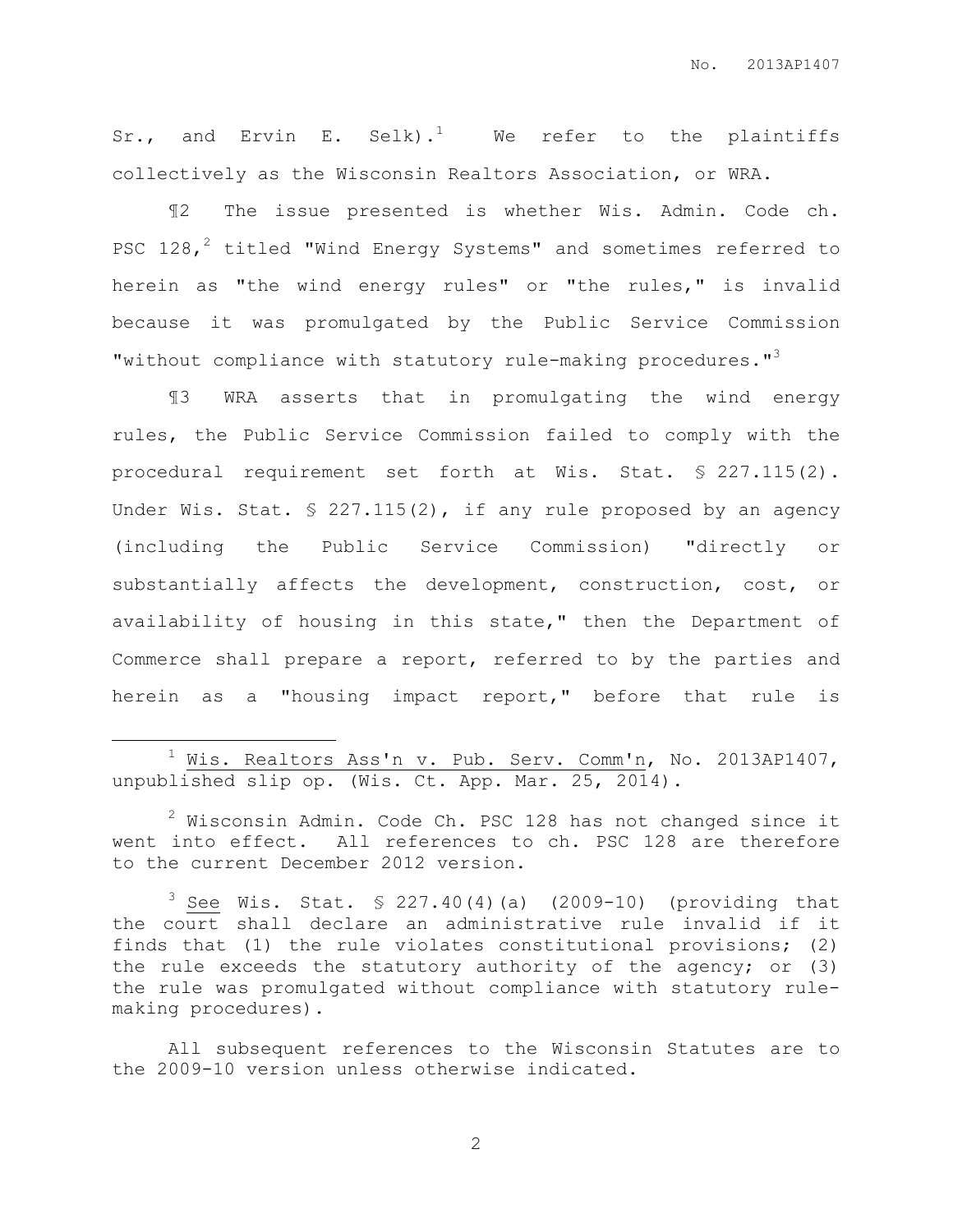submitted to the Legislative Council staff. $4$  WRA asserts that a housing impact report was required for Wis. Admin. Code ch. PSC 128 as a matter of law.

¶4 Thus, the more specific issue presented is whether under Wis. Stat. § 227.115(2), the Department of Commerce was required as a matter of law to prepare a housing impact report before Wis. Admin. Code ch. PSC 128 was submitted to the Legislative Council staff for review. To decide this issue, the court must determine based only on the texts of the governing statutes and the wind energy rules themselves whether the rules directly or substantially affect the development, construction, cost, or availability of housing in this state.

¶5 The circuit court granted summary judgment to the Public Service Commission on its motion, concluding that Wis. Admin. Code ch. PSC 128 does not directly or substantially affect the development, construction, cost, or availability of housing in this state and thus that a housing impact report was not required.

¶6 The court of appeals affirmed, stating: "We must presume PSC 128 was duly promulgated, and [WRA] has not cited any evidence to rebut that presumption."<sup>5</sup>

 $\overline{a}$ 

 $4$  The version of Wis. Stat. § 227.115(2) applicable in the instant case assigned the responsibility for preparing housing impact reports to the Department of Commerce. Responsibility for preparing housing impact reports is now in the Department of Administration. See Wis. Stat. § 227.115(1)(a) (2011-12) (defining "[d]epartment" as "the department of administration").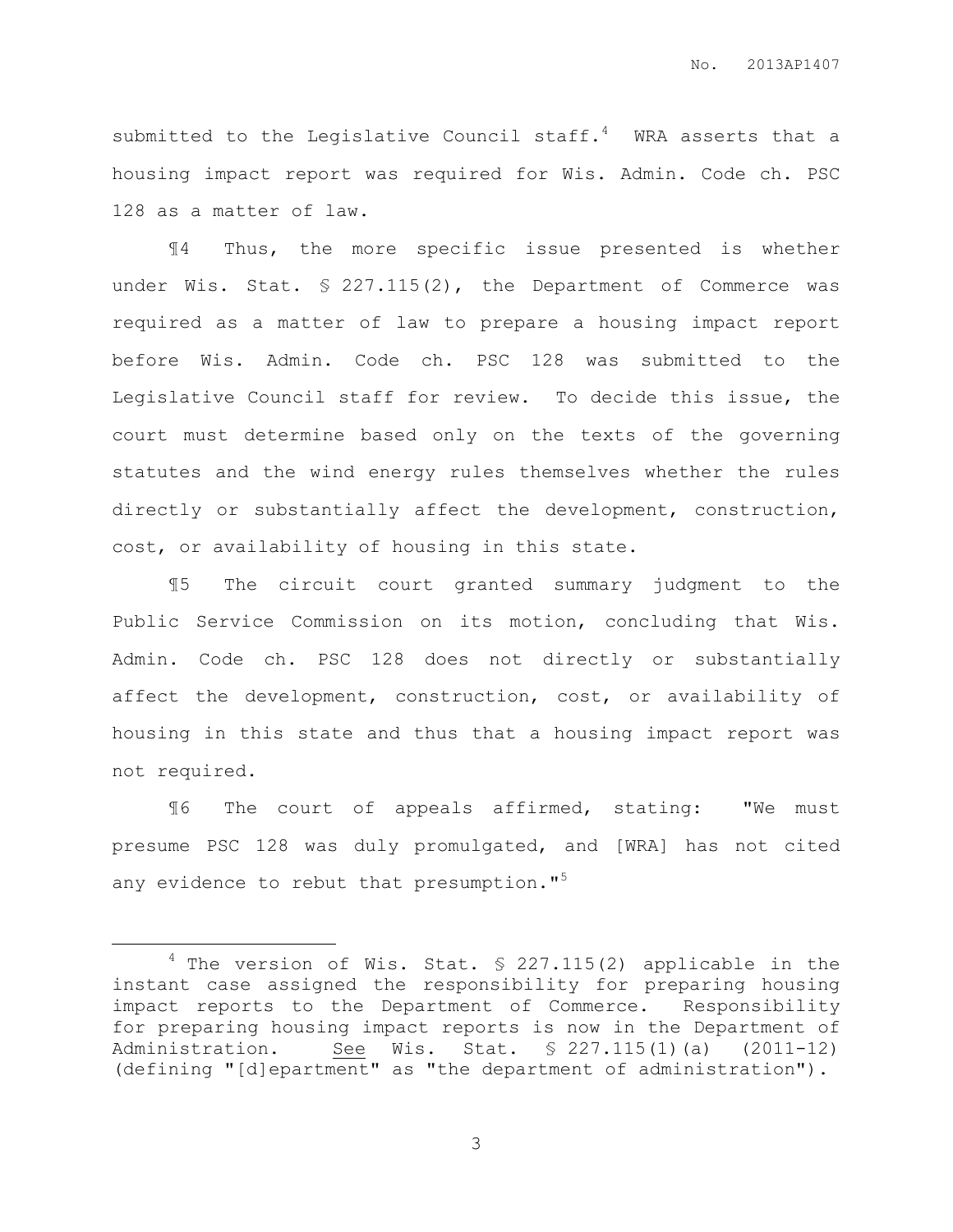¶7 We conclude that WRA has not demonstrated that a housing impact report was required as a matter of law for Wis. Admin. Code ch. PSC 128. The texts of the governing statutes and the wind energy rules do not demonstrate as a matter of law that the rules directly or substantially affect the development, construction, cost, or availability of housing in this state.

¶8 We further conclude that invalidating Wis. Admin. Code ch. PSC 128 under the circumstances presented in the instant case would infringe on the role of the legislature, which we decline to do.

¶9 Accordingly, WRA's challenge to Wis. Admin. Code ch. PSC 128 fails.

¶10 Our analysis will proceed as follows. First, we set forth the relevant facts and procedural history. We then recite the applicable standard of review. Next, we examine the statutory framework underlying this dispute. Finally, we determine that WRA has not demonstrated that a housing impact report was required as a matter of law for Wis. Admin. Code ch. PSC 128.

I

¶11 The relevant facts are not in dispute.

 $\overline{a}$ 

<sup>5</sup> Wis. Realtors Ass'n v. Pub. Serv. Comm'n, No. 2013AP1407, unpublished slip op.,  $\mathbb{I}23$  (Wis. Ct. App. Mar. 25, 2014).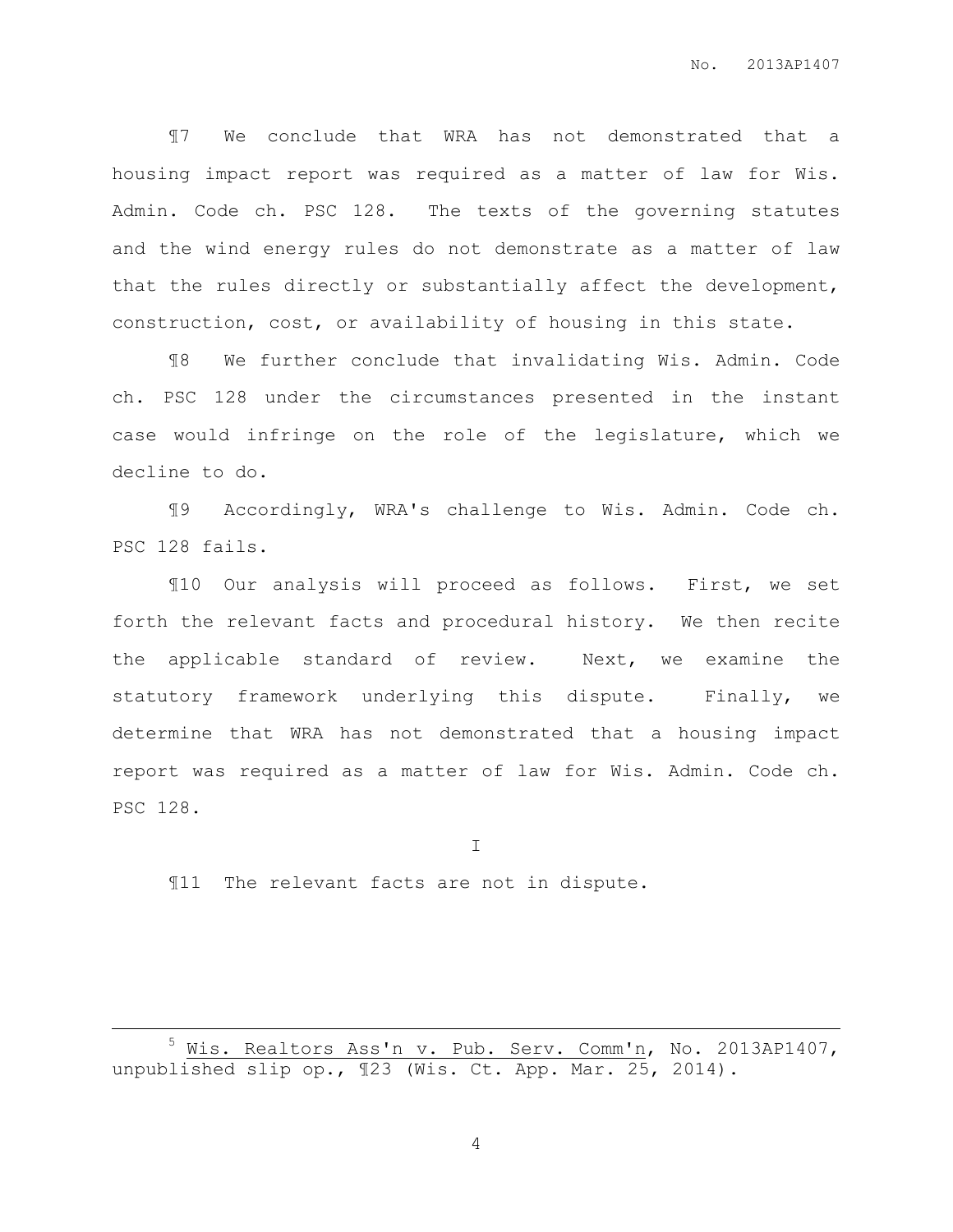¶12 The Public Service Commission is an independent regulatory agency with "jurisdiction to supervise and regulate every public utility in this state  $\ldots$ ."<sup>6</sup>

¶13 On September 30, 2009, the legislature enacted Wis. Stat. § 196.378(4g)(b), which provides that "the [Public Service Commission] shall, with the advice of the wind siting council, promulgate rules that specify the restrictions a political subdivision may impose on the installation or use of a wind energy system . . . . "<sup>7</sup>

¶14 The statute further provides that the rules to be promulgated by the Public Service Commission shall include setback requirements for wind turbines and may include requirements for other aspects of wind energy systems, such as their visual appearance, lighting, and electrical connections to the power grid; the shadow flicker they produce; the noise they produce and the proper means of measuring that noise; and their interference with radio, telephone, or television signals. The statute also states that the setbacks established by the Public Service Commission shall "provide reasonable protection from any health effects  $\cdot \cdot \cdot \cdot$  . "<sup>8</sup>

¶15 Wisconsin Stat. § 196.378(4g)(b) provides in full as follows:

 $6$  Wis. Stat. § 196.02(1)

 $\overline{a}$ 

 $^7$  See 2009 Wis. Act 40, § 12.

 $8 \text{ Wis. Stat. }$  \$ 196.378(4q)(b).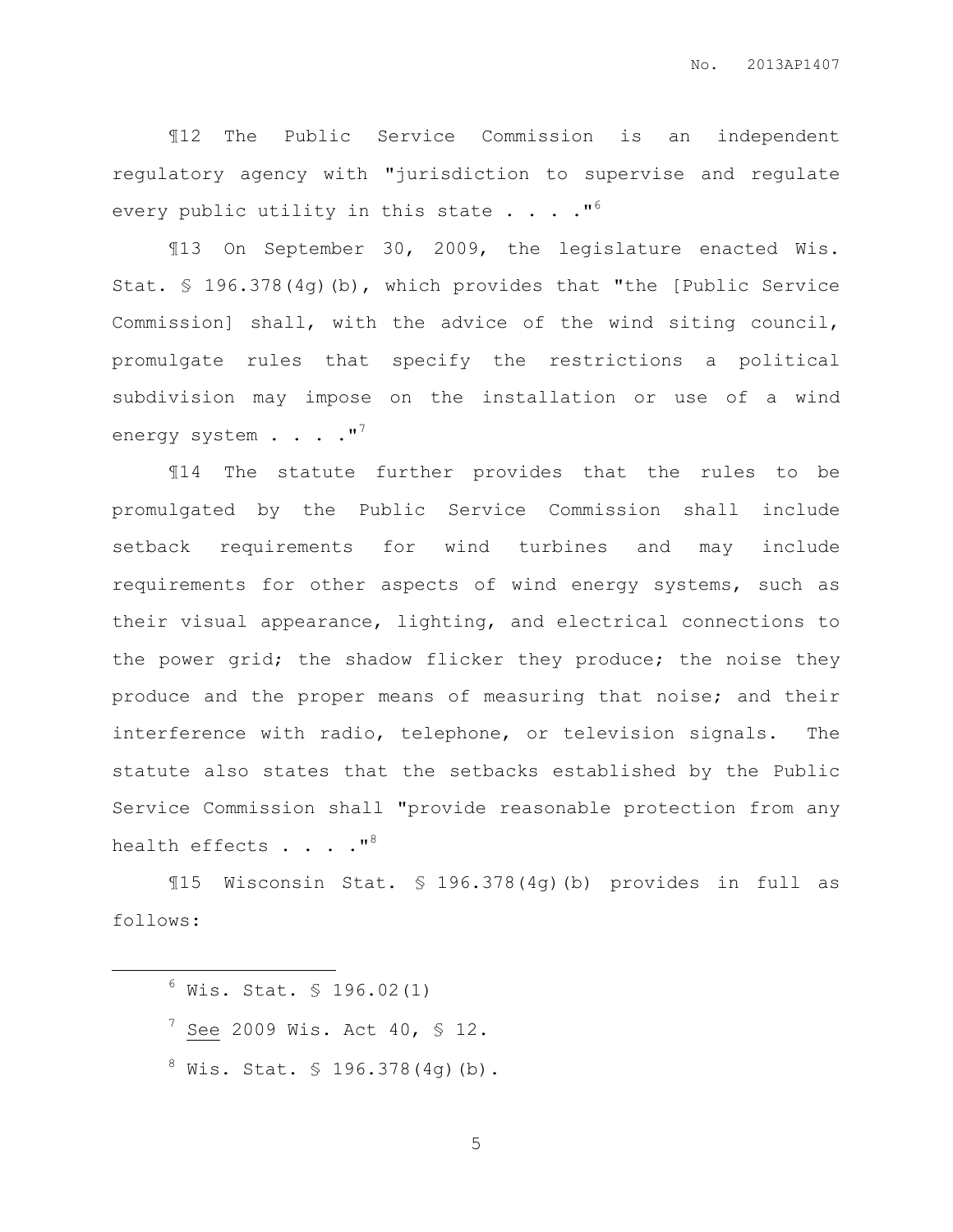The commission shall, with the advice of the wind siting council, promulgate rules that specify the restrictions a political subdivision may impose on the installation or use of a wind energy system consistent with the conditions specified in s. 66.0401(1m)(a) to (c). The subject matter of these rules shall include setback requirements that provide reasonable protection from any health effects, including health effects from noise and shadow flicker, associated with wind energy systems. The subject matter of these rules shall also include decommissioning and may include visual appearance, lighting, electrical connections to the power grid, setback distances, maximum audible sound levels, shadow flicker, proper means of measuring noise, interference with radio, telephone, or television signals, or other matters. A political subdivision may not place a restriction on the installation or use of a wind energy system that is more restrictive than these rules.<sup>9</sup>

¶16 The enactment of Wis. Stat. § 196.378(4g)(b) began a three-year process that culminated in the promulgation of Wis. Admin. Code ch. PSC 128.

¶17 Shortly after Wis. Stat. § 196.378(4g)(b) was enacted, the Public Service Commission appointed the members of the Wind Siting Council. The Wind Siting Council was created by the legislature to provide research and advice to the Public Service Commission on the regulation of wind energy systems.  $^{10}$ 

 $\overline{a}$ 

<sup>9</sup> See also Wis. Stat. § 66.0401(1m) ("No political subdivision  $\overline{\text{may}}$  place any restriction . . . on the installation or use of a wind energy system that is more restrictive than the rules promulgated by the [Public Service Commission] under s. 196.378(4g)(b).").

 $10$  Wis. Stat. § 15.797(1)(b) ("There is created in the public service commission a wind siting council that consists of . . . members appointed by the public service commission for  $3$ -year terms . . . . ").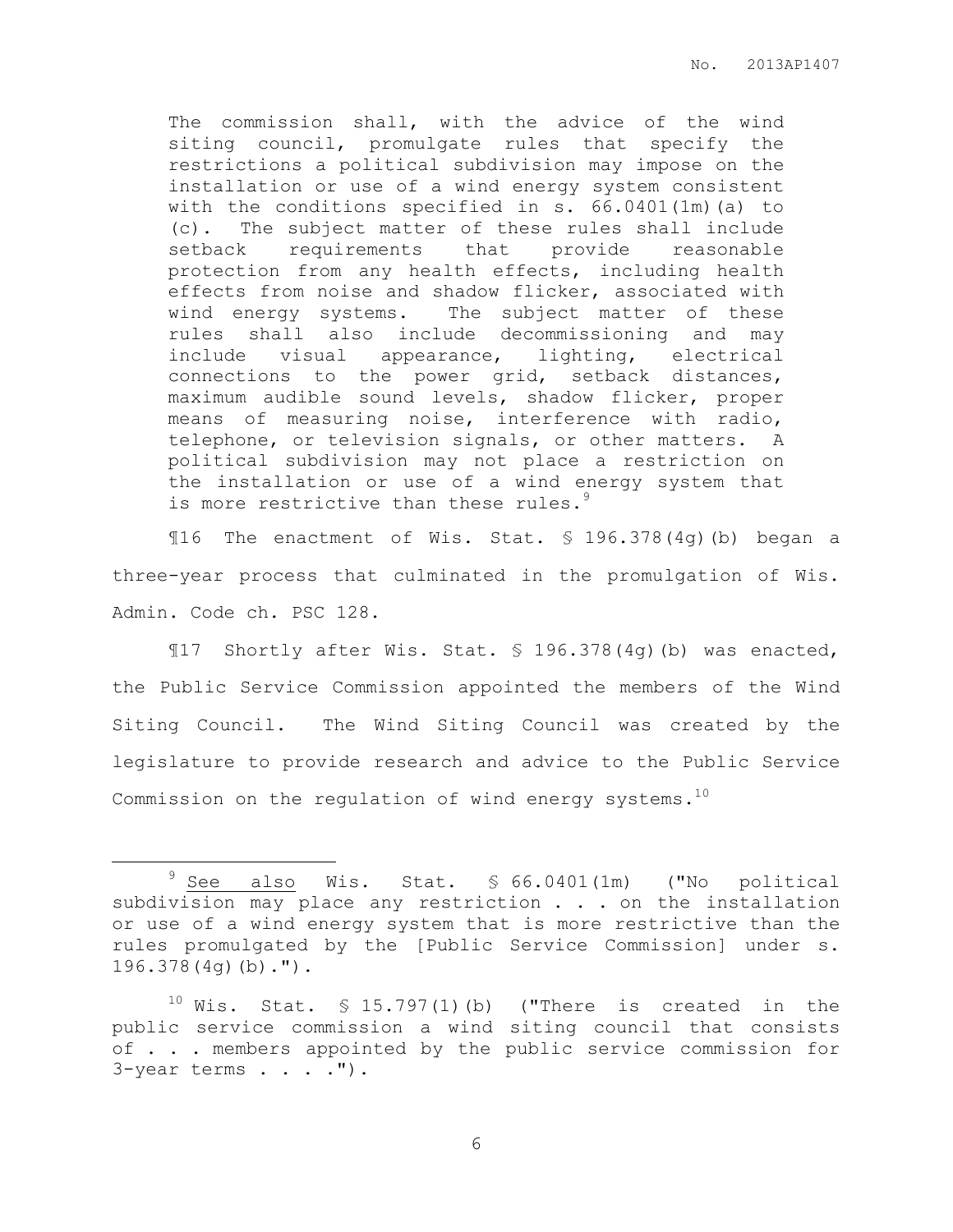¶18 Between March 29, 2010, and August 4, 2010, the Wind Siting Council met 20 times to discuss the restrictions a political subdivision should be permitted to impose on wind energy systems. At three of these meetings, the Wind Siting Council spent all or a substantial portion of its time considering the impact of wind energy systems on property values.

¶19 The Wind Siting Council ultimately concluded that there is no causal relationship between the siting of wind turbines and a measurable change in property values. The Wind Siting Council set forth this conclusion (along with various other findings and recommendations) in its final recommendations to the Public Service Commission dated August 9, 2010.

¶20 In developing the wind energy rules, the Public Service Commission considered the Wind Siting Council's findings and recommendations in conjunction with information gathered from various other sources, including:

- Wind-siting regulations and guidelines from a variety of states, including those immediately adjacent to Wisconsin;
- A wide variety of local ordinances and community agreements from throughout the state;
- Various white papers and best practices;
- Papers from a conference on wind-siting effects;
- Commission experience and precedent in wind-siting decisions;
- Environmental impact statements prepared for wind energy projects in Wisconsin;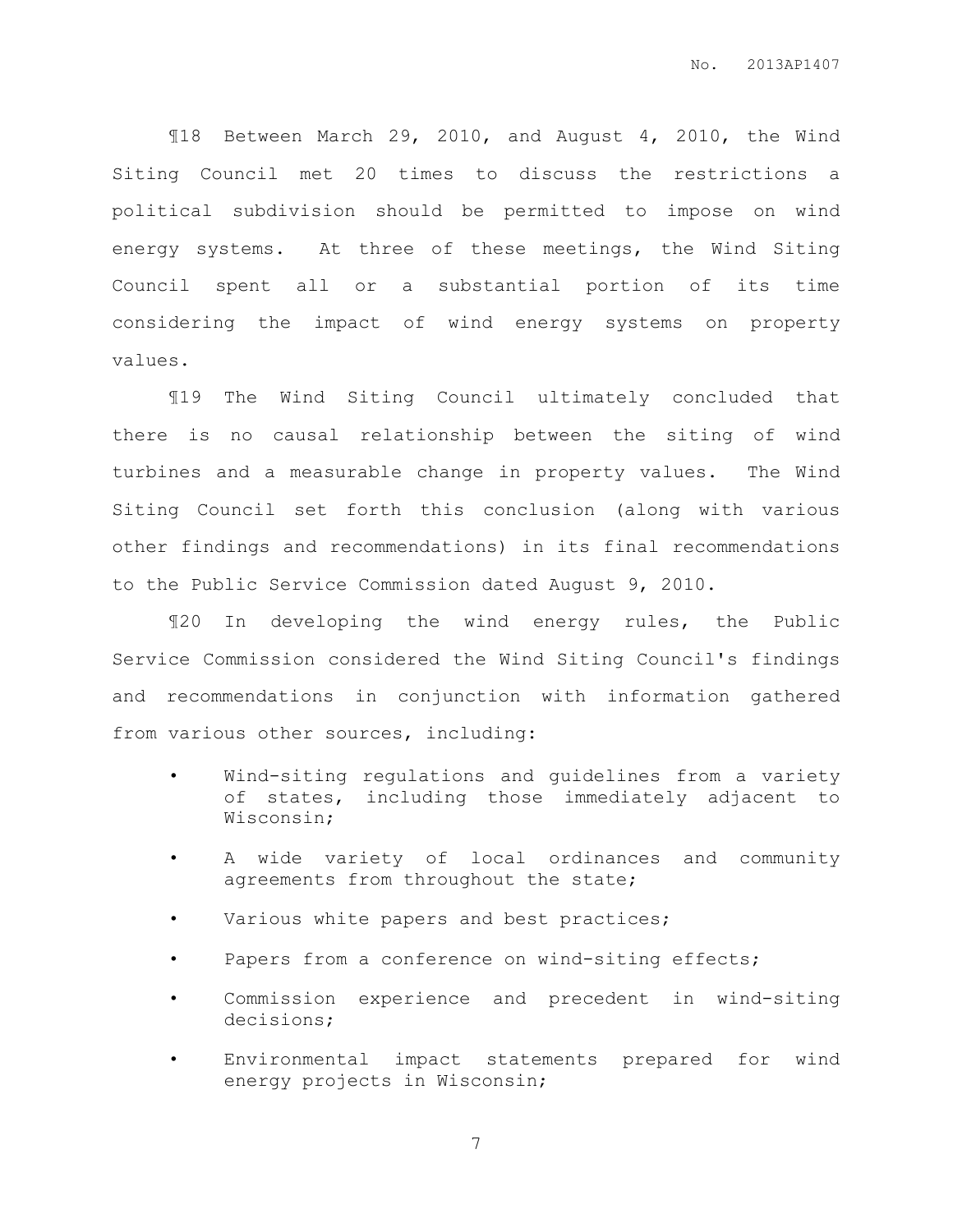- Technical and scientific research and writing on wind siting;
- Presentations and lectures given on wind-siting issues;
- Research by non-profit organizations and educational institutions on wind siting;
- Expert testimony on wind-siting issues;
- Other states' investigations and precedent on wind siting;
- Advice from consulting professionals with public health experience in Wisconsin;
- Court cases on wind-siting issues;
- Joint development agreements between wind energy developers and political subdivisions;
- Lease agreements for wind energy developments;
- Complaint resolution documentation from past complaints about wind energy projects;
- The Public Service Commission's noise measurement protocols, stray voltage protocols, and application filing requirements;
- Federal regulations and Federal Aviation Administration processes, standards, and provisions;
- Other state agencies' processes regarding political subdivision decision-making; and
- Research, writing, and presentations by the federal government and national energy labs on wind-siting issues.

¶21 On May 17, 2010, the Public Service Commission submitted the first draft of its proposed wind energy rules to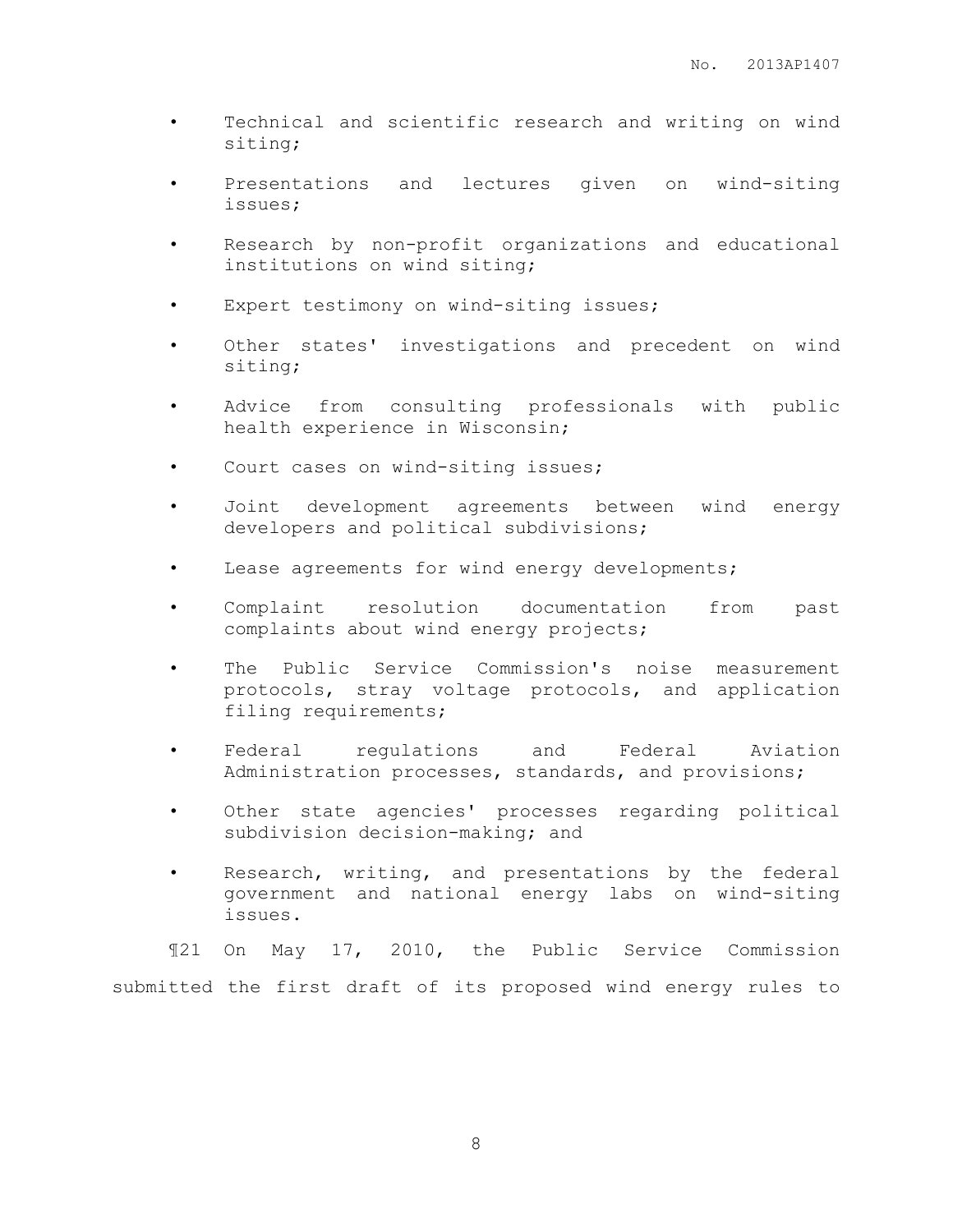the Legislative Council staff.<sup>11</sup> On June 14, 2010, after reviewing the Public Service Commission's proposal, the Legislative Council submitted a report to the Public Service Commission suggesting specific changes to the rules. The Public Service Commission incorporated many of the Legislative Council's suggestions.

¶22 The Public Service Commission then held three public hearings around the state on its proposed wind energy rules: one in Fond du Lac on June 28, 2010; one in Tomah on June 29, 2010; and one in Madison on June 30, 2010. Written comments from the public were accepted until noon on July 7, 2010.

¶23 On August 31, 2010, pursuant to Wis. Stat. § 227.19, which provides for legislative review of proposed rules, the Public Service Commission submitted its proposed wind energy rules to the legislature.

¶24 The proposed rules were accompanied by a report to the legislature, as required by Wis. Stat.  $\frac{5}{227.19(2)}$ .<sup>12</sup>

 $\overline{a}$ 

 $11$  See Wis. Stat. § 227.15 ("Prior to a public hearing on a proposed rule . . . an agency shall submit the proposed rule to the legislative council staff for review."). See also Wis. Stat. § 13.91 (creating a nonpartisan bureau entitled "Legislative Council Staff" and setting forth its duty to review proposed administrative rules).

 $12$  Wisconsin Stat. § 227.19(2) provides that "[a]n agency shall submit a notice to the chief clerk of each house of the legislature when a proposed rule is in final draft form. The notice shall be submitted in triplicate and shall be accompanied by a report in the form specified under sub.  $(3)$ ...."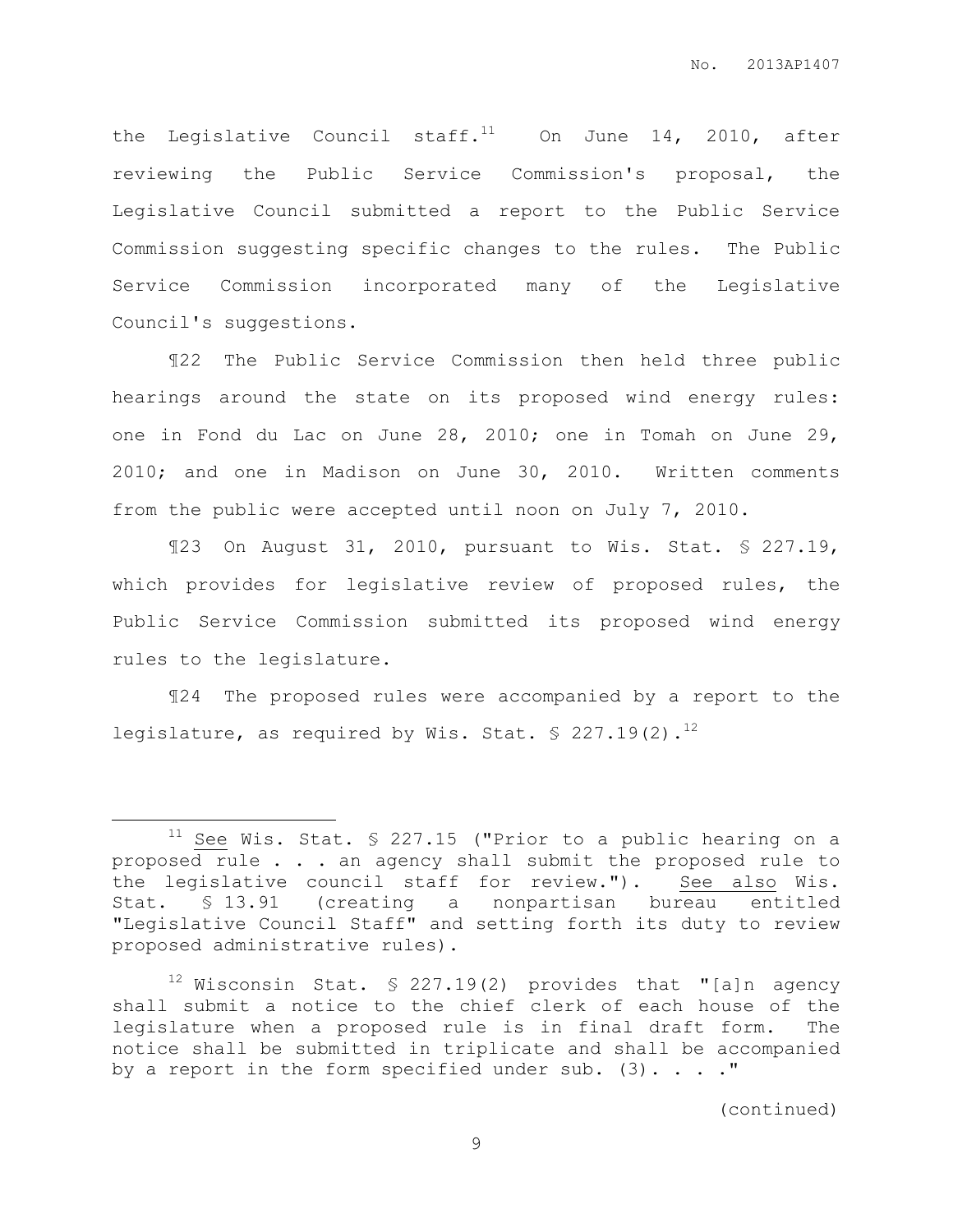¶25 The Public Service Commission did not submit a housing impact report. The Public Service Commission's report to the legislature did, however, comment on the likely effect of the proposed rules on property values. $^{13}$  The report states as follows:

Comments submitted by members of the public and government officials [c]ite studies, report individual experiences, and express fears that large wind energy systems have a negative impact on property values. . . . The property value impacts described included not being able to get a real estate company to list a property, a greatly reduced number of interested buyers, an increased length of time required to sell a property, and offers well below the appraised value of the property. . . Existing property value studies contain insufficient data to quantify property value impacts to properties one-half mile and closer to turbines (emphasis added).

Subsection  $(3)(q)$  lists numerous matters to be included in the report an agency submits to the legislature with a proposed rule, including "[t]he report of the department of commerce, as required by s. 227.115, if a proposed rule directly or substantially affects the development, construction, cost, or availability of housing in this state." See note 4, supra.

 $\overline{a}$ 

 $13$  See Wis. Stat. § 227.115(3)(a) (explaining that housing impact reports shall contain information about the effect of a proposed agency rule on housing in this state, including the "policies, strategies and recommendations of the state housing strategy plan," the "cost of constructing, rehabilitating, improving or maintaining single family or multifamily dwellings, the "purchase price of housing," the "cost and availability of financing to purchase or develop housing," and "housing costs," as defined in Wis. Stat. § 560.9801(3)(a) and (b)).

The state housing strategy plan, a comprehensive five-year housing strategy plan, is governed by Wis. Stat. § 560.9802. The plan is submitted to the governor, the legislature, and the federal Department of Housing and Urban Development.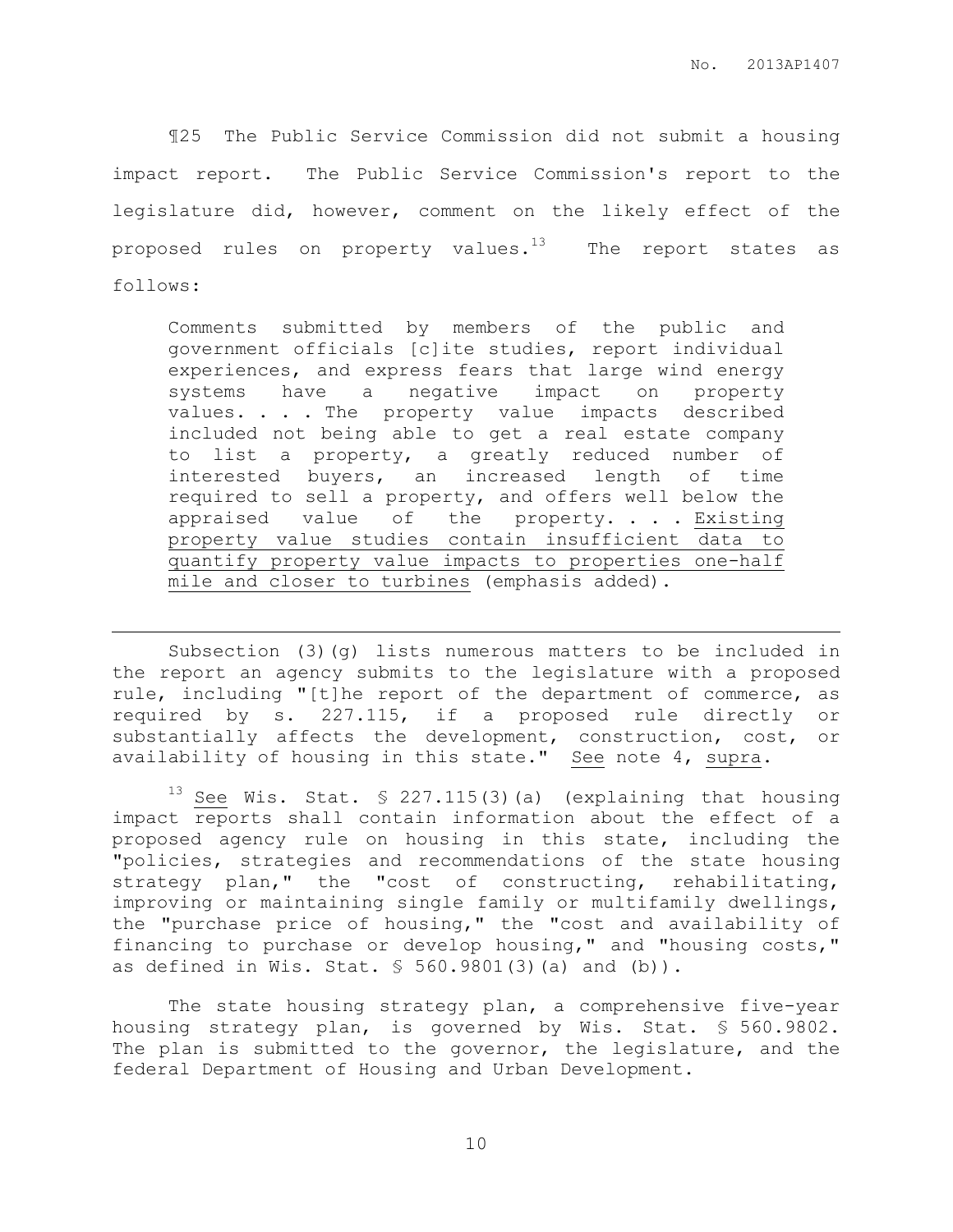¶26 The proposed wind energy rules were then subject to a lengthy legislative review process.<sup>14</sup>

¶27 The Senate Committee on Commerce, Utilities, Energy and Rail considered the proposed wind energy rules at a Committee hearing held on October 13, 2010. At the hearing, lobbyists and members of the public offered criticism and suggested changes to the proposed rules. Representatives from the Wisconsin Realtors Association and the Wisconsin Towns Association, two of the plaintiffs in the present case, were among those who shared their perspectives with the Senate Committee.

¶28 Based on its review of the proposed rules and the testimony presented, the Senate Committee voted to return the proposed rules to the Public Service Commission for further consideration and potential modification.

¶29 In a letter to the Public Service Commission dated November 30, 2010, Senator Jon Erpenbach, a member of the Senate Committee, "share[d] some perspective as to why" the proposed rules were being returned to the Public Service Commission. The letter summarizes the concerns raised by various parties at the Senate Committee hearing, including the concerns raised by the Wisconsin Realtors Association and the Wisconsin Towns Association. The letter then states: "I think the above

 $\overline{a}$ 

<sup>14</sup> See Wis. Stat. § 227.19 (governing legislative review of proposed administrative rules).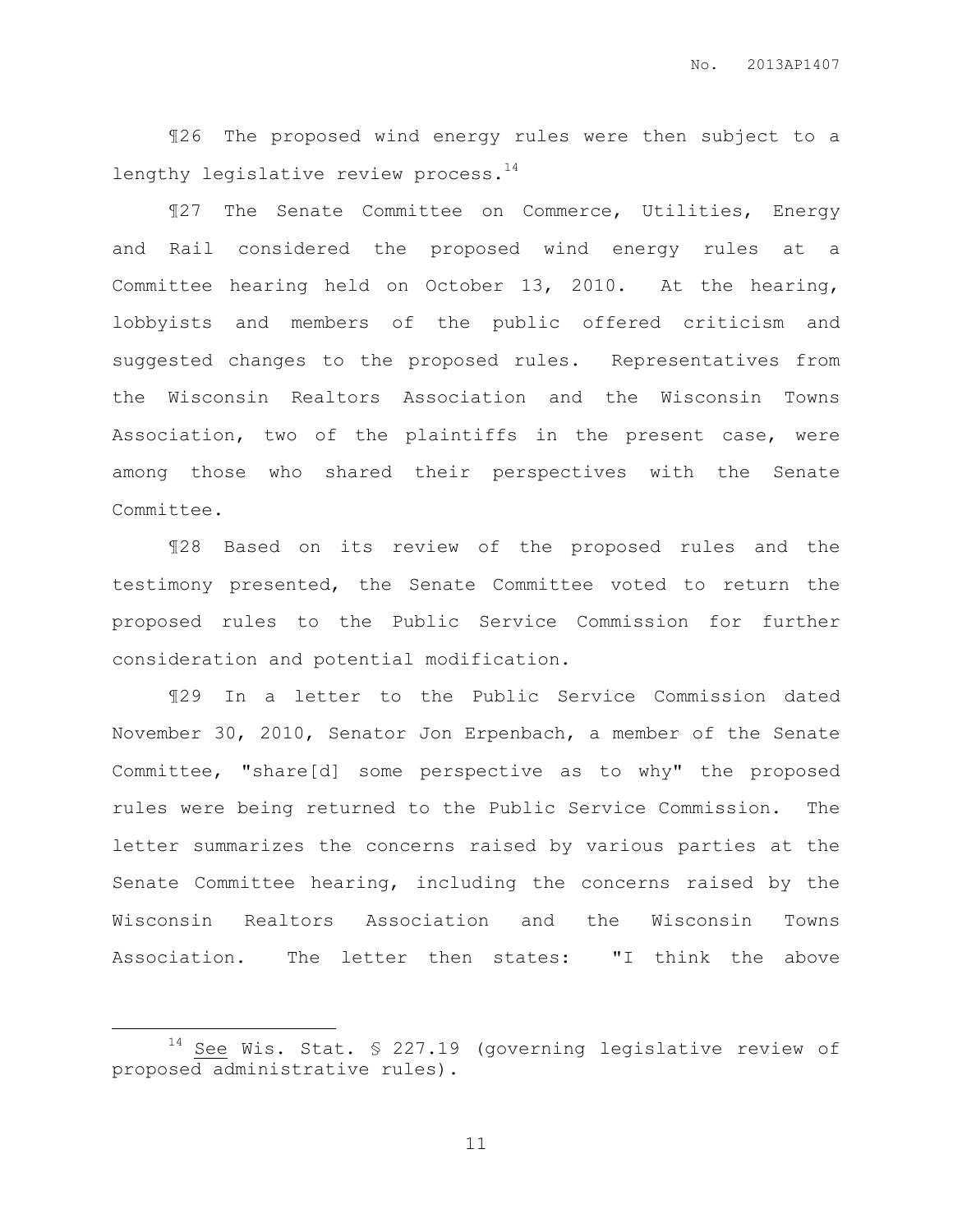outline gives the [Public Service] Commission a number of particular issues to re-examine within the rule[s]."

¶30 Senator Erpenbach's letter is silent about the failure to file a housing impact report and says nothing about the effect of the proposed wind energy rules on property values or on housing generally.

¶31 In response to the legislature's concerns, the Public Service Commission modified the proposed rules. The rules were resubmitted to the legislature on December 9, 2010.

¶32 On February 28, 2011, after the legislature's review period expired, the Public Service Commission promulgated its wind energy rules by publication in the Wisconsin Administrative Register. The rules, codified as Wis. Admin. Code ch. PSC 128, were to take effect the next day.

¶33 On the first day the rules became effective (March 1, 2011), the Joint Committee for Review of Administrative Rules suspended application of the rules pursuant to Wis. Stat.  $$227.26(2)(d).$ <sup>15</sup>

¶34 Suspension of a rule is temporary unless the rule is repealed.<sup>16</sup> Wisconsin Admin. Code ch. PSC 128 was not repealed. Accordingly, Wis. Admin. Code ch. PSC 128 took effect on March

 $\overline{a}$ 

<sup>&</sup>lt;sup>15</sup> Wisconsin Stat. § 227.26(2)(d), titled "Temporary suspension of rules," provides that the Joint Committee for Review of Administrative Rules "may suspend any rule by a majority vote of a quorum of the committee. . . . "

 $16$  See Wis. Stat. § 227.26(2)(i) (governing the repeal of a suspended rule).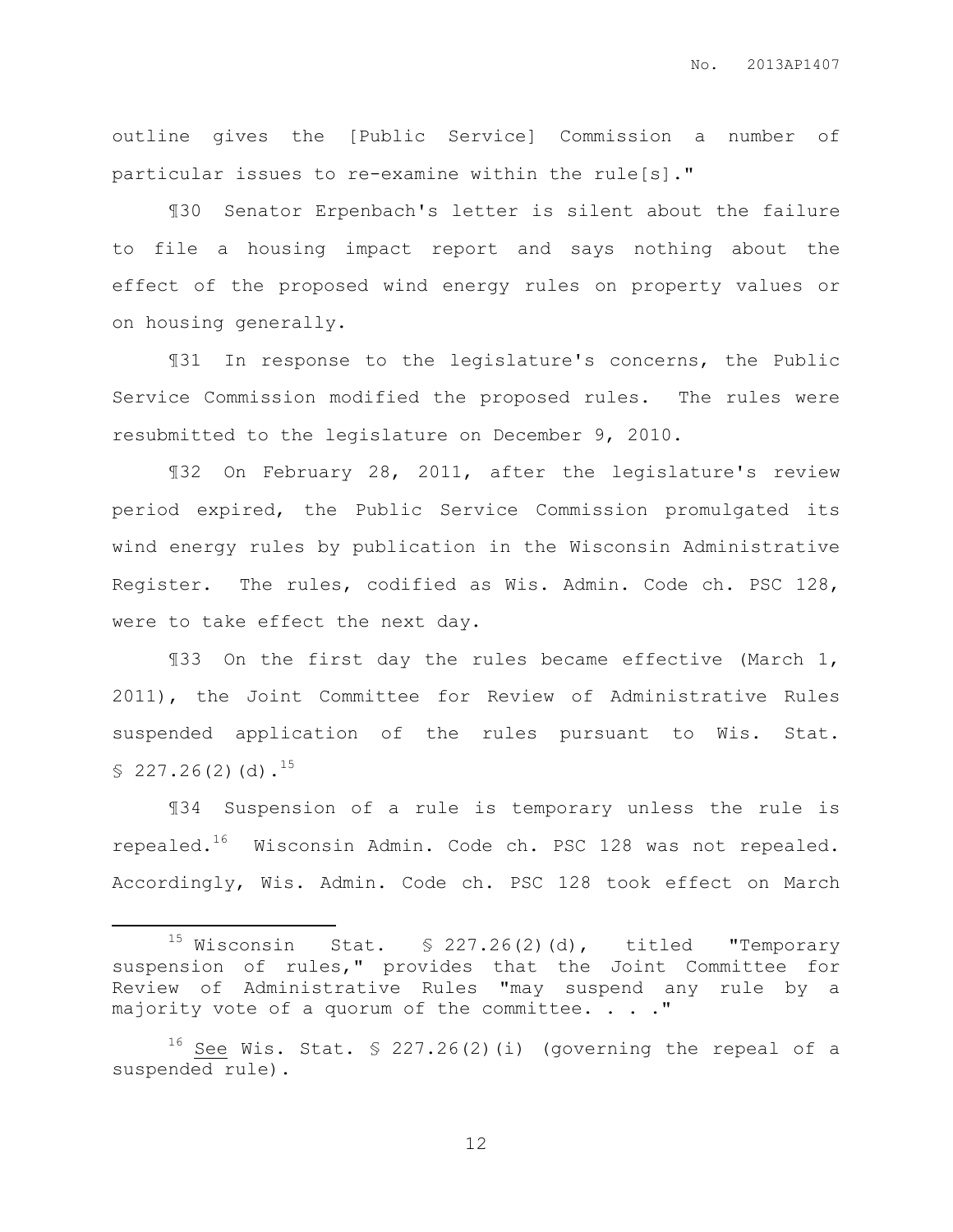16, 2012. Nearly three years had elapsed since the legislature had initially directed the Public Service Commission to promulgate rules governing wind energy systems.

¶35 On June 6, 2012, WRA filed a lawsuit in the circuit court (the subject of this review), seeking a declaration under Wis. Stat. § 227.40(4)(a) that Wis. Admin. Code ch. PSC 128 is invalid because it was promulgated without complying with statutory rule-making procedures

¶36 Both WRA and the Public Service Commission filed motions for summary judgment. The circuit court heard the motions on April 29, 2013. At the conclusion of the hearing, the circuit court granted the Public Service Commission's motion for summary judgment, stating:

I'm satisfied, when you look at the exact wording of the rule of 227.015 [sic], "If a proposed rule directly or substantially affects the development, construction costs, or availability of housing in the State," and it goes on, I'm satisfied that these wind siting rules—wind turbine siting rules do not and that there was no requirement to have a report.

¶37 In an unpublished decision, the court of appeals affirmed the circuit court's summary judgment ruling. The court of appeals reasoned as follows:

Wisconsin Stat. § 227.115(2) requires a housing impact report only when a proposed rule "directly or substantially affects the development, construction, cost, or availability of housing in this state[.]" . . . Although neither the [Public Service] Commission nor the wind siting council explicitly addressed § 227.115(2), both entities clearly found that wind energy systems do not substantially affect property values. Based on that finding, the [Public Service] Commission could reasonably conclude its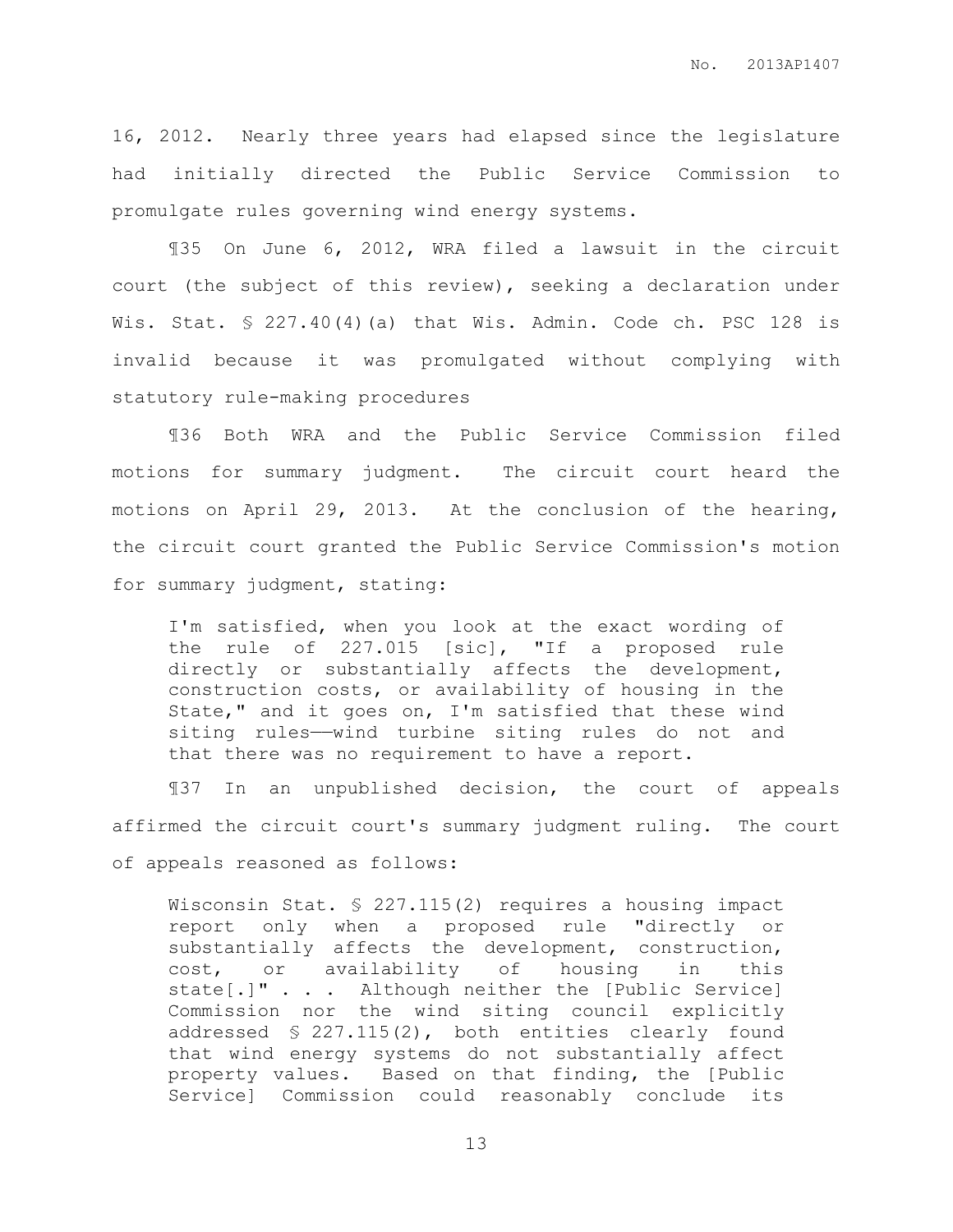proposed rules . . . would not directly or substantially affect the development, construction, cost, or availability of housing in Wisconsin.

. . . .

 $\overline{a}$ 

We must . . . presume that [Wis. Admin. Code ch.] PSC 128 was duly promulgated and that the [Public Service Commission] complied with Wis. Stat. § 227.115(2). In other words, we must presume no housing impact report was required . . .  $^{17}$ 

II

¶38 We review the summary judgment in favor of the Public Service Commission using the same standards and methods applied by the circuit court.<sup>18</sup> Under Wis. Stat. § 802.08(2), a moving party is entitled to summary judgment if there are no genuine issues of material fact and the moving party is entitled to judgment as a matter of law.

¶39 In the instant case, the parties do not dispute the facts. The instant case raises only a question of law, namely whether the wind energy rules were promulgated by the Public Service Commission without compliance with statutory rule-making procedures. $19$  More specifically, the question is whether under

 $18$  Pawlowski v. Am. Family Mut. Ins. Co., 2009 WI 105, 115, 322 Wis. 2d 21, 777 N.W.2d 67.

<sup>&</sup>lt;sup>17</sup> Wis. Realtors Ass'n v. Pub. Serv. Comm'n, No. 2013AP1407, unpublished slip op., ¶¶12-13 (Wis. Ct. App. Mar. 25, 2014).

<sup>&</sup>lt;sup>19</sup> See Wis. Stat.  $\frac{19}{227.40(4)(a)}$  (providing that the court shall declare an administrative rule invalid if it finds that (1) the rule violates constitutional provisions; (2) the rule exceeds the statutory authority of the agency; or (3) the rule was promulgated without compliance with statutory rule-making procedures).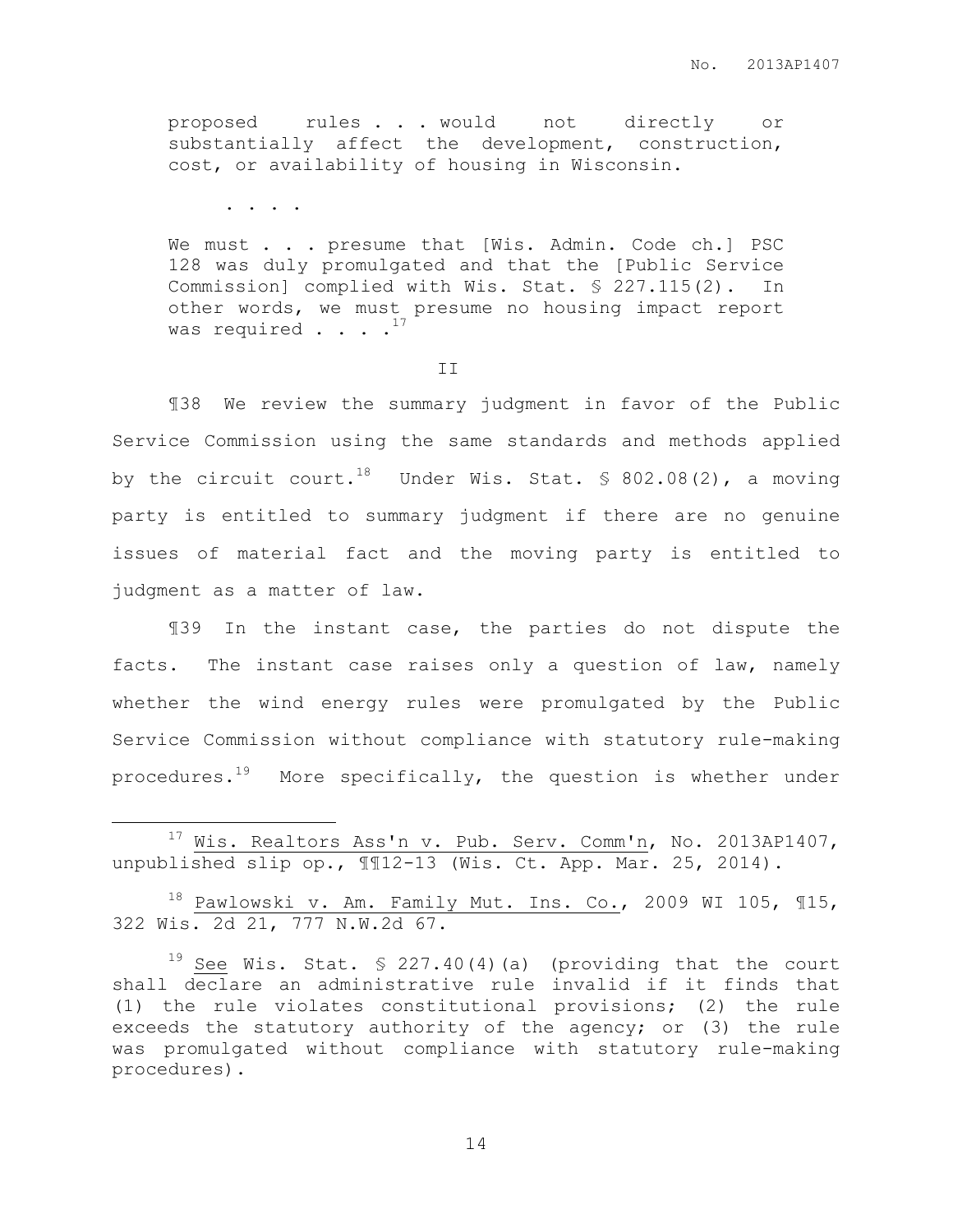Wis. Stat. § 227.115(2), the Department of Commerce was required as a matter of law to prepare a housing impact report before Wis. Admin. Code ch. PSC 128 was submitted to the Legislative Council staff for review. As WRA acknowledges, the interpretation and application of statutes ordinarily present questions of law this court decides independently of the circuit court and the court of appeals, but benefitting from their analyses.<sup>20</sup>

#### III

¶40 Before addressing whether a housing impact report was required as a matter of law for Wis. Admin. Code ch. PSC 128, we set forth the statutory framework within which this dispute arises.

¶41 The instant case involves the 2009-10 version of the Wisconsin Statutes. We caution that the statutory landscape of agency rule-making has since changed. See 2011 Wis. Act 21. One commentator has summarized these changes as follows:

2011 Wisconsin Act 21 significantly changes how administrative rules are promulgated. Among other things, it narrows state agencies' rule-making authority, gives the governor new powers to approve or prevent the adoption of rules, expands the economicimpact-analysis requirement to all agencies, and

 $\overline{a}$ 

<sup>20</sup> Brown v. LIRC, 2003 WI 142, ¶11, 267 Wis. 2d 31, 671 N.W.2d 279.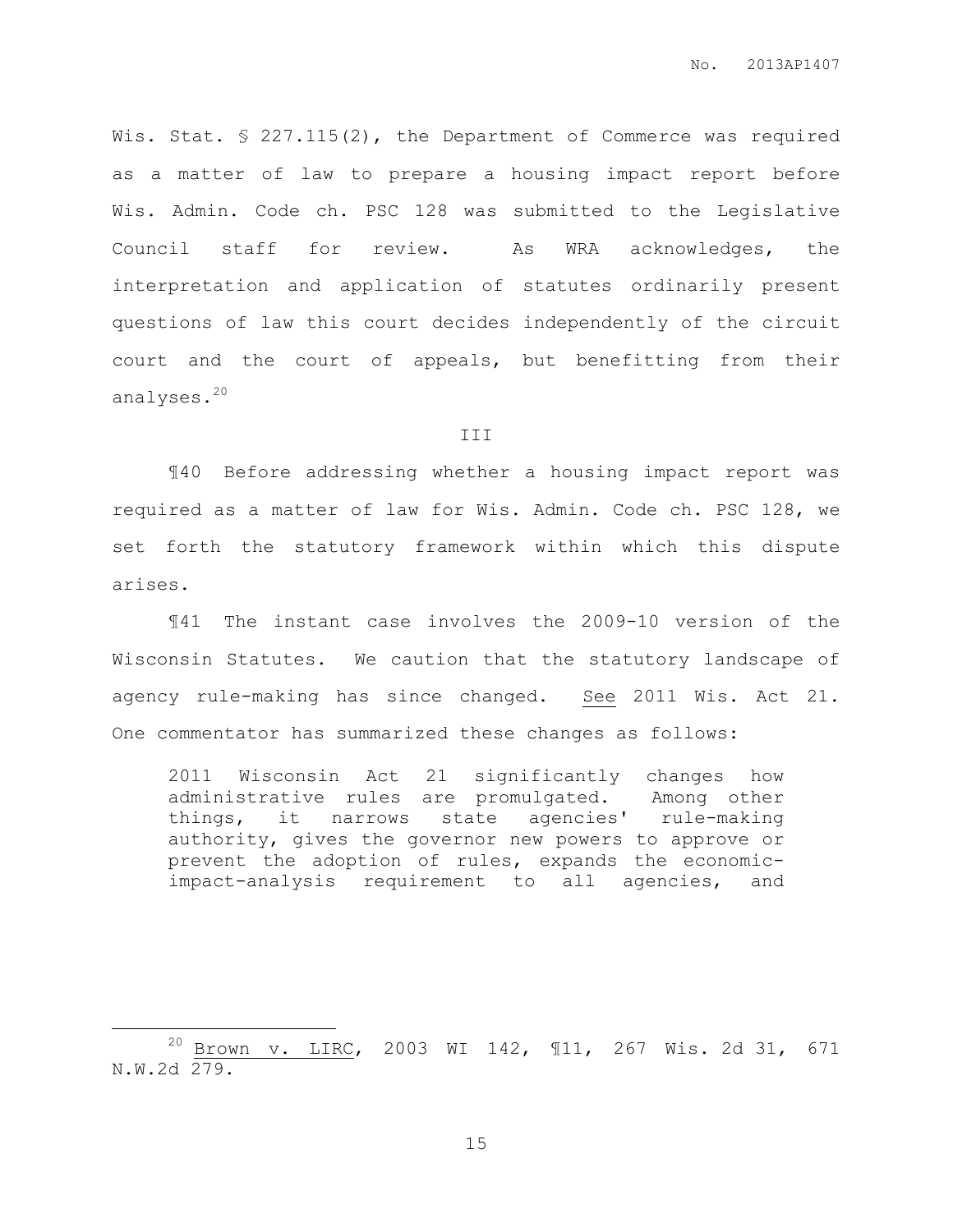expands venue in declaratory judgment actions to all counties. $^{21}$ 

¶42 None of the changes enacted in 2011 are at issue in the instant case. Thus, we turn to the 2009-10 statutes that govern the present dispute.

¶43 We previously set forth the statutory provision that directs the Public Service Commission to promulgate rules specifying the restrictions a political subdivision may impose on the installation or use of a wind energy system. See Wis. Stat. § 196.378(4g)(b), set forth in full at ¶15, above. The Public Service Commission adopted Wis. Admin. Code ch. PSC 128, the wind energy rules at issue, pursuant to this statutory authority.

¶44 The promulgation of a rule by the Public Service Commission and judicial review of a rule promulgated by the Public Service Commission are both governed by Chapter 227 of the Wisconsin Statutes (titled "Administrative Procedure and Review"). Several statutory provisions within this chapter are relevant to the instant case. We set them forth in turn.

¶45 Wisconsin Stat. § 227.40(1) provides that the exclusive method for judicial review of the validity of an

 $\overline{a}$ 

 $21$  Ronald Sklansky, Changing the Rules on Rulemaking, Wis. Lawyer, Aug. 2011, at 10, available at http://www.wisbar.org/newspublications/wisconsinlawyer/pages/wis consin-lawyer.aspx?Volume=84&Issue=8.

For a challenge to 2011 Wis. Act 21, see Coyne v. Walker, 2015 WI App 21, 361 Wis. 2d 225, \_\_\_ N.W.2d \_\_\_ (petition for review filed Mar. 20, 2015).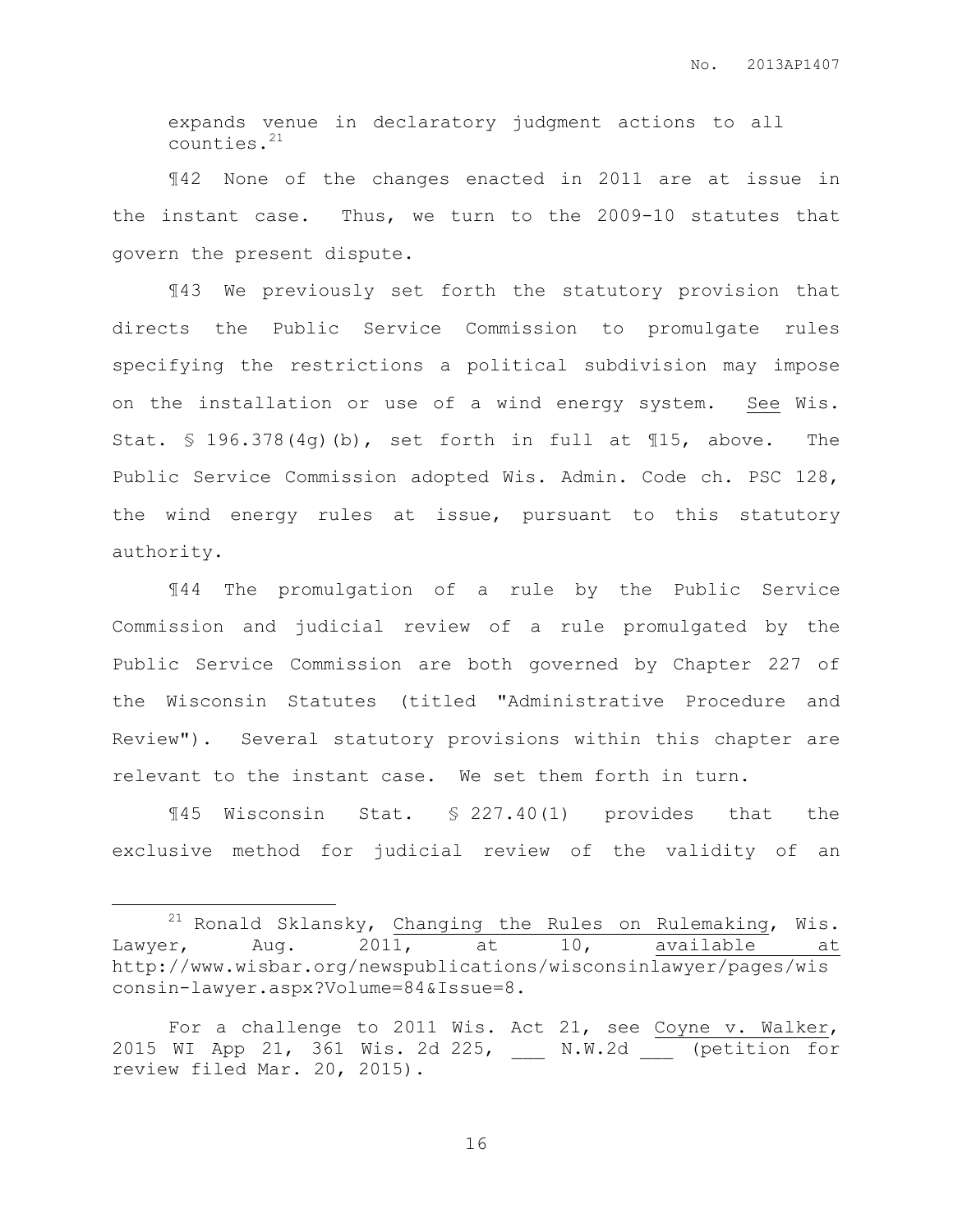agency rule is a declaratory judgment action challenging the rule filed in the circuit court. The text of Wis. Stat. § 227.40(1) is as follows: "[T]he exclusive means of judicial review of the validity of a rule shall be an action for declaratory judgment as to the validity of such rule brought in the circuit court . . . ."<sup>22</sup>

¶46 WRA sought declaratory relief in the instant case pursuant to this statutory provision.

¶47 When a declaratory judgment action challenging a rule is filed, Wis. Stat. § 227.40(4)(a) governs the limited circumstances under which a court grants relief. Under Wis. Stat. § 227.40(4)(a), a court shall declare a challenged rule invalid if it finds that (1) the rule violates constitutional provisions; (2) the rule exceeds the statutory authority of the agency; or (3) the rule was promulgated without compliance with statutory rule-making procedures.

¶48 Wisconsin Stat. § 227.40(4)(a) states in full as follows: "In any proceeding pursuant to this section for judicial review of a rule, the court shall declare the rule invalid if it finds that it violates constitutional provisions or exceeds the statutory authority of the agency or was

 $\overline{a}$ 

 $22$  See also Wis. Stat. § 227.01(13) (defining "rule" for purposes of Wis. Stat. ch. 227 as "a regulation, standard, statement of policy or general order of general application which has the effect of law and which is issued by an agency to implement, interpret or make specific legislation enforced or administered by the agency or to govern the organization or procedure of the agency").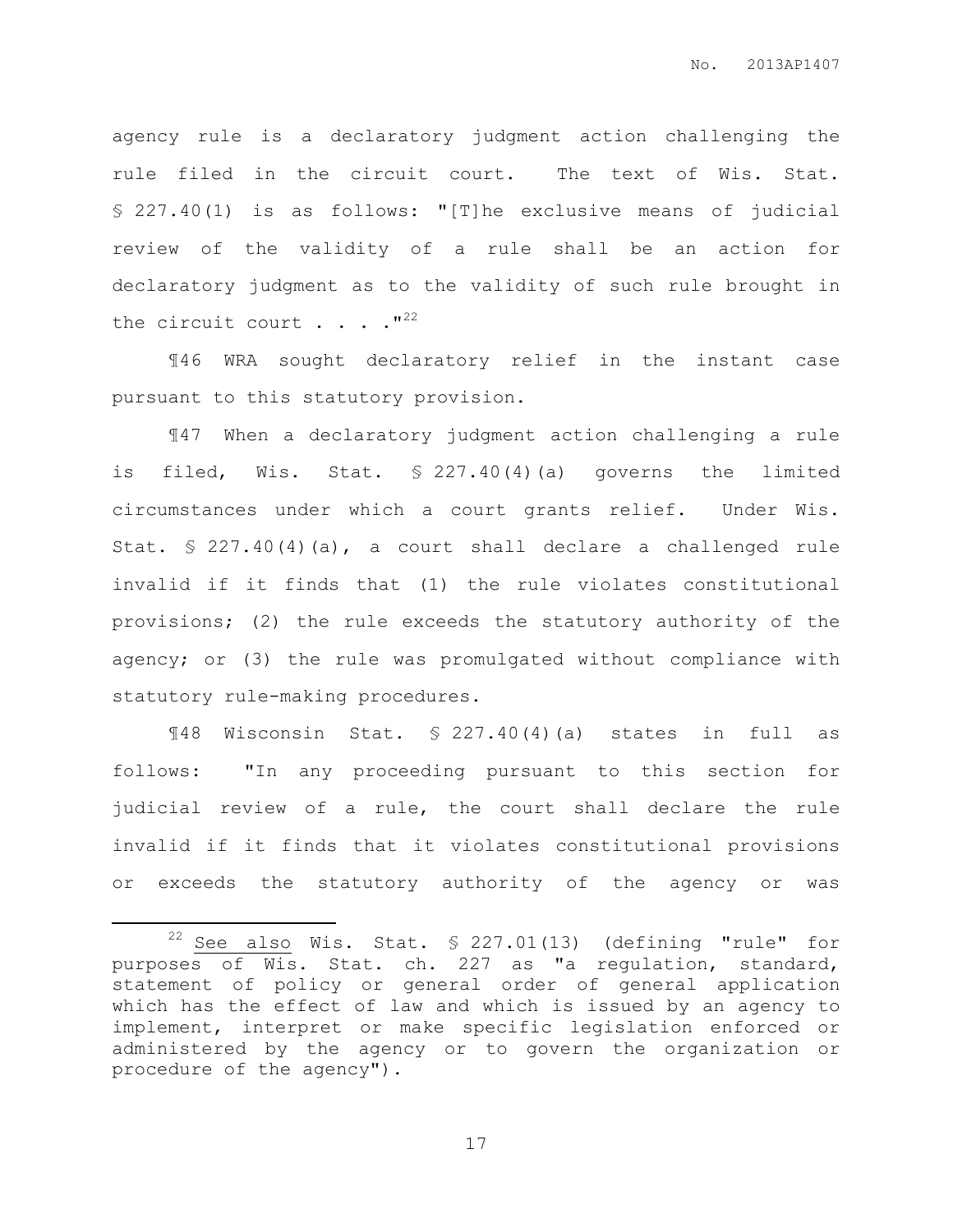promulgated without compliance with statutory rule-making procedures."

¶49 WRA does not assert that Wis. Admin. Code ch. PSC 128 violates constitutional provisions or exceeds the statutory authority of the Public Service Commission.<sup>23</sup> Instead, WRA describes its challenge to Wis. Admin. Code ch. PSC 128 as a "facial challenge to the rule[s]," arguing only that the rules were promulgated without compliance with statutory rule-making procedures.

¶50 Thus, we continue by setting forth the statutory rulemaking procedures that are relevant to the instant case.

¶51 Wisconsin Stat. § 227.20(1) requires an agency promulgating a rule to file a certified copy of the rule it is promulgating with the Legislative Reference Bureau.<sup>24</sup> The statute provides: "An agency shall file a certified copy of each rule it promulgates with the legislative reference bureau.

 $\overline{a}$ 

<sup>23</sup> The Public Service Commission clearly had statutory authority to promulgate Wis. Admin. Code ch. PSC 128. Several provisions within Wis. Stat. ch. 196 (titled "Regulation of Public Utilities") authorize the Public Service Commission to promulgate rules governing public utilities. The provision relevant here, which we discussed previously, is Wis. Stat. § 196.378(4g)(b) (directing the Public Service Commission to promulgate rules governing wind energy systems).

 $24$  The Legislative Reference Bureau is a nonpartisan bureau established by the legislature to provide "reference services" to the legislature, other government officials, and the public. See Wis. Stat. § 13.92.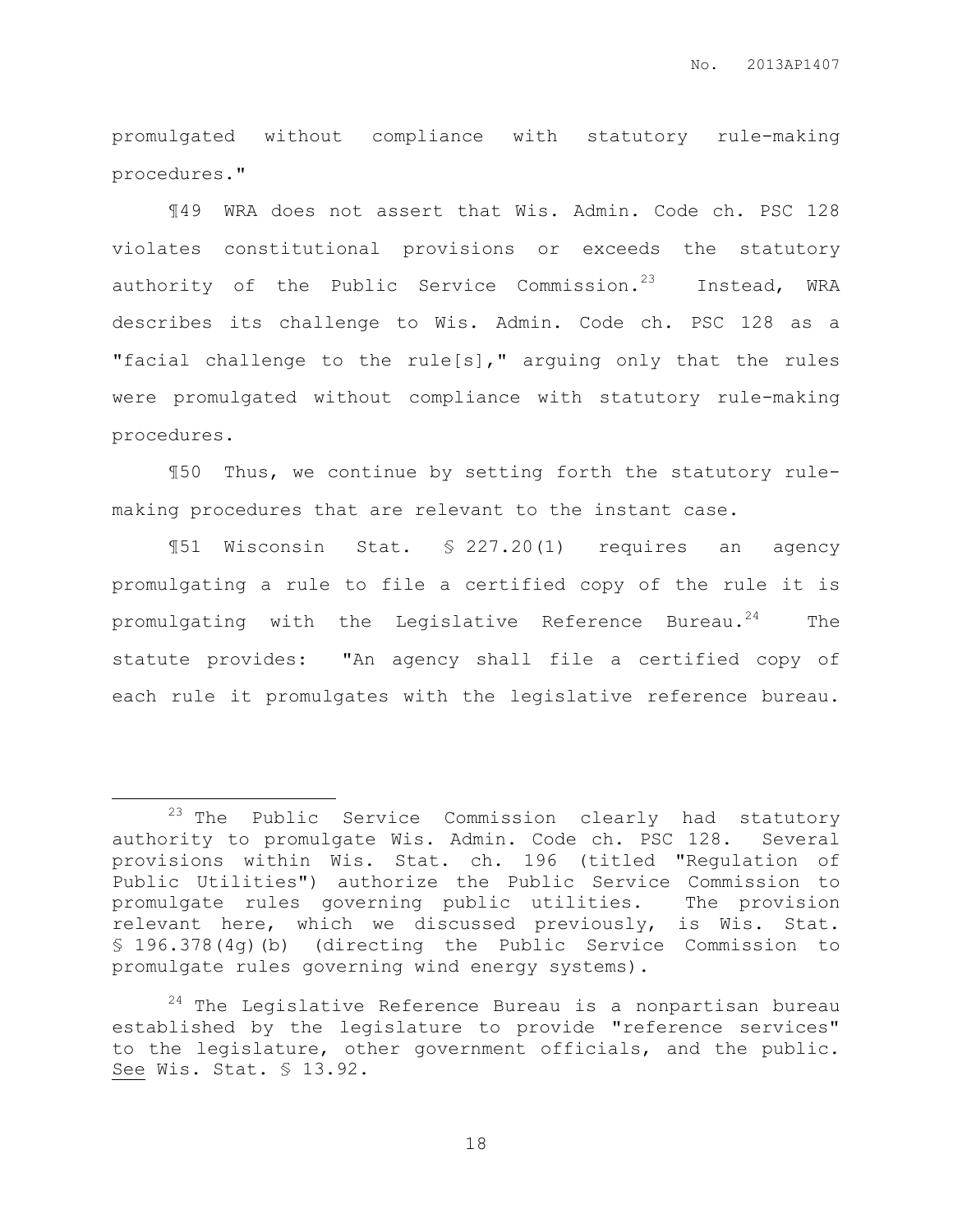No rule is valid until the certified copy has been filed. . . . "25

¶52 The Public Service Commission filed a certified copy of the rules at issue with the Legislative Reference Bureau.

¶53 Filing a certified copy of a rule with the Legislative Reference Bureau gives rise to a legislatively enacted presumption that the process by which the rules were promulgated was proper. More specifically, Wis. Stat. § 227.20(3) creates a presumption that a rule filed with the Legislative Reference Bureau was "duly promulgated" and that "all of the rule-making procedures required by [Chapter 227] were complied with."

¶54 The full text of Wis. Stat. § 227.20(3) is as follows:

- (3) Filing a certified copy of a rule with the legislative reference bureau creates a presumption of all of the following:
	- (a) That the rule was duly promulgated by the agency.
	- (b) That the rule was filed and made available for public inspection on the date and time endorsed on it.
	- (c) That all of the rule-making procedures required by this chapter were complied with.
	- (d) That the text of the certified copy of the rule is the text as promulgated by the agency.

¶55 Chapter 227 of the Wisconsin Statutes does not discuss this presumption further.

 $\overline{a}$ 

 $25$  Wis. Stat. § 227.20(1).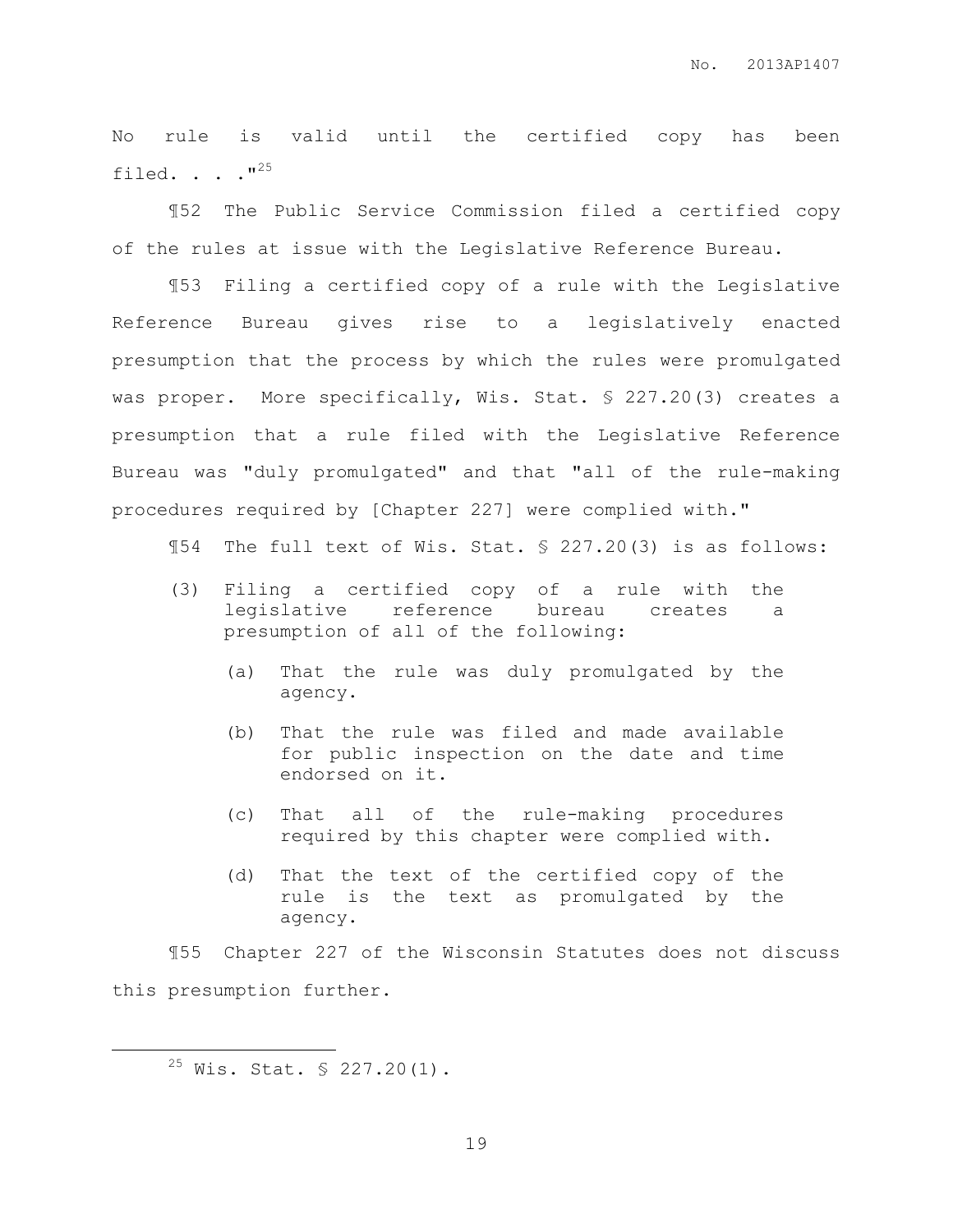¶56 Finally, we return to the statute with which we began: Wis. Stat. § 227.115(2), which governs housing impact reports. The full text of Wis. Stat. § 227.115(2) is as follows:

**(2) Report on rules affecting housing.** If a proposed rule directly or substantially affects the development, construction, cost, or availability of housing in this state, the department [of administration] shall prepare a report on the proposed rule before it is submitted to the legislative council staff under s. 227.15. The department may request any information from other state agencies, local governments or individuals or organizations that is reasonably necessary for the department to prepare the report. The department shall prepare the report within 30 days after the rule is submitted to the department.

¶57 These statutes provide the foundation for our analysis of the legal issue presented.

#### IV

¶58 As previously explained, the issue presented is whether the wind energy rules were promulgated without compliance with statutory rule-making procedures, that is, whether the rules were promulgated without a housing impact report in violation of the law.

¶59 We decide this issue as follows.

¶60 First, we explain that because there is a legislatively enacted presumption that the wind energy rules were duly promulgated and that all statutory rule-making procedures were complied with, and because WRA is the party challenging the validity of the rules, WRA bears the burden of proof. WRA must prove that a housing impact report was required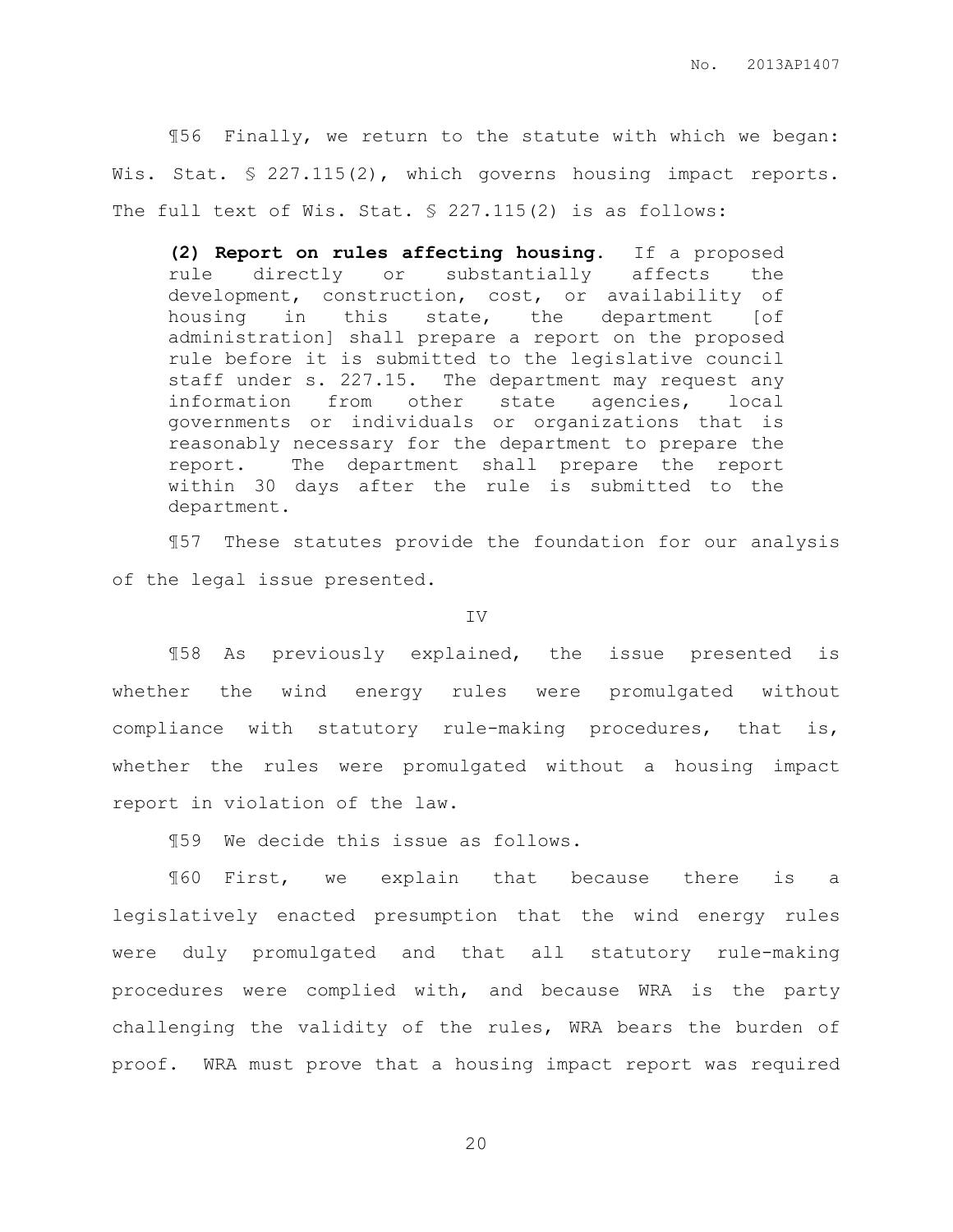as a matter of law for the promulgation of Wis. Admin. Code ch. PSC 128.

¶61 Second, we conclude that WRA has not fulfilled its burden of proving that as a matter of law, Wis. Admin. Code ch. PSC 128 was promulgated without compliance with statutory rulemaking procedures.

¶62 Third, and finally, we explain that this court's respect for the doctrine of separation of powers and the role of the legislature counsels against our invalidating a chapter of agency rules that survived the statutorily prescribed process of legislative review.

¶63 For these reasons, we uphold Wis. Admin. Code ch. PSC 128 against WRA's challenge and declare on the basis of the record before us that the rules at issue were not promulgated without compliance with statutory rule-making procedures.

A

¶64 Because WRA contests what showing it must make in the instant case, we begin by explaining that WRA has the burden to prove that a housing impact report was required as a matter of law for Wis. Admin. Code ch. PSC 128.

¶65 The Public Service Commission stresses that it filed a certified copy of Wis. Admin. Code ch. PSC 128 with the Legislative Reference Bureau and therefore has the benefit of the statutory presumption that it complied with all statutory rule-making procedures.

¶66 The text of Wis. Stat. § 227.20(3) directs us to presume that the rule was duly promulgated by the agency and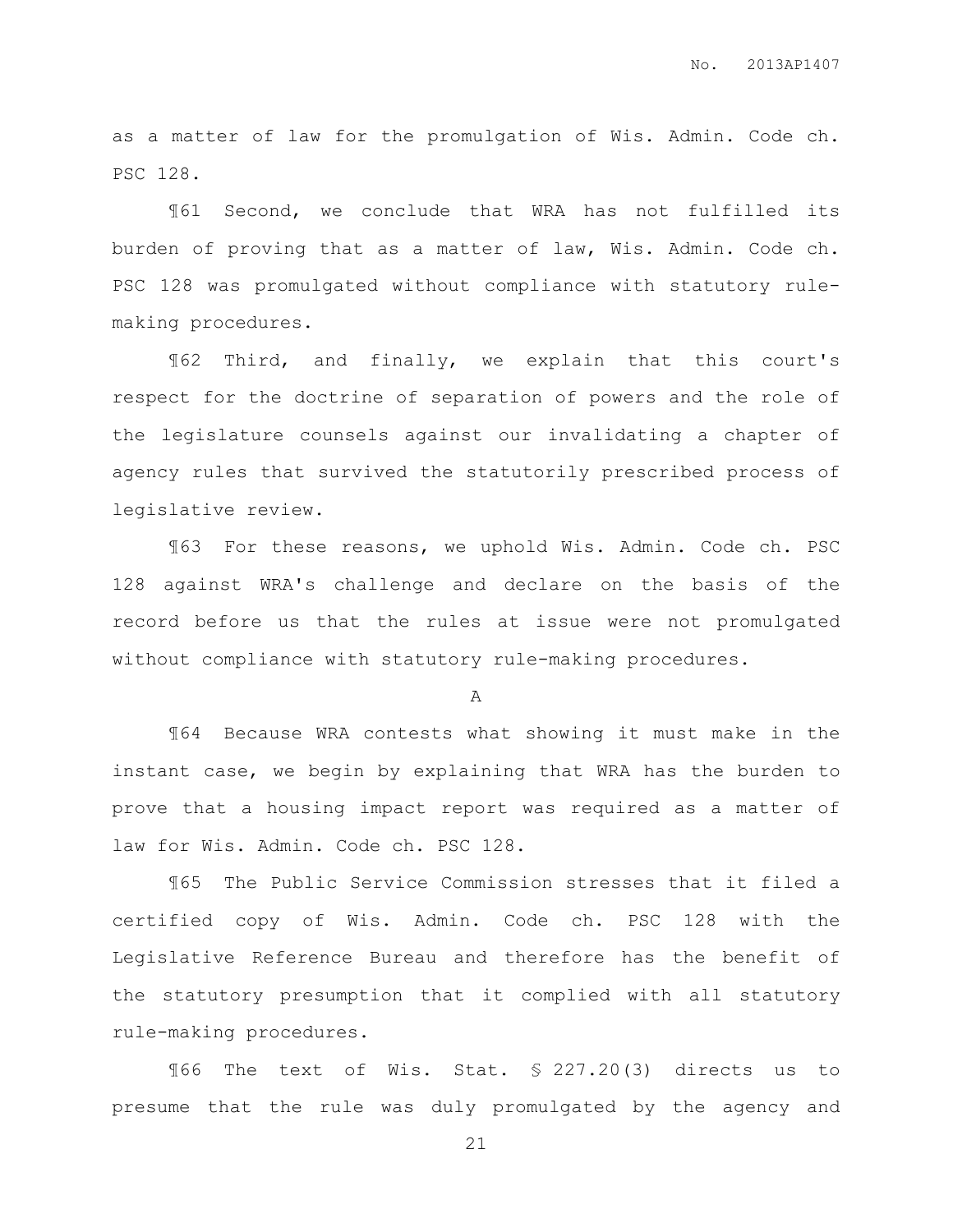that all statutory rule-making procedures have been followed, including those pertaining to the preparation of a housing impact report. The statute apparently creates a rebuttable presumption, similar in operation to the generally recognized rebuttable presumption of the constitutionality of a statute; a court is to presume that the agency that promulgated the rule followed the statute regarding housing reports, but a party challenging the rule may rebut that presumption. The statute also requires courts to respect the legislature's role in reviewing and approving agency rules by presuming the validity of rules that have survived the legislature's scrutiny.

¶67 In any event, as the party challenging the validity of the wind energy rules, WRA has the burden of proving the invalidity of the rules.<sup>26</sup> Thus, even without the statutory presumption, WRA has the burden to prove that a housing impact report was required as a matter of law for Wis. Admin. Code ch. PSC 128.

B

¶68 WRA attempts to meet its burden of proof by setting forth unconvincing interpretations of Wis. Stat. § 227.115(2)

 $\overline{a}$ 

<sup>&</sup>lt;sup>26</sup> "The burdens of pleading and proof with regard to most facts have been and should be assigned to the plaintiff who generally seeks to change the present state of affairs and who therefore naturally should be expected to bear the risk of failure of proof or persuasion." 2 Kenneth S. Brown, McCormick on Evidence § 337, at 648 (7th ed. 2013). See also Loeb v. Board of Regents, 29 Wis. 2d 159, 164, 138 N.W.2d 227 (1965); Currie v. DILHR, 210 Wis. 2d 380, 387, 565 N.W.2d 253 (Ct. App. 1997).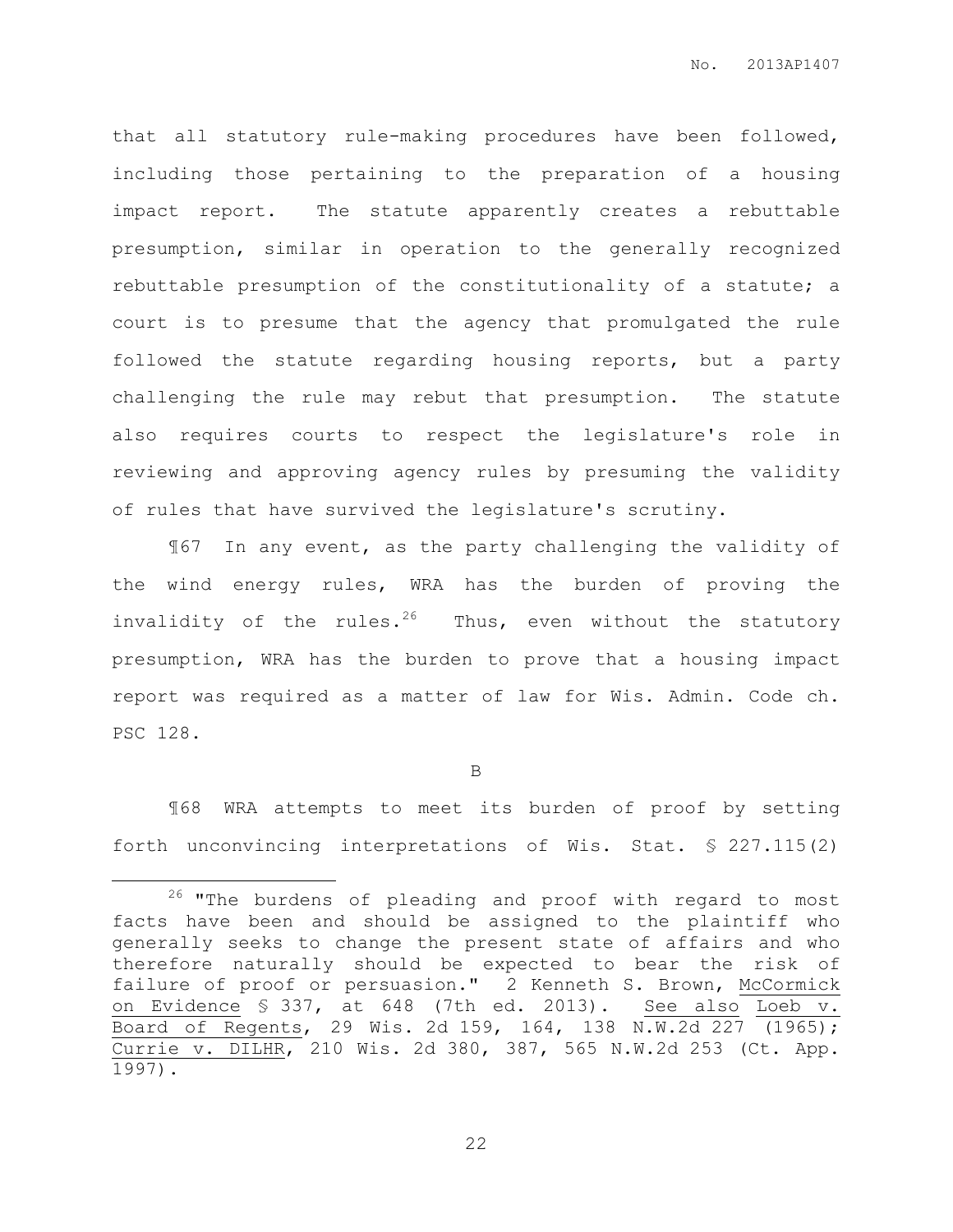(governing housing impact reports) and Wis. Stat. § 196.378(4g)(b) (directing the legislature to promulgate wind energy rules).

¶69 WRA first contends that a housing impact report is required under Wis. Stat. § 227.115(2) whenever a proposed rule relates to housing and that rules promulgated pursuant to Wis. Stat. § 196.378(4g)(b) necessarily relate to housing. WRA further argues that under Wis. Stat. § 227.115(5), the Public Service Commission was required to, but did not, make an explicit determination of whether a housing impact report was required.

¶70 We examine these arguments in turn.

¶71 WRA asserts that in the context of Wis. Stat. § 227.115(2), which requires the preparation of a housing impact report for proposed rules that directly or substantially affect the development, construction, cost, or availability of housing in this state, "the word 'affect' should be interpreted to mean 'concern' or 'deal with.'"<sup>27</sup>

¶72 WRA does not attempt to define the meaning of the other words in the statute. WRA does not explain what the phrase "directly or substantially" means, what it means to affect the "cost" of housing, or what it means to affect housing "in this state."

 $\overline{a}$ 

<sup>&</sup>lt;sup>27</sup> WRA's brief at 36.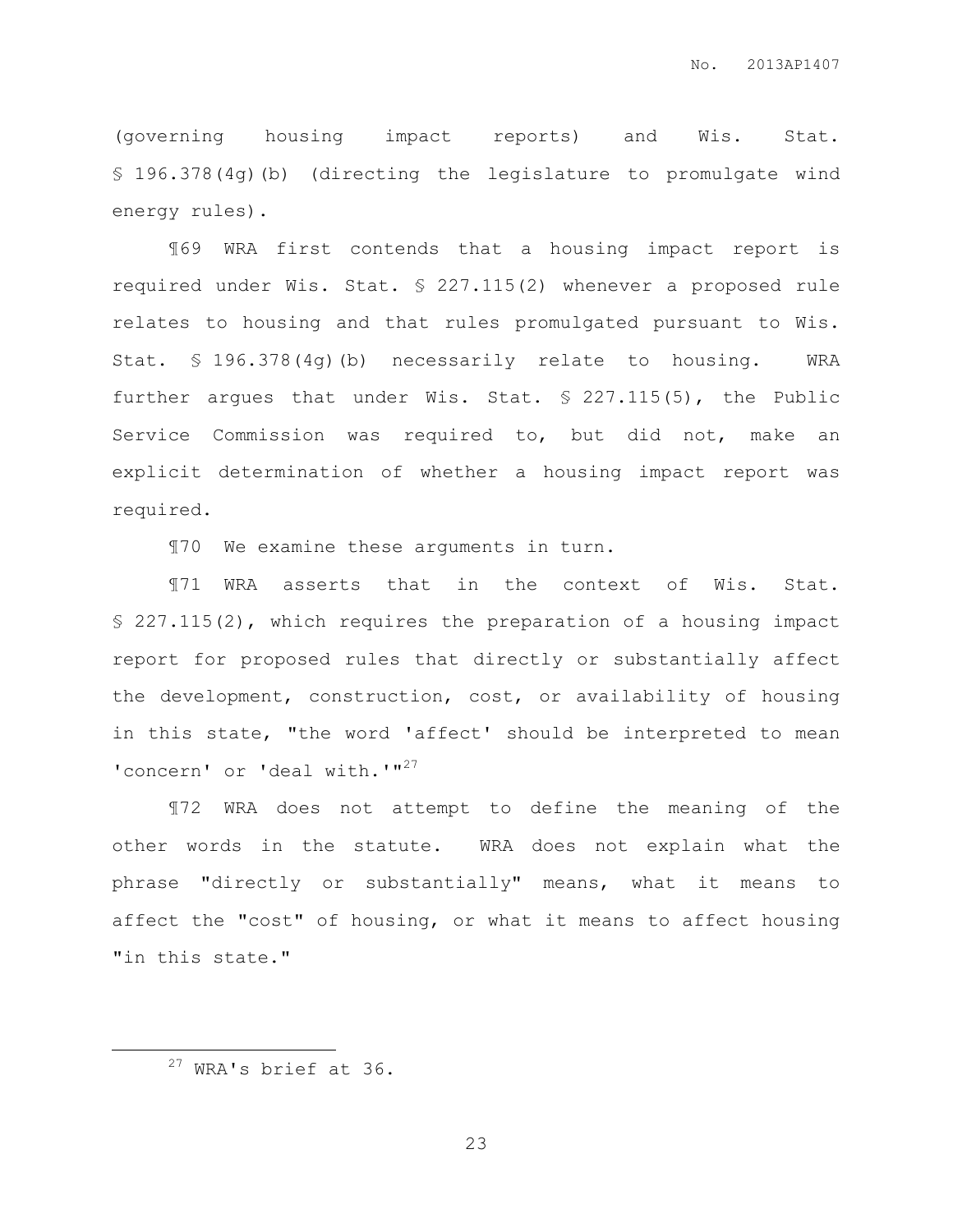¶73 WRA implies, however, that the housing impact report requirement is far-reaching and that Wis. Stat. § 227.115(2) mandates the preparation of a housing impact report for all proposed rules that may in any way affect any kind of housing in the state.

¶74 With this expansive interpretation of Wis. Stat. § 227.115(2) in mind, WRA next contends that any and all rules promulgated pursuant to Wis. Stat. § 196.378(4g)(b), which directs the Public Service Commission to promulgate wind energy rules, require a housing impact report.<sup>28</sup> WRA reasons that rules promulgated pursuant to Wis. Stat. § 196.378(4g)(b) will necessarily "concern" or "deal with" housing because such rules are intended to provide reasonable protection from the health effects of wind turbines, because "improper [wind turbine] setback[s] could unreasonably affect the health of those living near wind turbines, "<sup>29</sup> and because such unreasonable health effects could in turn affect property values.  $30$ 

¶75 WRA also reasons that rules promulgated pursuant to Wis. Stat. § 196.378(4g)(b) will necessarily "concern" or "deal with" housing because such rules limit the ability of local

 $\overline{a}$ 

 $28$  "On its face, Wis. Stat. § 196.378(4g)(b) directed the PSC to create a rule that the Legislature expected would 'affect housing' in this state." WRA's brief at 18.

<sup>29</sup> WRA's brief at 15.

 $30$  "Logically, if living in houses located too close to wind turbines would be unhealthy, that knowledge would affect the desirability and value of such homes." WRA's brief at 38.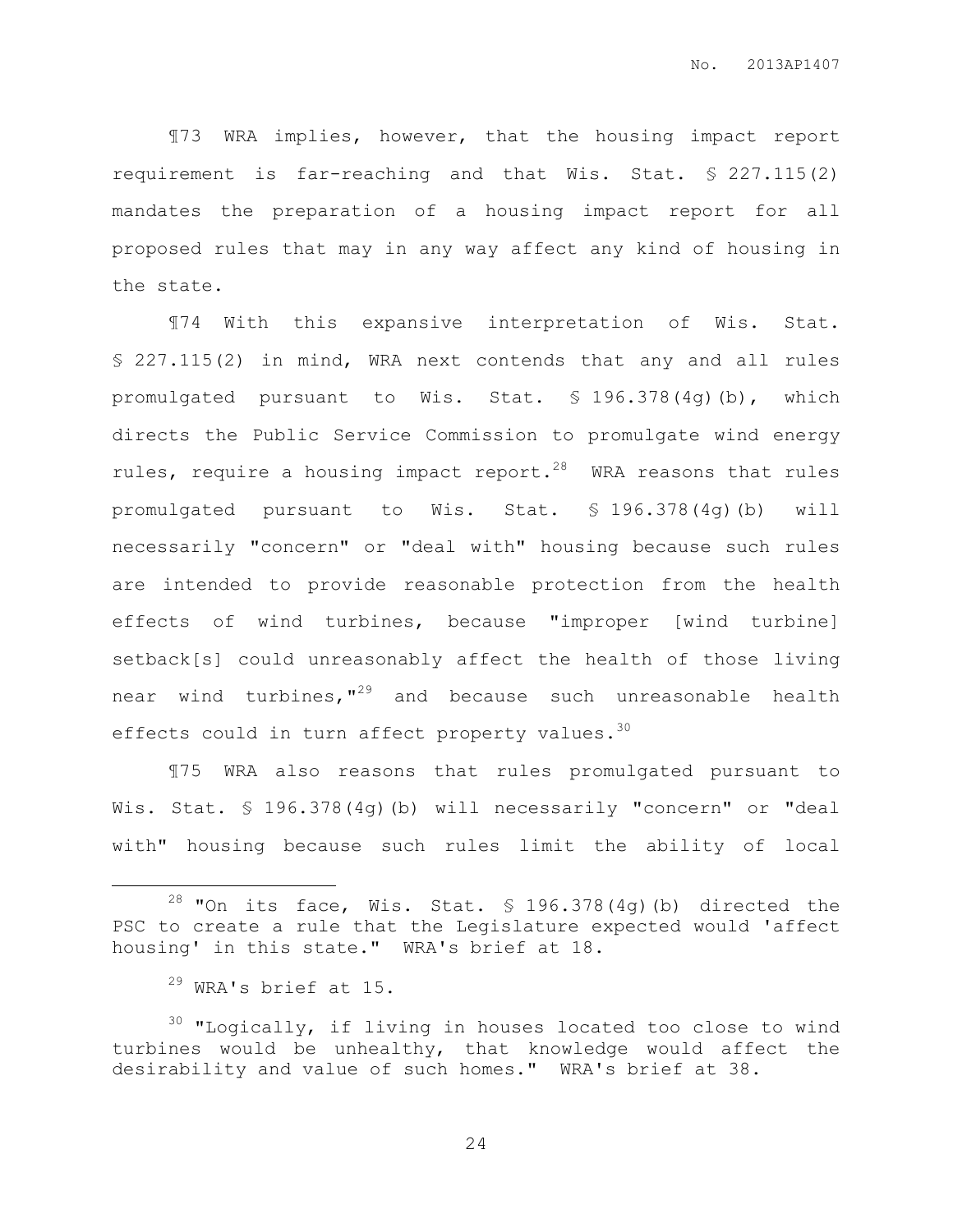governmental units to regulate the installation and use of wind turbines in their communities for the purpose of protecting housing. Thus, in WRA's view, the content of the rules established pursuant to Wis. Stat. § 196.378(4g)(b) is irrelevant; a housing impact report is required no matter what the rules provide.

¶76 Based on WRA's interpretation of these two statutes, WRA concludes that all wind energy rules have the potential to affect property values and, consequently, that a housing impact report was required for the specific wind energy rules at issue.

¶77 WRA's reasoning is not convincing.

¶78 First, WRA seems to view Wis. Stat. § 227.115(2) as requiring a housing impact report whenever a proposed rule in any way relates to housing. This reading of the statute ignores the statutory text. The statute uses the phrase "directly or substantially," which demonstrates that not just any effect will trigger the housing impact report requirement. WRA reads this phrase out of the statute.

¶79 The court of appeals explained that "a housing impact report is not required simply because the subject matter of a proposed rule relates to housing, or because the rule tangentially affects housing in some way." $31$  We agree. The ordinary meaning of the phrase "directly or substantially affects" is not "affects in any way" or "relates to in some

 $\overline{a}$ 

Wis. Realtors Ass'n v. Pub. Serv. Comm'n, No. 2013AP1407, unpublished slip op.,  $\mathbb{I}14$  (Wis. Ct. App. Mar. 25, 2014).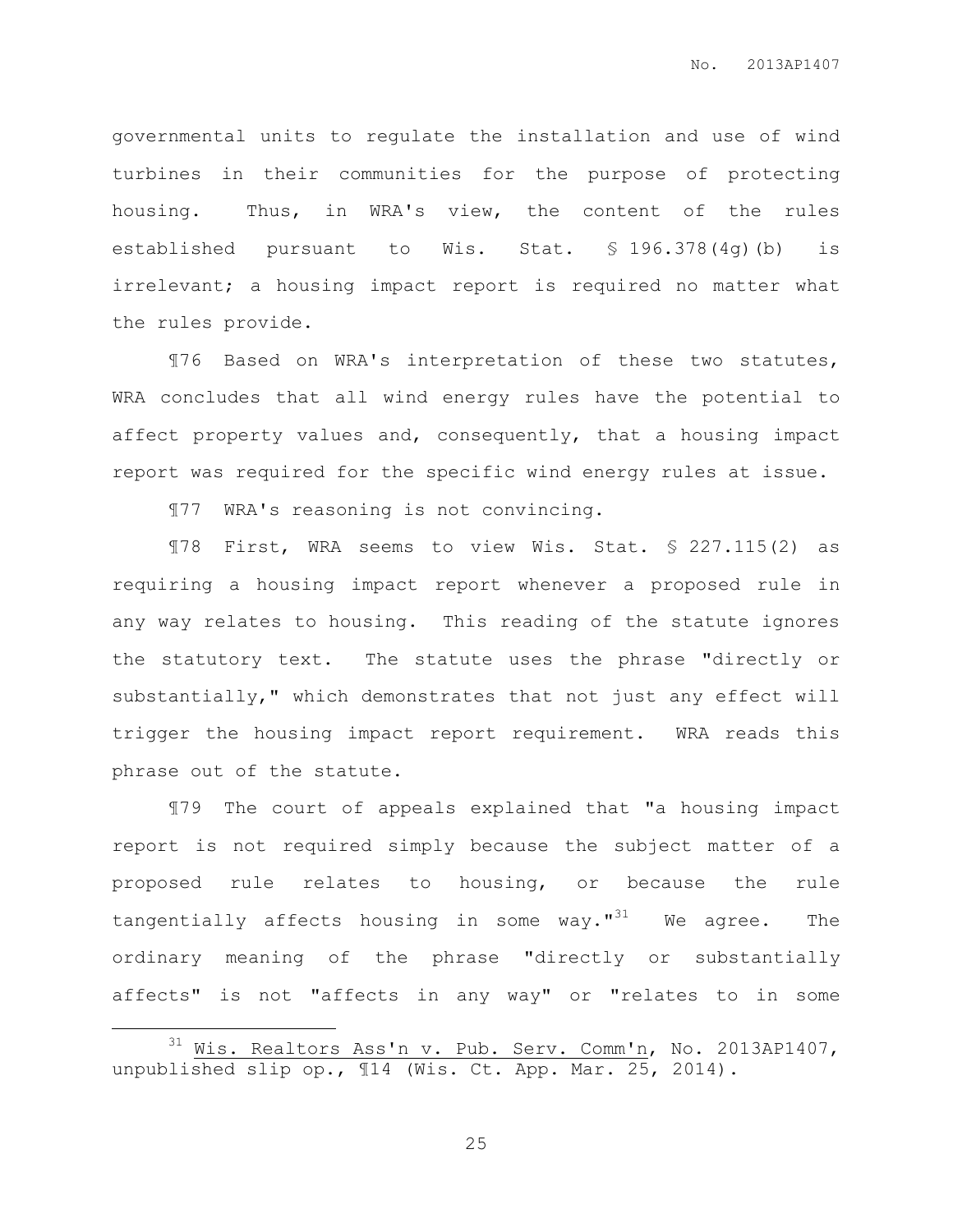way," as WRA seems to believe. Wisconsin Stat. § 227.115(2) requires something more.

¶80 The drafting history of Wis. Stat. § 227.115(2) supports our interpretation of the housing impact report requirement. During the drafting process, the words "directly or indirectly" were replaced with the words "directly or substantially." See 1995 A.B. 384, Assembly Substitute Am. 1. We agree with the court of appeals that this modification of the bill's language suggests that the legislature did not intend for a housing impact report to be prepared every time a proposed rule has some indirect or incidental effect on housing.

¶81 WRA's interpretation of Wis. Stat. § 196.378(4g)(b), which directs the Public Service Commission to promulgate wind energy rules, is equally implausible. Nothing in Wis. Stat. § 196.378(4g)(b) states explicitly or implicitly that rules governing wind energy systems will necessarily directly or substantially affect the development, construction, cost, or availability of housing in this state, such that a housing impact report will be required.

¶82 Wisconsin Stat. § 196.378(4g)(b) instructs the Public Service Commission to develop rules that "provide reasonable protection from any health effects . . . associated with wind energy systems." (Emphasis added.) There is no mention in Wis. Stat. § 196.378(4g)(b) of protecting housing generally or of protecting property values specifically. See Wis. Stat. § 196.378(4g)(b), set forth in full at ¶15, above.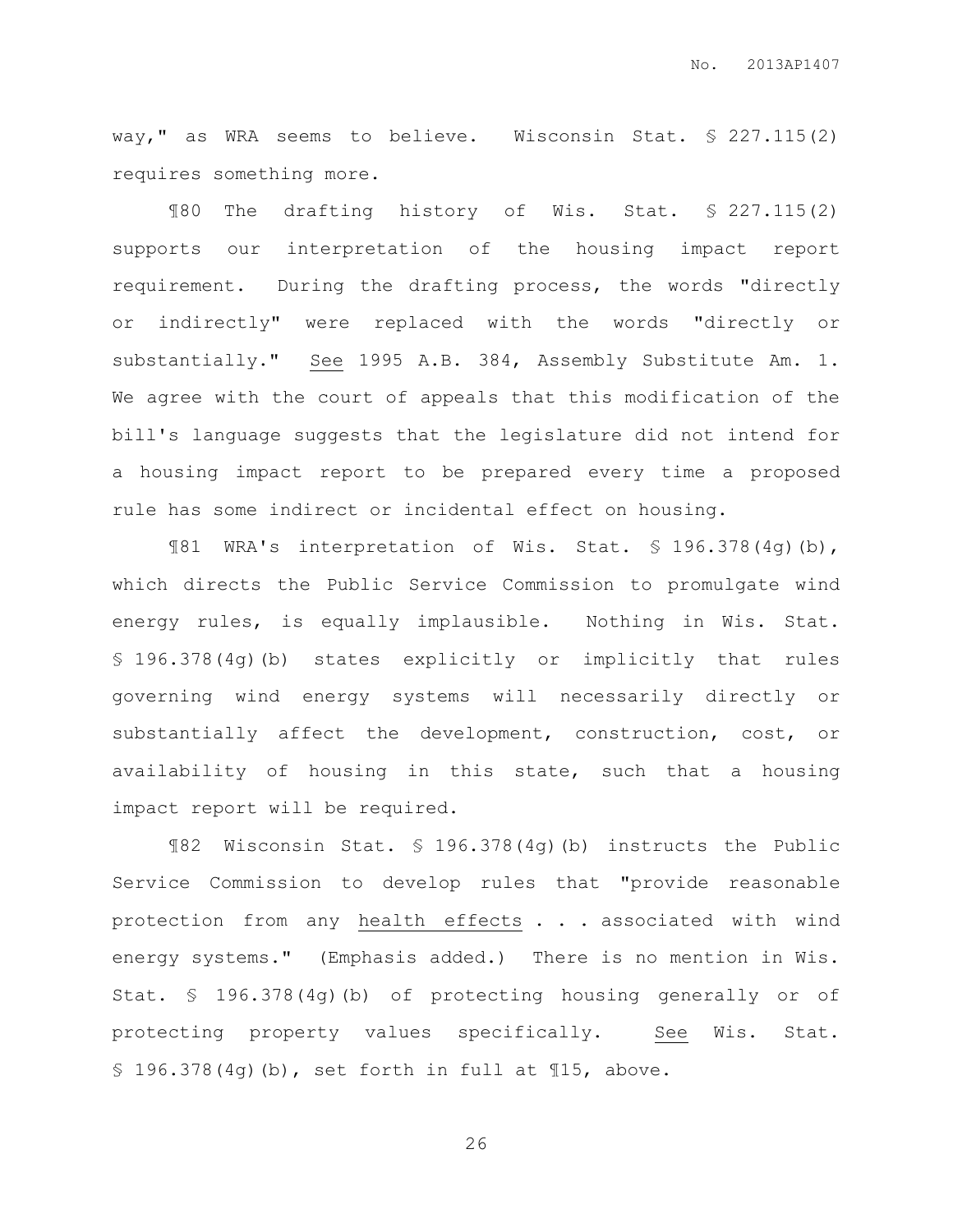¶83 A review of Wis. Stat. § 13.099(2) supports our conclusion that rules promulgated pursuant to Wis. Stat. § 196.378(4g)(b) do not necessarily require a housing impact report.

¶84 Wisconsin Stat. § 13.099(2) requires a housing impact report for any bill introduced in the legislature that "directly or substantially affects the development, construction, cost or availability of housing in this state . . . . " Thus, Wis. Stat. § 13.099(2) creates a housing impact report requirement for bills similar to the housing impact report requirement for proposed rules.

¶85 When the legislature introduced the bill that was subsequently enacted as Wis. Stat. § 196.378(4g)(b), it did not request a housing impact report and no housing impact report was prepared. The strong, unrebutted implication is that the legislature did not consider introduction of the bill that became Wis. Stat. § 196.378(4g)(b) (or the wind energy rules that would be promulgated thereunder) as "directly or substantially affect[ing] the development, construction, cost or availability of housing in this state."

¶86 There is, in sum, no foundation for WRA's assertion that the legislature "expected" the wind energy rules promulgated pursuant to Wis. Stat. § 196.378(4g)(b) to necessarily require a housing impact report under Wis. Stat. § 227.115(2). WRA's interpretations of Wis. Stat. §§ 227.115(2) and 196.378(4g)(b) are not cogent.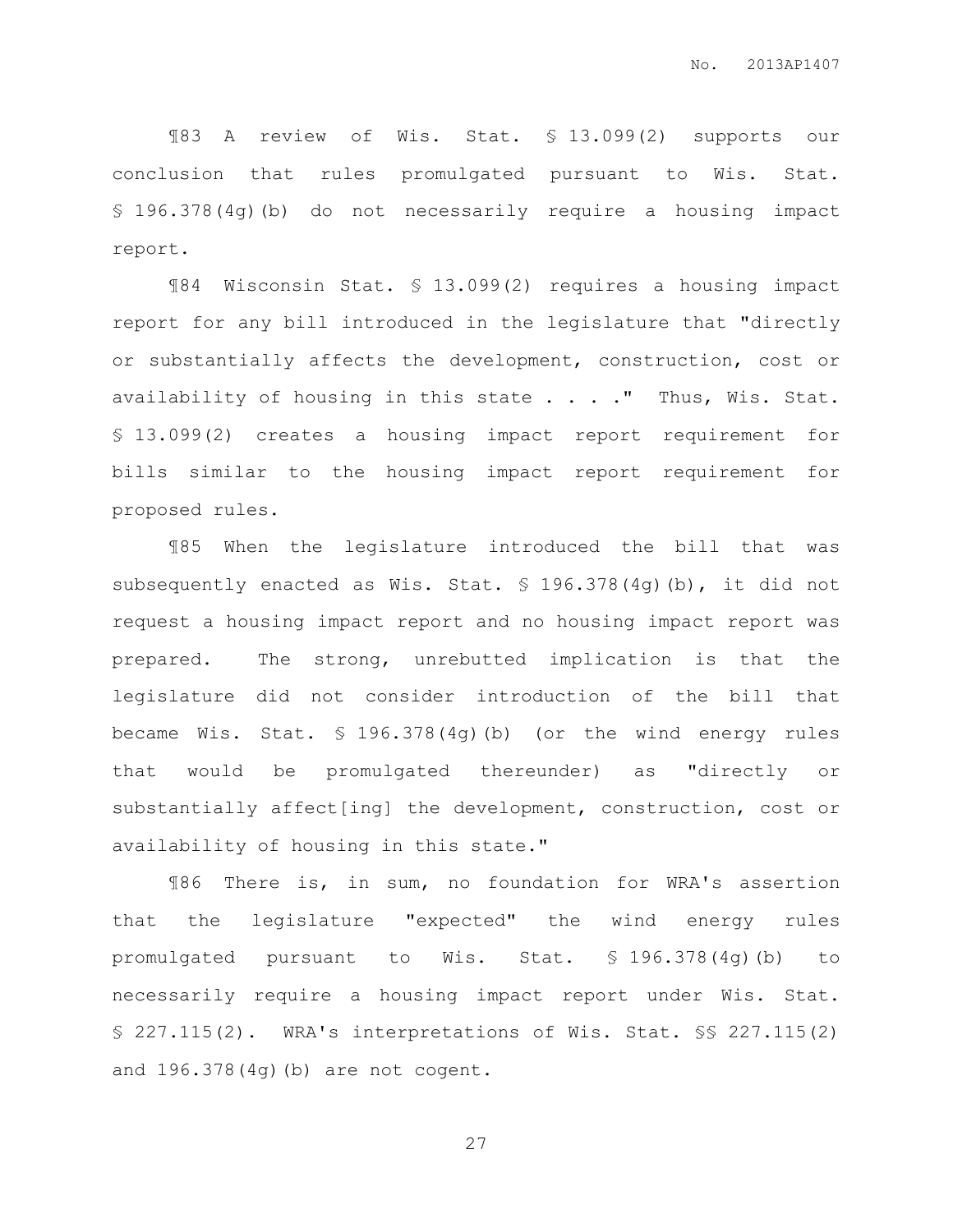¶87 We turn next to WRA's argument that the wind energy rules were necessarily promulgated without compliance with statutory rule-making procedures because the Public Service Commission was required to, but did not, make an explicit determination of whether a housing impact report was required.

¶88 According to WRA, the record shows that during the time the Public Service Commission was engaged in the promulgation of Wis. Admin. Code ch. PSC 128, neither the Public Service Commission itself nor the Wind Siting Council ever discussed or voted upon whether a housing impact report was necessary. WRA apparently believes that an explicit, on-therecord determination by the Public Service Commission regarding whether a housing impact report is needed was required before the wind energy rules could be promulgated.

¶89 WRA does not, however, point to any statutory provision mandating such an explicit determination by the Public Service Commission or any other entity, and we find none. We decline to read a procedural requirement into the statutes that the legislature opted not to impose.  $32$ 

¶90 The absence of an explicit, on-the-record determination regarding whether a housing impact report is required is therefore not dispositive and it does not persuade

 $\overline{a}$ 

<sup>&</sup>lt;sup>32</sup> "We should not read into the statute language that the legislature did not put in." State v. Matasek, 2014 WI 27, ¶20, 353 Wis. 2d 601, 846 N.W.2d 811 (quoting Brauneis v. LIRC, 2000 WI 69, ¶27, 236 Wis. 2d 27, 612 N.W.2d 635).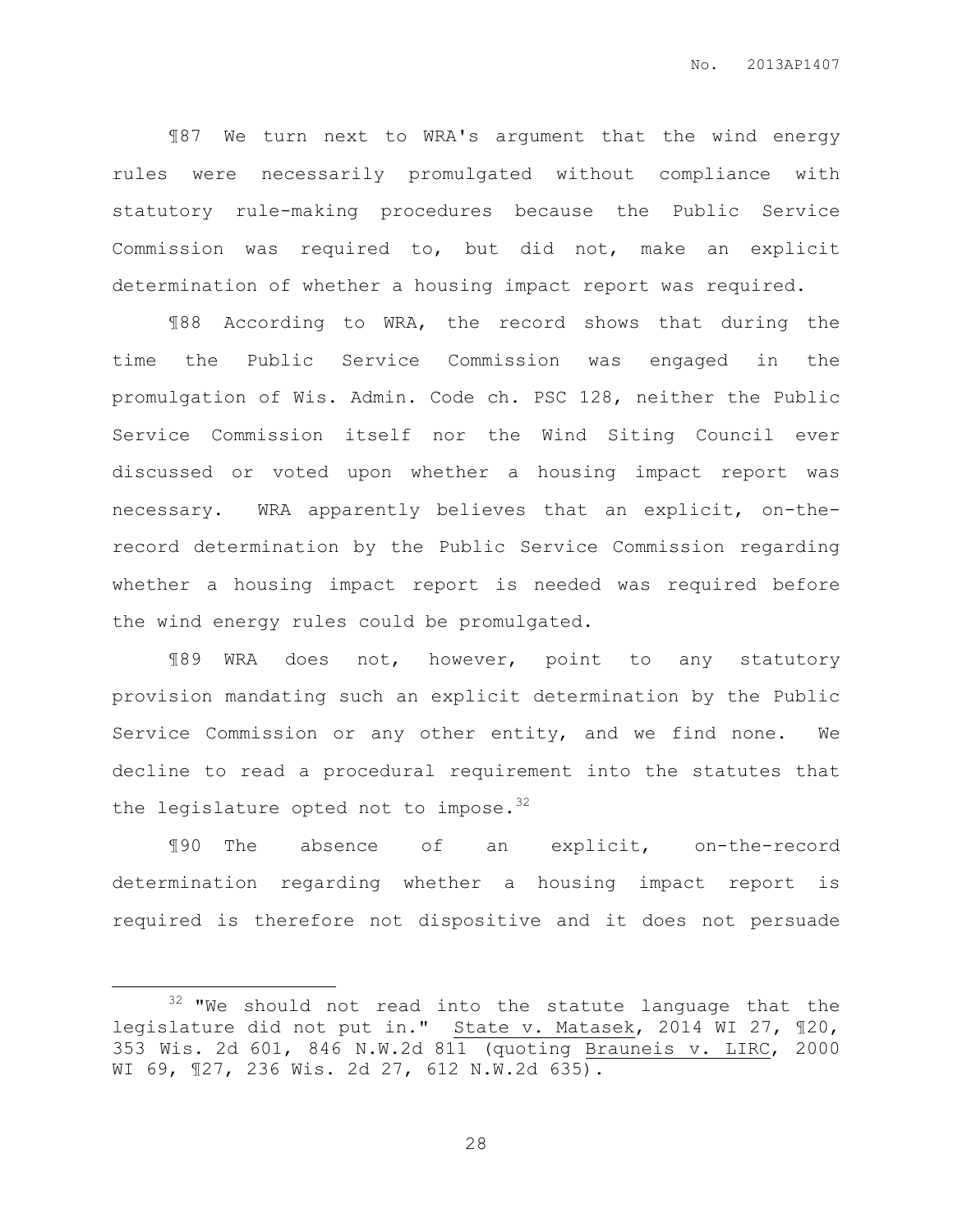us that the wind energy rules were promulgated without compliance with statutory rule-making procedures.

¶91 In sum, WRA's interpretations of Wis. Stat. §§ 227.115(2) and 196.378(4g)(b) are unconvincing, and we are not persuaded that the Public Service Commission was required to make an on-the-record determination regarding the necessity of a housing impact report. WRA has not fulfilled its burden of proving that a housing impact report was required as a matter of law for Wis. Admin. Code ch. PSC 128.

C

¶92 We turn to one final consideration that weighs against our granting WRA relief in the present case.

¶93 Although WRA recognizes that Wis. Admin. Code ch. PSC 128 was promulgated after an active and lengthy legislative review process, WRA nevertheless asks this court to declare that the failure to submit a housing impact report renders Wis. Admin. Code ch. PSC 128 invalid.

¶94 According to WRA, the Public Service Commission "usurped the Legislature's power when it decided that it had adequately protected the public [through Wis. Admin. Code ch. PSC 128] and that no second opinion [in the form of a housing impact report] [wa]s therefore required."<sup>33</sup>

¶95 Like WRA, we are concerned about usurpation of the legislative function. We conclude, however, that if we granted

 $\overline{a}$ 

<sup>33</sup> WRA's brief at 15.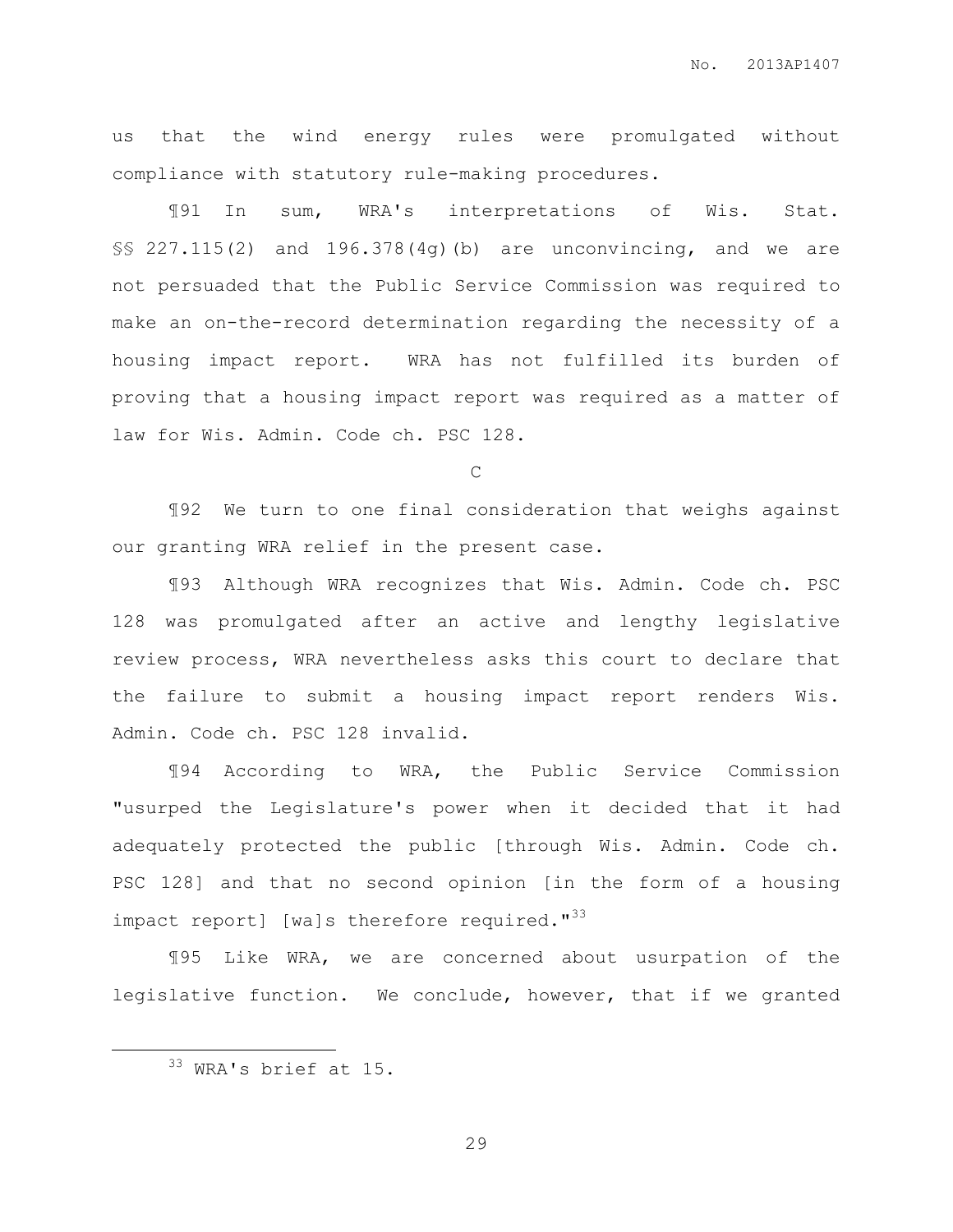WRA its requested relief in the instant case, we would be usurping the legislative function by striking down rules that survived the legislature's scrutiny.

¶96 The separation of powers doctrine informs us in this matter. "The Wisconsin constitution creates three separate coordinate branches of government, no branch subordinate to the other, no branch to arrogate to itself control over the other except as is provided by the constitution, and no branch to exercise the power committed by the constitution to another.  $1^{34}$ 

¶97 Chapter 227 of the Wisconsin Statutes governs agency rule-making and legislative review of agency rules, among other things. These statutes comprise a system devised by the legislature itself to govern the legislature's role in and oversight of agency rule-making. Chapter 227 provides for expansive legislative review of rules both before their promulgation $35$  and after their promulgation.  $36$ 

¶98 Pursuant to these statutes, the legislature has the opportunity to request modifications to proposed rules,  $37$  to

 $\overline{a}$ 

<sup>34</sup> State v. Holmes, 106 Wis. 2d 31, 42, 315 N.W.2d 703 (1982).

<sup>35</sup> See Wis. Stat. § 227.19 ("Legislative Review Prior to Promulgation").

<sup>36</sup> See Wis. Stat. § 227.26 ("Legislative Review After Promulgation; Joint Committee for Review of Administrative Rules").

<sup>&</sup>lt;sup>37</sup> See Wis. Stat. § 227.19(4)(b); Wis. Stat. § 227.19(4)(d); Wis. Stat. § 227.19(5)(b).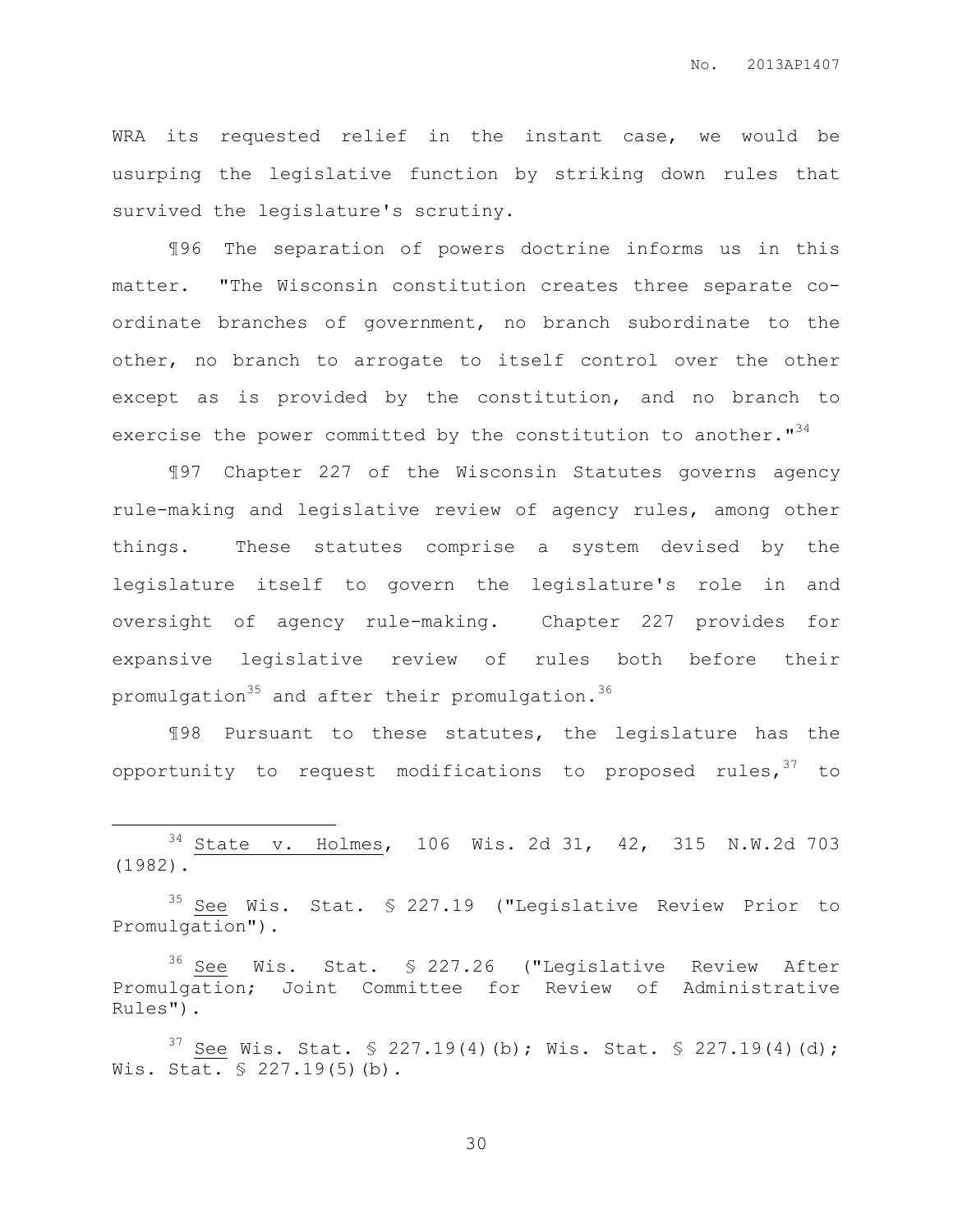prevent the promulgation of proposed rules,  $38$  to temporarily suspend rules that have been promulgated,  $39$  and to repeal promulgated rules altogether.<sup>40</sup>

¶99 In light of the statutes' providing for expansive legislative review of rules and limited judicial review of rules, it is incumbent upon the court to exercise both deference and restraint in the present case.

¶100 The legislature did not merely passively permit the promulgation of Wis. Admin. Code ch. PSC 128. On the contrary, the legislature held a hearing on Wis. Admin. Code ch. PSC 128 prior to its promulgation and then sent the rules back to the Public Service Commission for further consideration.

¶101 WRA had an opportunity to register its objections to the rules before the legislature. The rules were modified in response to the legislature's concerns, which encompassed WRA's concerns.

¶102 Even after its promulgation, Wis. Admin. Code ch. PSC 128 was temporarily suspended for yet another round of legislative review.

¶103 In sum, the legislature had ample opportunity to express reservations about the proposed wind energy rules, to request changes to the proposed rules, to prevent promulgation

 $39$  Wis. Stat. § 227.26(2)(d).

 $\overline{a}$ 

<sup>40</sup> Wis. Stat. § 227.26(2)(f); Wis. Stat. § 227.26(2)(i).

 $38$  Wis. Stat. § 227.19(5)(e); Wis. Stat. § 227.19(5)(f).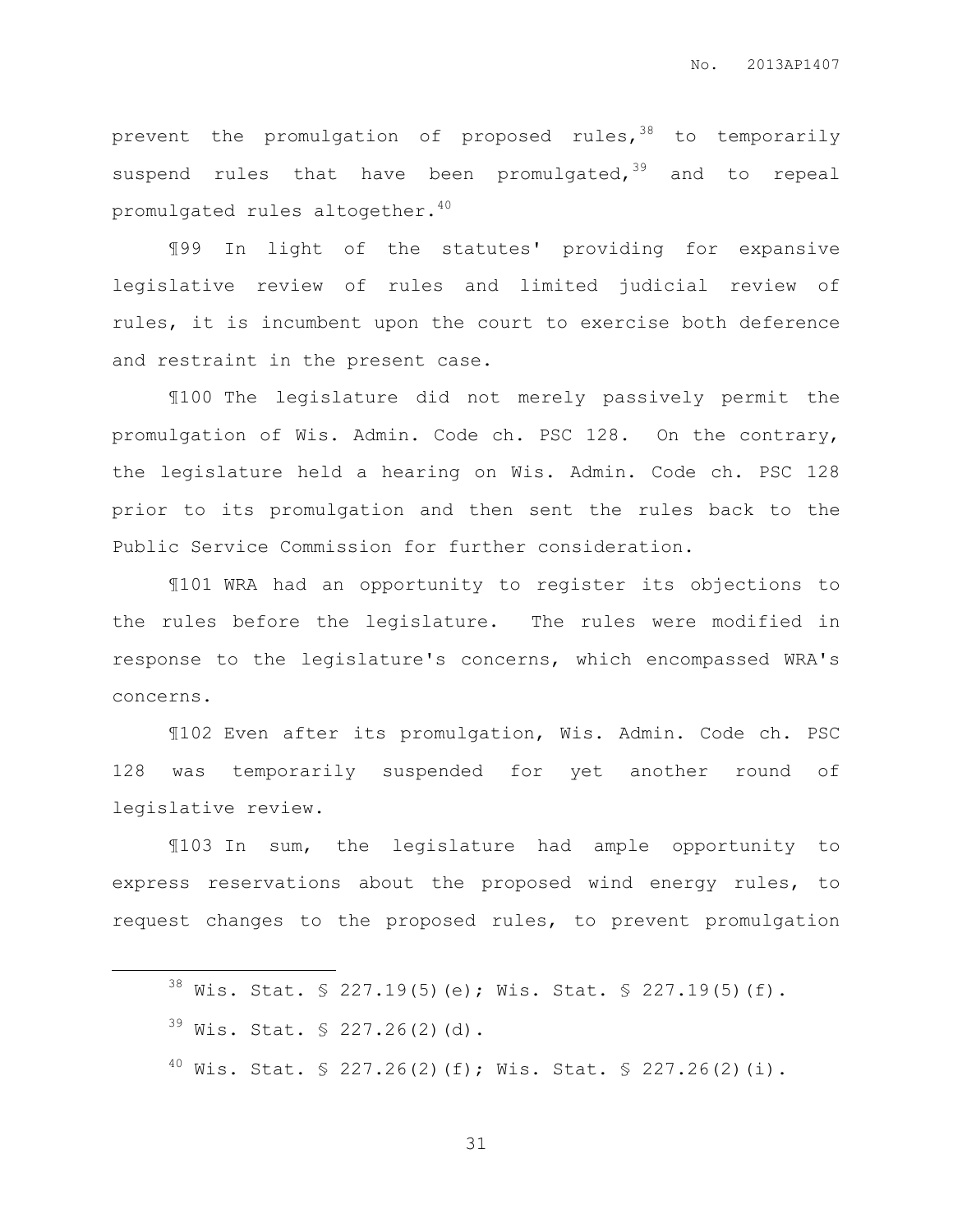of the proposed rules, and to suspend and even repeal the rules after they were promulgated.

¶104 The fact is, after a lengthy and active period of review, the legislature allowed the rules set forth in Wis. Admin. Code ch. PSC 128 to go into effect.

¶105 The Public Service Commission's wind energy rules survived the legislative review process and now have "the force and effect of law in Wisconsin."<sup>41</sup>

¶106 In the instant case, the court's role is limited. We may determine only whether the rules were promulgated without compliance with statutory rule-making procedures. WRA has failed to meet its burden of proving non-compliance.

¶107 Nonetheless, our opinion in the instant case should not be read to imply that WRA's frustration with the process by which Wis. Admin. Code ch. PSC 128 was promulgated is entirely unwarranted.

¶108 WRA stated at oral argument that it greatly values Wis. Stat. § 227.115(2). In WRA's view, the second opinion a housing impact report provides to the legislature constitutes a necessary check in the process of promulgating a rule that affects housing.

¶109 WRA also stated at oral argument that to its knowledge, no housing impact report has ever been requested or

 $\overline{a}$ 

See State ex rel. Staples v. DHSS, 115 Wis. 2d 363, 367, 340 N.W.2d 194 (1983).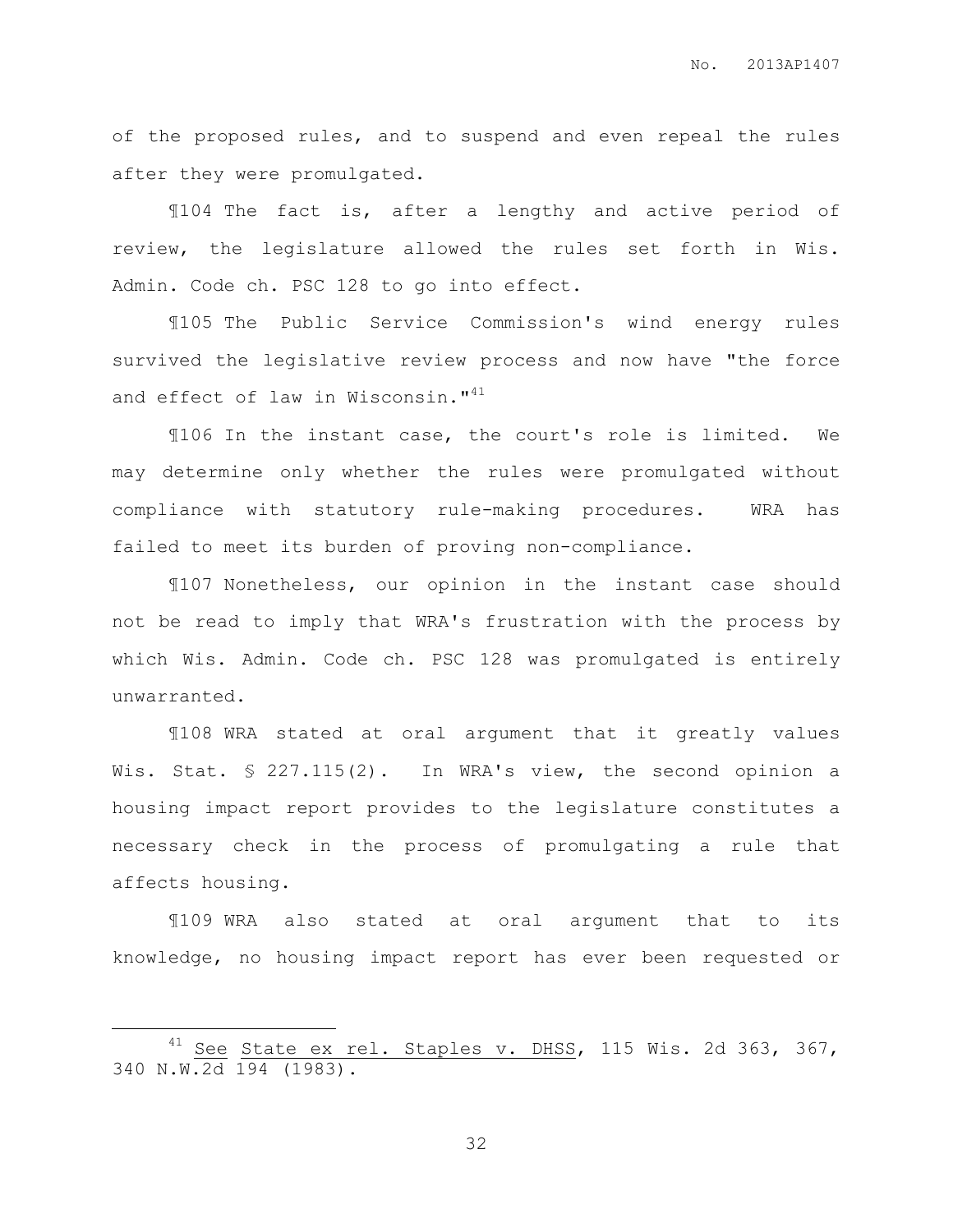produced under Wis. Stat.  $\frac{1}{2}$  227.115(2).<sup>42</sup> Thus, WRA believes a critical step in the process of promulgating a rule that affects housing has been routinely ignored and has been circumvented in the instant case.

¶110 WRA's concerns, while understandable, do not persuade us to grant it relief.

¶111 We conclude that WRA has not demonstrated that a housing impact report was required as a matter of law for Wis. Admin. Code ch. PSC 128. The texts of the governing statutes and the wind energy rules do not demonstrate as a matter of law that the rules directly or substantially affect the development, construction, cost, or availability of housing in this state.

¶112 We further conclude that invalidating Wis. Admin. Code ch. PSC 128 under the circumstances presented in the instant case would infringe on the role of the legislature, which we decline to do.

¶113 Accordingly, WRA's challenge to Wis. Admin. Code ch. PSC 128 fails.

*By the Court.*—The decision of the court of appeals is affirmed.

 $\overline{a}$ 

 $42$  We, too, have been unable to confirm that any housing impact report has ever been prepared pursuant to Wis. Stat. § 227.115(2).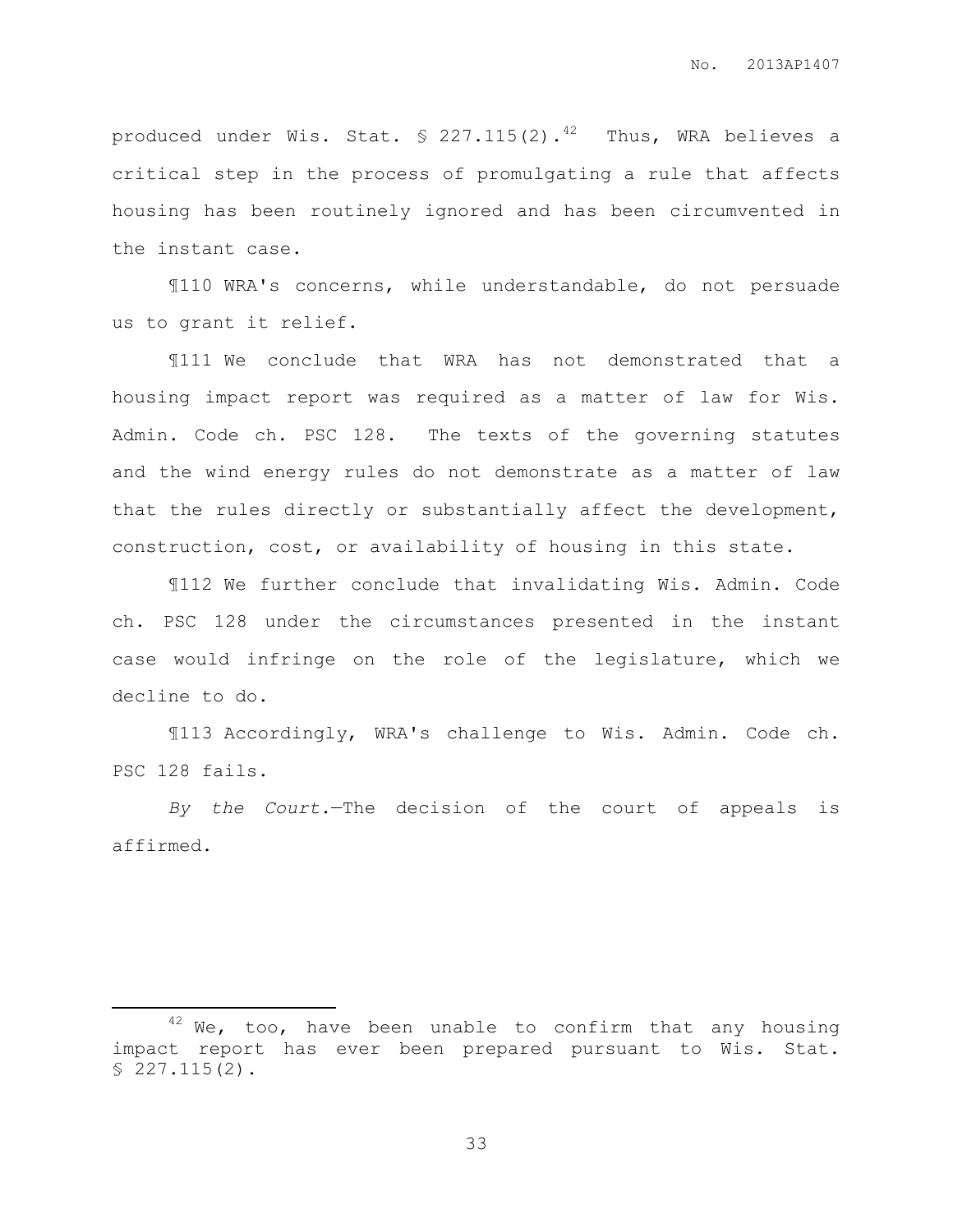TI14 PATIENCE DRAKE ROGGENSACK, C.J. *(dissenting).* Wisconsin Realtors Association, Wisconsin Builders Association, Wisconsin Towns Association, Jon E. Morehouse, Sr. and Ervin E. Selk (hereinafter Wisconsin Realtors) challenge the Public Service Commission's (the Commission) promulgation of Wis. Admin. Code ch. PSC 128 because the Commission did not follow the required rule-making procedure set out in Wis. Stat.  $\frac{1}{2}$  227.115(2) (2009-10).<sup>1</sup> I conclude that the Commission was obligated, as a matter of law, to obtain a § 227.115(2) housing report because ch. PSC 128 directly affects housing. The Commission failed to obtain a § 227.115(2) housing report; therefore, ch. PSC 128 is invalid. Wis. Stat. § 227.40(4)(a). Accordingly, I respectfully dissent from the majority opinion.

## I. BACKGROUND

¶115 This case reaches us on competing motions for summary judgment in regard to whether Wis. Admin. Code ch. PSC 128 was lawfully promulgated. Chapter PSC 128 regulates wind energy systems. In relation to housing, it establishes the following: maximum setbacks of wind turbines from dwellings; permissible wind turbine noise levels, as measured at nearby dwellings; the number of hours per year during which dwellings can be subjected to shadow flicker cast by wind turbines.

¶116 The legislature was concerned that wind turbines may affect both the health of Wisconsin citizens and housing. Wis.

 $\overline{a}$ 

 $1$  All subsequent references to the Wisconsin Statutes are to the 2009-10 version unless otherwise indicated.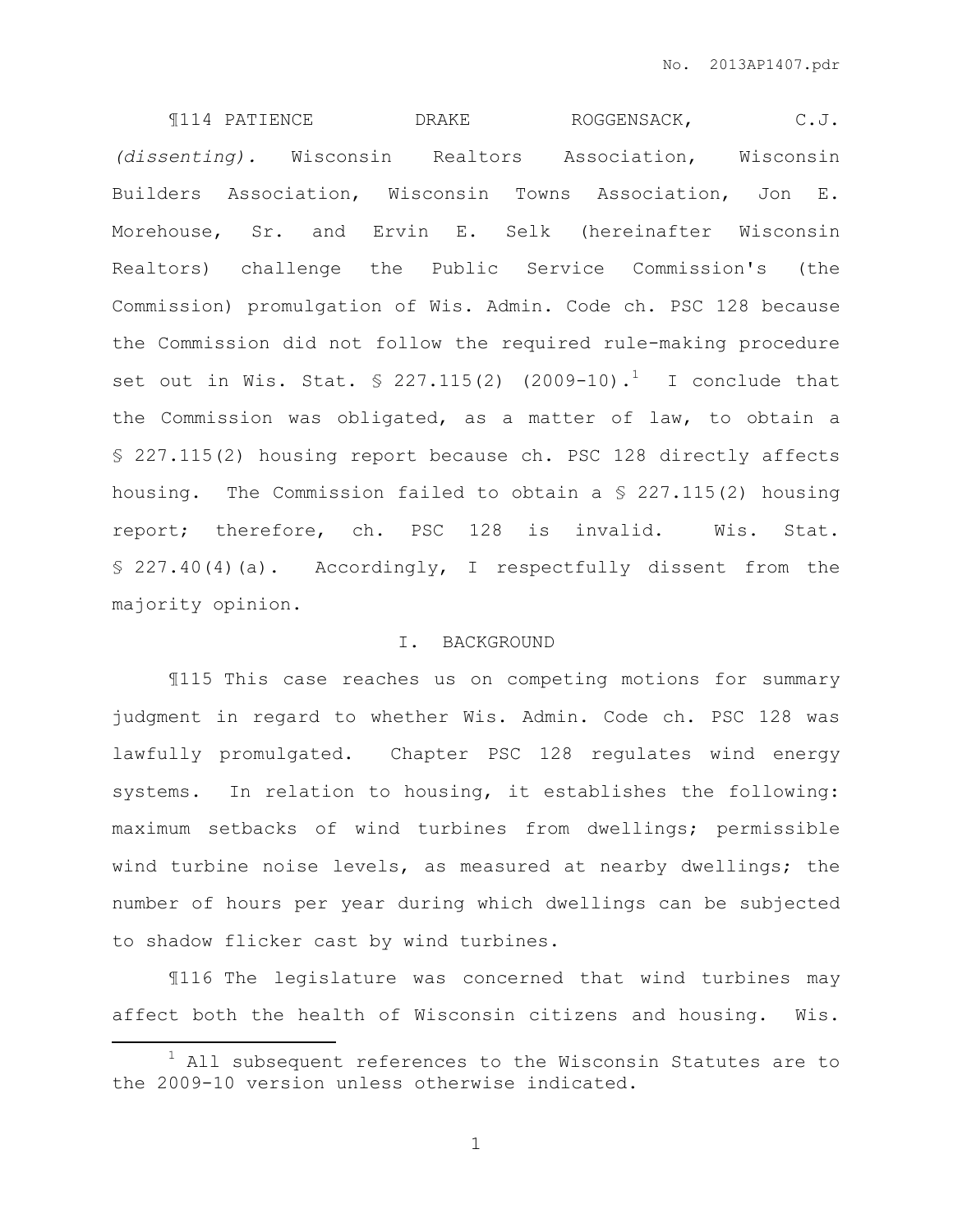Stat. § 196.378(4g)(e); Wis. Stat. § 227.115(2). However, the legislature did not want each local unit of government imposing its own regulations, which could unnecessarily impede the development of wind energy in Wisconsin. Accordingly, the legislature directed the Commission to promulgate rules that would reasonably protect people in their homes from health effects and reduced property values that could result from nearby wind turbines, while at the same time creating a uniform system of regulations for wind energy systems throughout the state. § 196.378(4g)(b).

¶117 In promulgating Wis. Admin. Code ch. PSC 128, the Commission was required to obtain a comprehensive housing report from the Department of Commerce<sup>2</sup> if its proposed rule "directly or substantially affects the development, construction, cost, or availability of housing in this state." Wis. Stat. § 227.115(2). The required housing report was to be prepared "before [the proposed rule] is submitted to the legislative council staff under s. 227.15." Id.

¶118 The record and arguments of the parties reveal that the Commission never requested or obtained the required housing report from the Department. Apparently, the Commission never considered its obligations under Wis. Stat. § 227.115(2) because § 227.115 is not listed in the Commission's "Plain Language

 $\overline{a}$ 

 $2$  At the time Wis. Admin. Code ch. PSC 128 was created, the Department of Commerce was to have prepared the housing report. Wis. Stat.  $\text{\$ } 227.115(1)$  (a). The current version of § 227.115(1)(a) (2013-14) requires that the report be prepared by the Department of Administration.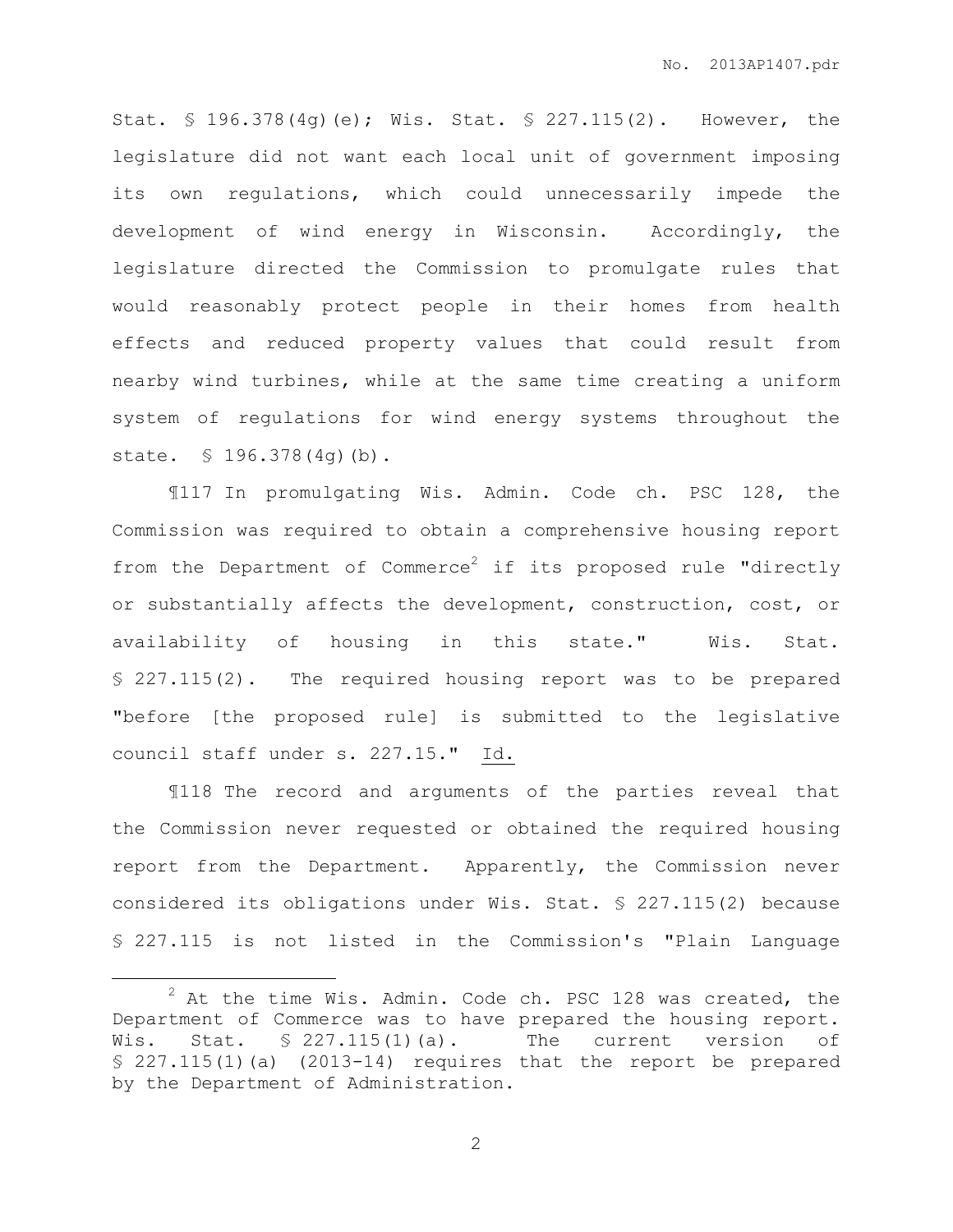Analysis" that it submitted to the Legislature and in which the Commission mentioned other statutes.

## II. DISCUSSION

¶119 The majority opinion employs three methods by which it permits the Commission to ignore the command of the legislature. First, it misunderstands Wisconsin Realtors' argument, and therefore, never addresses it. Second, without deciding what Wis. Stat. § 227.115(2) means, the majority opinion chooses not to apply  $$ 227.115(2)$  to Wis. Admin. Code ch. PSC  $128.^3$  In so doing, it ignores the policy choice of the legislature, which requires a housing report if a Commission rule directly or substantially affects housing. Third, the majority opinion employs Wis. Stat. § 227.20(3) to create a presumption that the Commission followed all applicable rule-making procedures based on the Commission's filing of a certified copy of ch. PSC 128 with the Legislative Reference Bureau. $4$ 

#### A. Standard of Review

¶120 We review summary judgment granted to the Commission by the circuit court and affirmed by the court of appeals. We review independently, as a matter of law, whether summary judgment was properly granted. Grygiel v. Monches Fish & Game Club, Inc., 2010 WI 93, ¶12, 328 Wis. 2d 436, 787 N.W.2d 6. Our review centers on interpretation and application of statutes. Statutory interpretation and application present questions of

 $\overline{a}$ 

 $3$  Majority op.,  $\P 7$ .

 $4$  Id.,  $\P$  $166-67$ .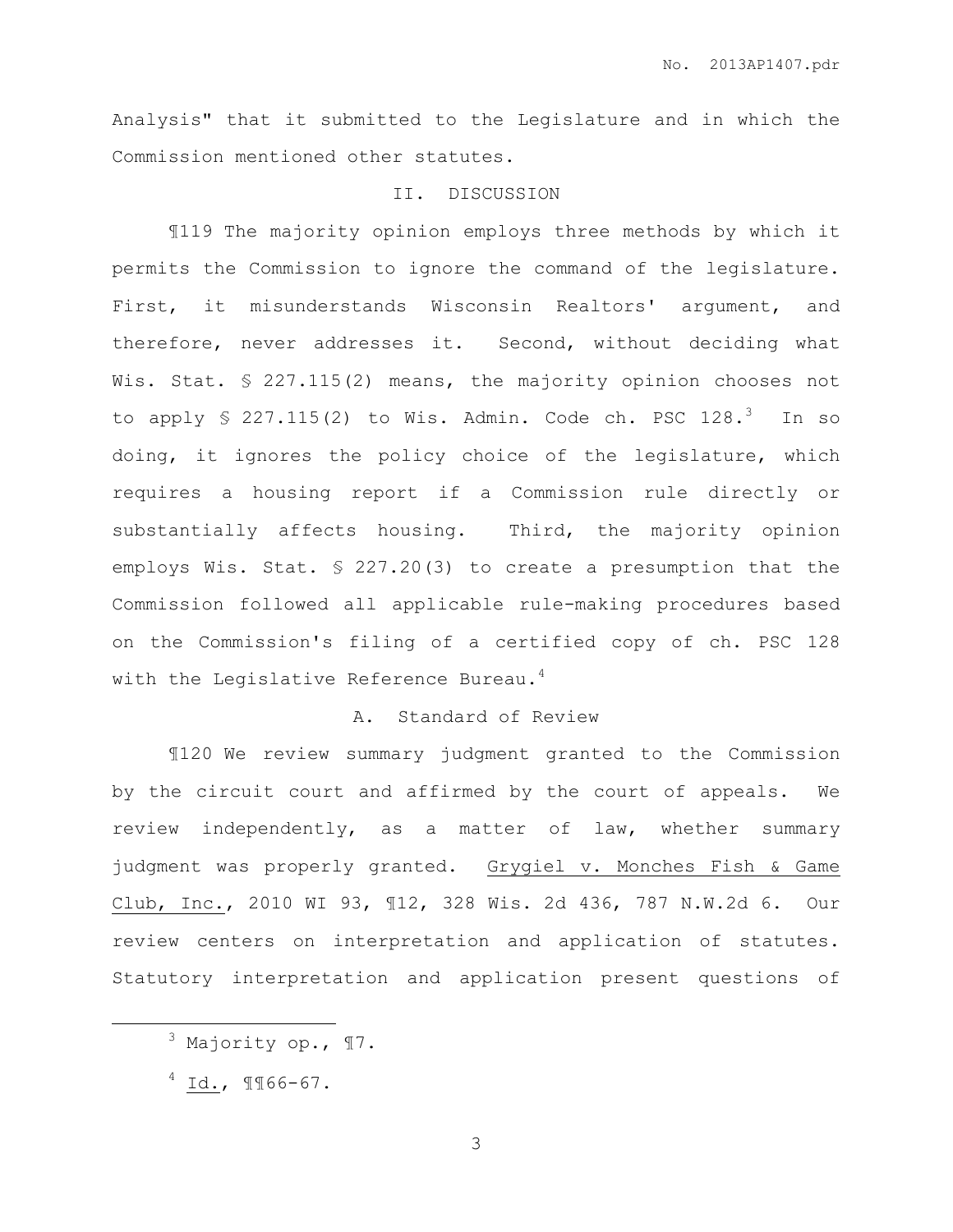law for our independent review; however, we benefit from the reasoning of other courts' decisions. Richards v. Badger Mut. Ins. Co., 2008 WI 52, ¶14, 309 Wis. 2d 541, 749 N.W.2d 581. This controversy also involves the interpretation and application of administrative rules. These too present questions of law for our independent review. Brown v. Brown, 177 Wis. 2d 512, 516, 503 N.W.2d 280 (Ct. App. 1993).

B. Rule Promulgation

# 1. "Directly affects"

¶121 All parties agree that if Wis. Admin. Code ch. PSC 128 directly affects housing, the Commission was required to obtain a housing report from the Department before it filed the rule with the Legislative Reference Bureau. The parties' dispute centers on the meaning of "directly affects" in Wis. Stat. § 227.115(2). This issue is clouded in the majority opinion because it never bothers to interpret § 227.115(2) and tell the reader what "directly affects" means. It is also clouded by the majority opinion's repeated mischaracterization of Wisconsin Realtors' argument.<sup>5</sup>

¶122 Determination of the meaning of "directly affects" is informed by the meaning of Wis. Stat. § 196.378(4g)(b) because § 196.378(4g)(b) is the enabling legislation for Wis. Admin.

 $\overline{a}$ 

 $5$  For example, the majority asserts, that Wisconsin Realtors "contends that a housing impact report is required under Wis. Stat. § 227.115(2) whenever a proposed rule relates to housing." Majority op., ¶69. That is not an accurate representation of Wisconsin Realtors' contention. Rather, Wisconsin Realtors contends that a housing report is required when a Commission's rule directly or substantially affects housing.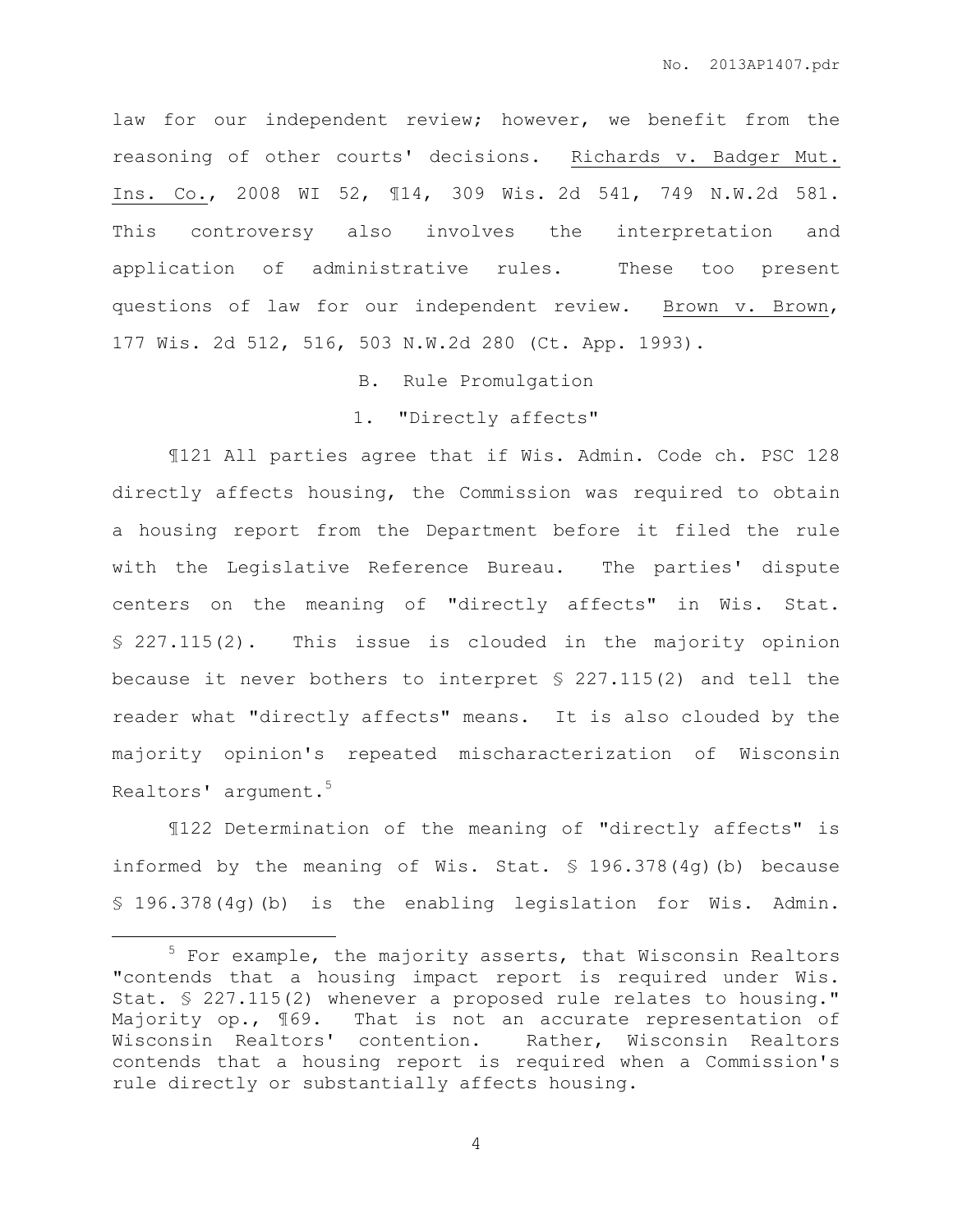Code ch. PSC 128. Therefore, the Commission was required to follow the legislative directives of § 196.378(4g)(b) when it promulgated ch. PSC 128. Wis. Hosp. Ass'n v. Natural Res. Bd., 156 Wis. 2d 688, 706, 457 N.W.2d 879 (Ct. App. 1990) (explaining that on review "court[s] should identify the elements of the enabling statute and match the rule against those elements"). The meaning of Wis. Stat. § 227.115(2) also informs the controversy before us because of the proximity of wind turbines to housing.

¶123 I interpret Wis. Stat. § 196.378(4g)(b) and Wis. Stat. § 227.115(2) to ascertain their meaning. Kalal v. Circuit Court for Dane Cnty., 2004 WI 58, ¶43, 271 Wis. 2d 633, 681 N.W.2d 110. Scope, context and purpose are relevant to a plain meaning analysis. Id., ¶48. I also note that "[a]n administrative agency has only those powers which are expressly conferred or can be fairly implied from the statutes under which it operates." Oneida Cnty. v. Converse, 180 Wis. 2d 120, 125, 508 N.W.2d 416 (1993).

¶124 Wisconsin Stat. § 227.115(2) addresses rules that affect housing such that, together with Wis. Stat. § 196.378(4g)(b), they establish requirements for the Commission's promulgation of Wis. Admin. Code ch. PSC 128. Furthermore, because these statutes bear on the same subject matter, here, the promulgation of administrative rules that regulate wind turbines, they are construed in that context so that they are consistent with one another. McDonough v. DWD, 227 Wis. 2d 271, 279, 595 N.W.2d 686 (1999). Accordingly, the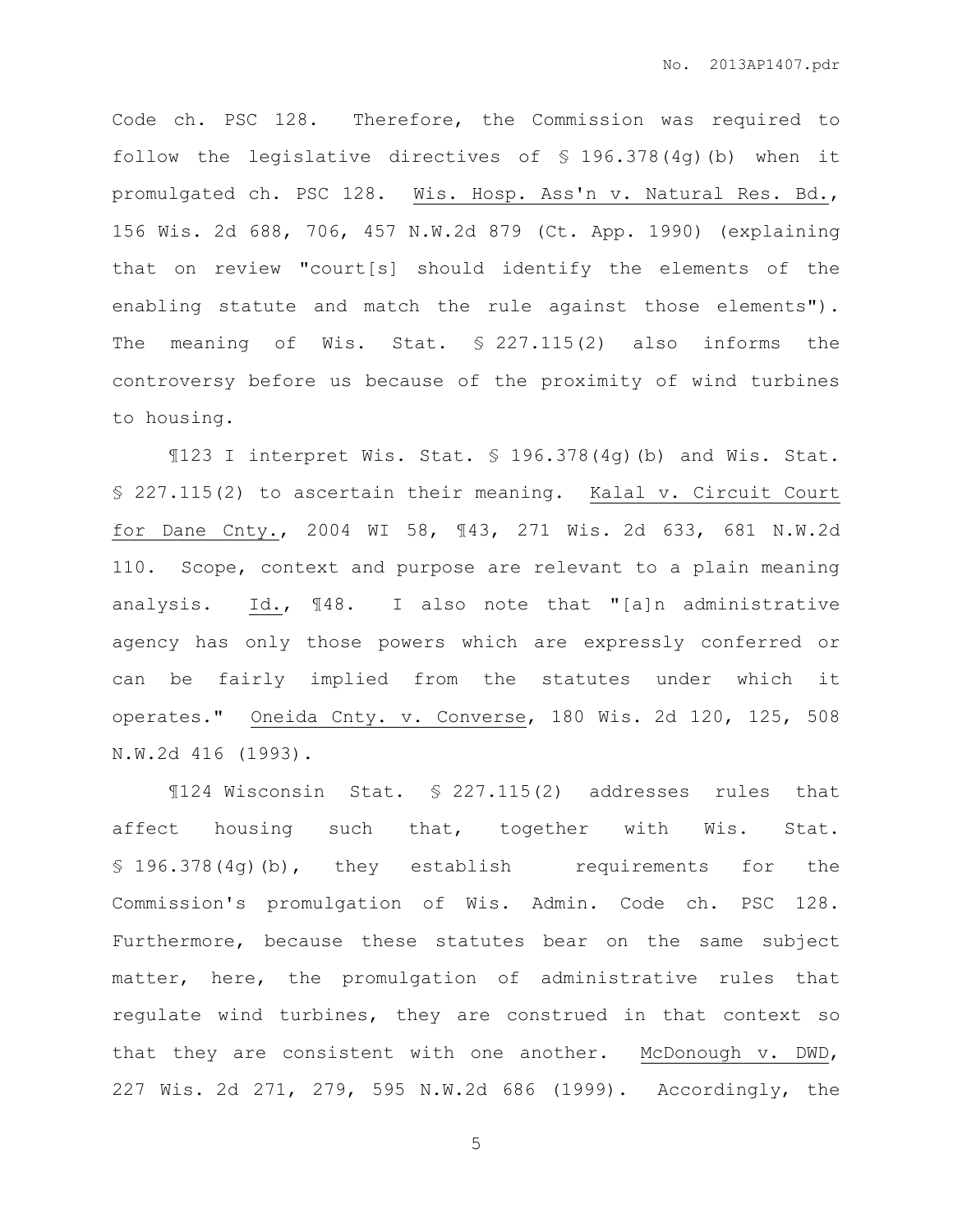Commission was required to have exercised its rule-making authority within the framework established by these statutes.

¶125 I begin with the words chosen by the legislature in its enabling legislation. Wisconsin Stat. § 196.378(4g)(b) provides in relevant part:

The commission shall . . . promulgate rules that specify the restrictions a political subdivision may impose on the installation or use of a wind energy system consistent with the conditions specified in s.  $66.0401(1m)(a)$  to  $(c)$ . The subject matter of these rules shall include setback requirements that provide reasonable protection from any health effects, including health effects from noise and shadow flicker, associated with wind energy systems. The subject matter of these rules . . . may include . . . set-back distances, maximum audible sound levels, shadow flicker, proper means of measuring noise, interference with radio, telephone, or television signals, or other matters. A political subdivision may not place a restriction on the installation or use of a wind energy system that is more restrictive than these rules.

¶126 The legislative grant of authority to the Commission in Wis. Stat. § 196.378(4g)(b) described the legislature's purpose and topics that the Commission was required to address when promulgating Wis. Admin. Code ch. PSC 128. Section 196.378(4g)(b) plainly states that the rules enacted "shall include setback requirements that provide reasonable protection from any health effects, including health effects from noise and shadow flicker." Section 196.378(4g)(b) also granted the Commission discretionary authority in other areas.

¶127 There are good reasons for the legislature's mandate that the Commission enact setback requirements for wind turbines. It is well known that wind turbines may be harmful to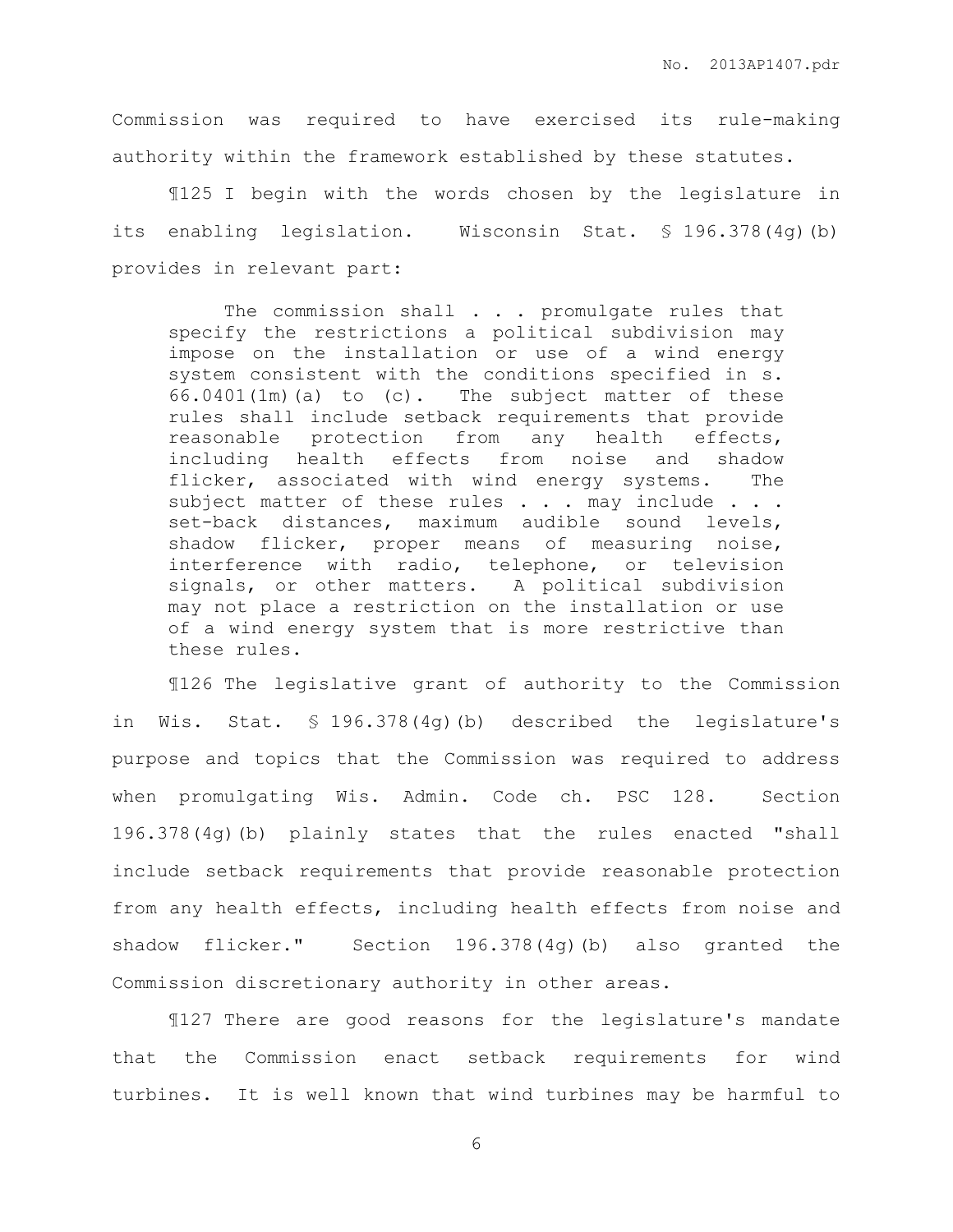the health of those who live close to them and are sensitive to the noise and shadow flicker they produce. See Roy D. Jeffery, et al., Adverse Health Effects of Industrial Wind Turbines, 59 Canadian Family Physician 473 (2013); Jerry Punch & Richard James, Negative Health Effects of Noise from Industrial Wind Turbines: Some Background,

http://www.hearinghealthmatters.org/hearingviews/2014/windturbine-health-problems-noise (last visited March 26, 2015).

¶128 Directly connected to legislatively focused health concerns, Wis. Admin. Code § PSC 128.13 establishes siting criteria for wind turbines in regard to setback distance and height requirements; Wis. Admin. Code § PSC 128.14 addresses noise criteria;<sup>6</sup> Wis. Admin. Code § PSC 128.15 addresses shadow flicker.<sup>7</sup> Accordingly, the Commission's application of Wis. Stat. § 196.378(4g)(b) is driven by wind turbines' effects on the health of people who live or work in proximity to wind turbines.

 $\overline{a}$ 

<sup>6</sup> Wisconsin Admin. Code § PSC 128.14 provides in relevant part: "[A]n owner shall operate the wind energy system so that the noise attributable to the wind energy system does not exceed 50 dBA during daytime hours and 45 dBA during nighttime hours." § PSC 128.14(3)(a). The determination of noise level is made at "the outside wall nearest to the closest wind turbine." § PSC 128.14(4).

 $7$  Wisconsin Admin. Code § PSC 128.15(1)(b) and (2) provides in relevant part: "An owner shall design the proposed wind energy system to minimize shadow flicker at a residence or occupied community building . . . [so it] does not cause more than 30 hours per year of shadow flicker."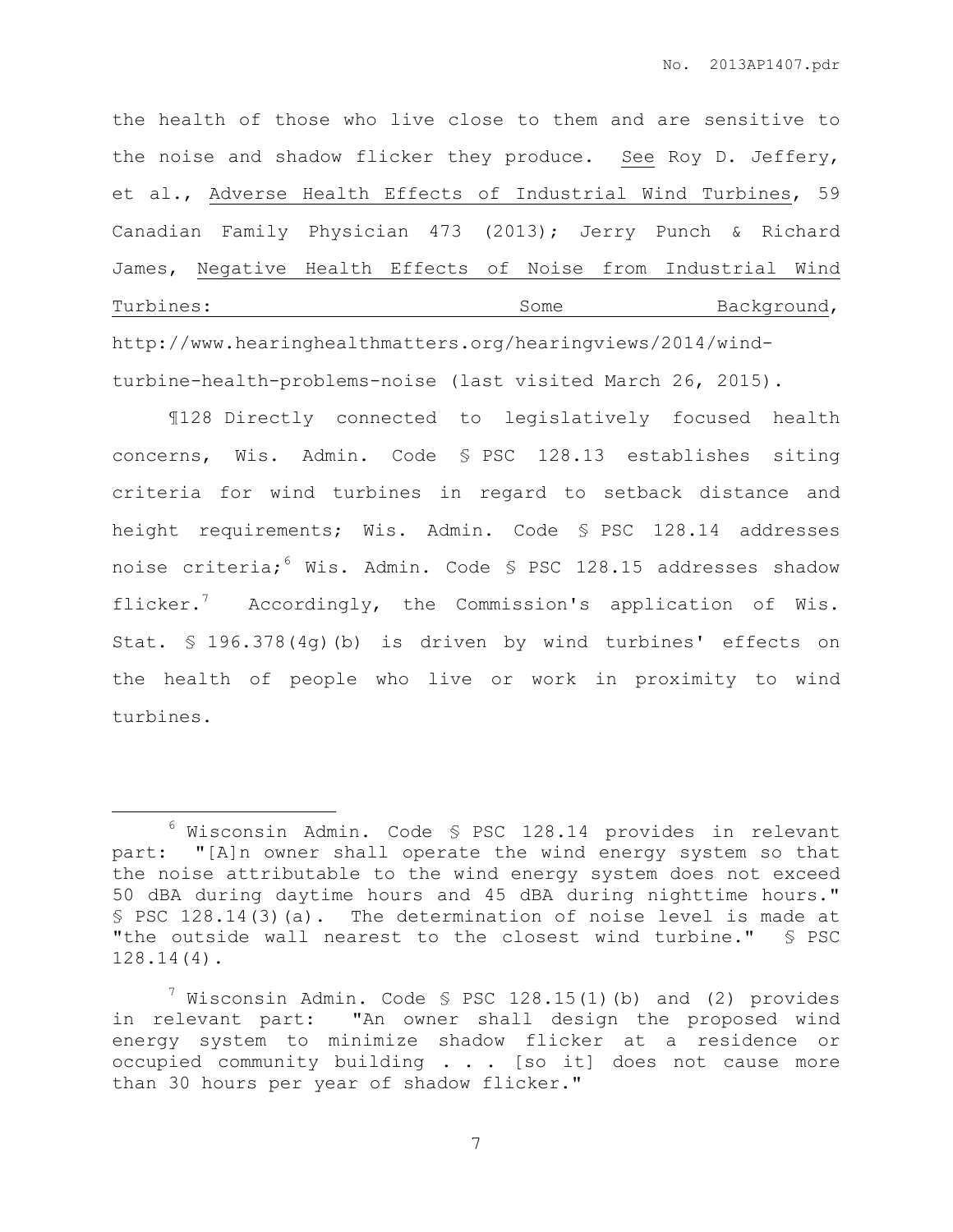¶129 Wisconsin Admin. Code § PSC 128.13(1)(a) provides for permissible setbacks, depending on the type of building that is nearby. The largest setback is 1,250 feet. The setback from wind turbines generally is measured as the distance from the wind turbine tower to the nearest point on the foundation of a residence or occupied community building. § PSC 128.13(1)(b).

¶130 The setbacks of Wis. Admin. Code § PSC 128.13 lessen the noise and shadow flicker impacts of wind turbines on residents and real estate that are as far away from the wind turbines as § PSC 128.13(1)(a) provides. Stated otherwise, without consideration of the setbacks of § PSC 128.13, wind turbines could be placed in the middle of residential communities with houses only a few feet away so long as no local ordinance regulated placement.

¶131 Because Wis. Admin. Code ch. PSC 128 prevents placement of wind turbines that are inconsistent with its provisions, ch. PSC 128 lessens the effects of wind turbines on the health of people who reside nearby. Chapter PSC 128 does so by subjecting the housing in which people live to less noise and less shadow flicker. Stated otherwise, §§ PSC 128.13, 128.14 and 128.15 directly affect the levels of noise and shadow flicker that wind turbines inflict on nearby housing.

¶132 The effect of wind turbines on the health of people living nearby was considered by the Wind Siting Council when ch. PSC 128 was enacted. Furthermore, Wis. Stat. § 196.378(4g)(e)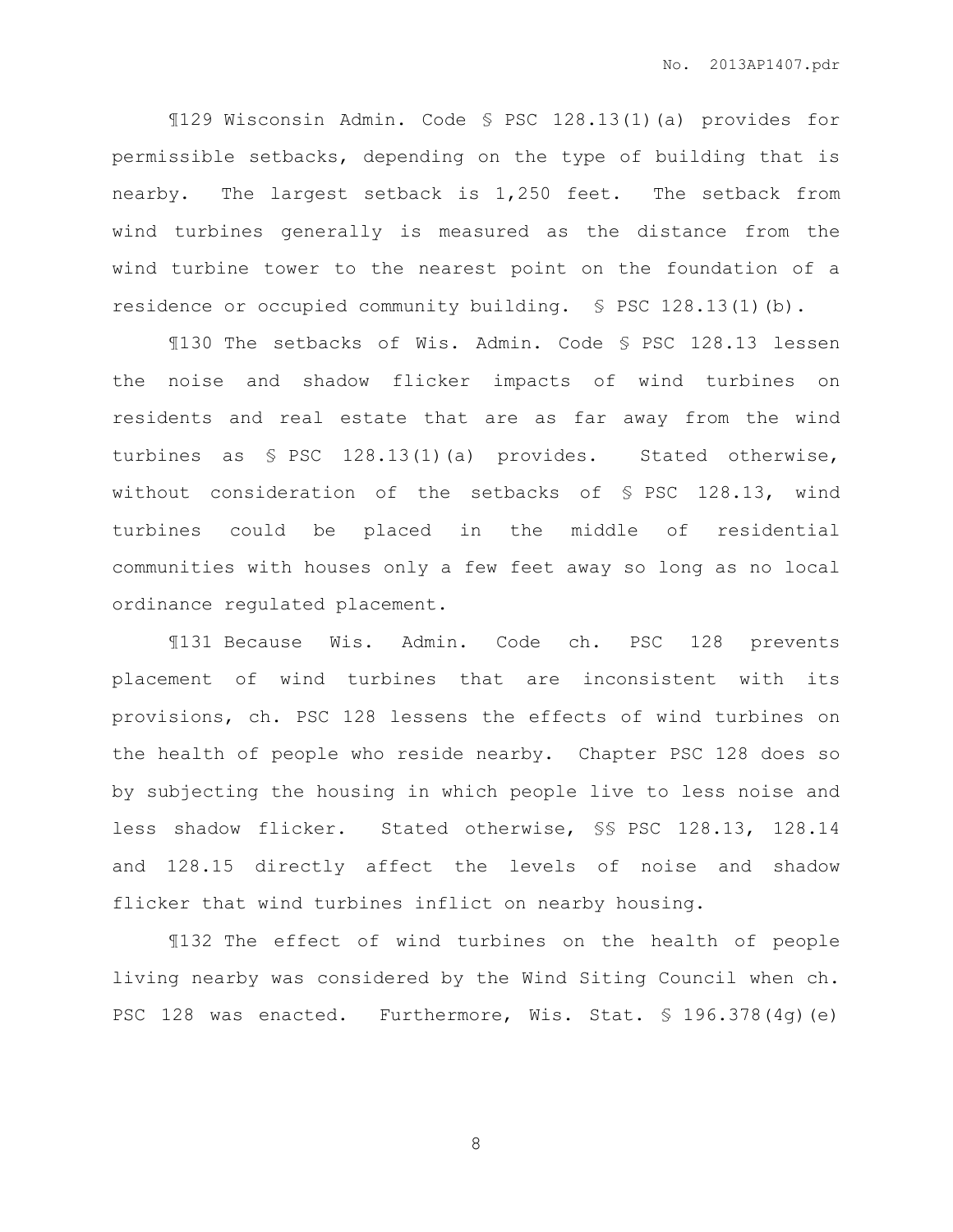requires periodic review of wind turbines' effects on health.<sup>8</sup> Because wind turbines have the potential to affect the health of those who live nearby, wind turbines also will affect the market for those properties because some buyers will reject the properties because they believe that wind turbines will have a negative effect on their health. See, e.g., Nina Pierpont, Wind Turbine Syndrome: A Report on a Natural Experiment (2009) (available at http://www.windturbinesyndrome.com).

¶133 The legislature recognized that health effects associated with wind turbines may be connected to the distance between wind turbines and housing when it required that setbacks provide "reasonable protection from any health effects." Wis. Stat. § 196.378(4g)(b). As health effects caused by wind turbines also affect the real estate market, the legislature required the Commission to obtain a housing report while it was in the process of promulgating Wis. Admin. Code ch. PSC 128. Wisconsin Stat. § 227.115 specified the findings that the Department was required to make in assessing a proposed rule's effect on housing. Section 227.115(3) provides:

(a) The report of the department shall contain information about the effect of the proposed rule on housing in this state, including information on the effect of the proposed rule on all of the following:

 $\overline{a}$ 

 $8$  The Wind Siting Council is required to "survey the peerreviewed scientific research regarding the health impacts of wind energy systems." Wis. Stat. § 196.378(4g)(e); see Wisconsin Wind Siting Council, Wind Turbine Siting-Health Review and Wind Siting Policy Update,  $3-4$ , 14 (2014). The Wind Siting Council addressed health concerns, not housing concerns.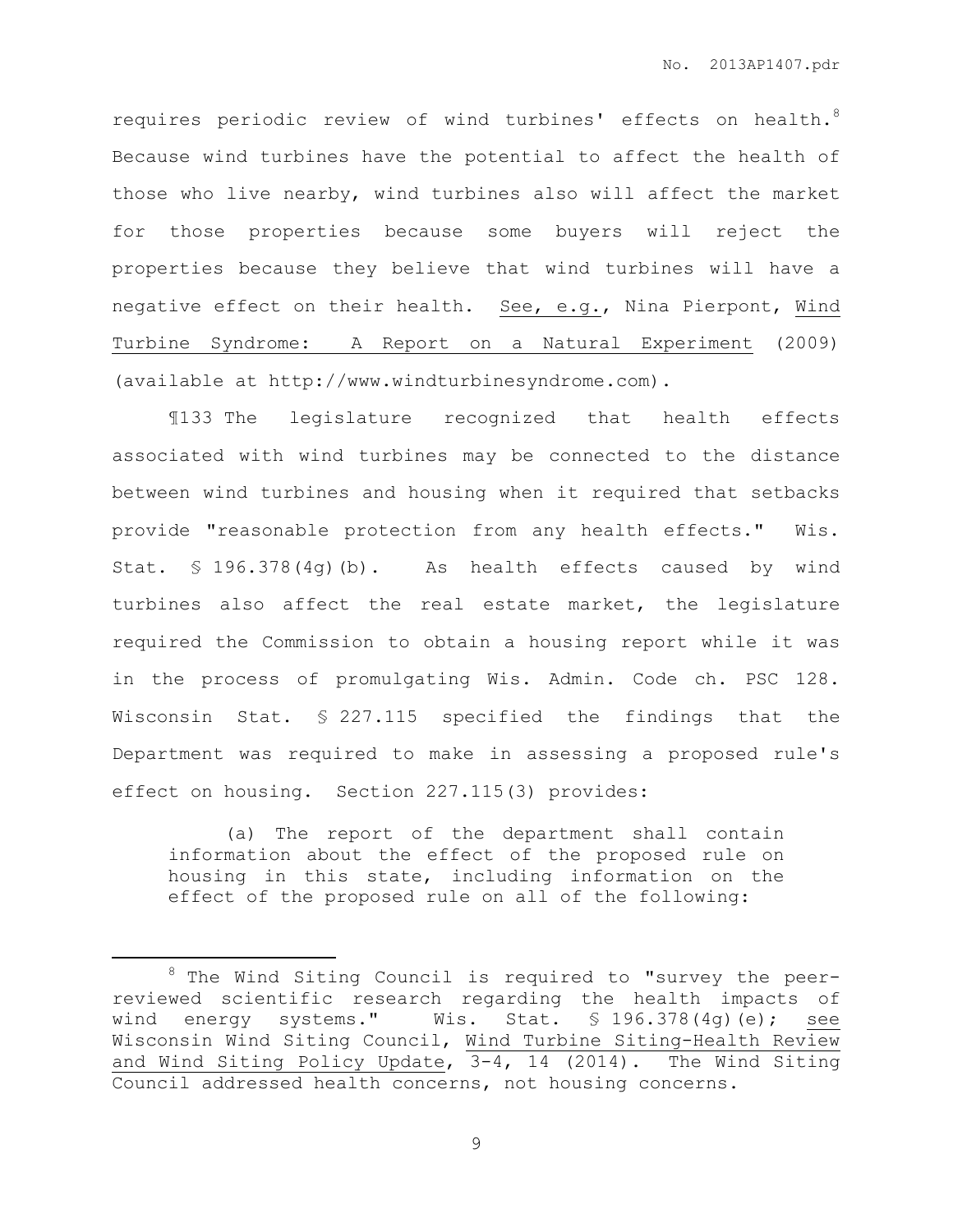1. The policies, strategies and recommendations of the state housing strategy plan.

2. The cost of constructing, rehabilitating, improving or maintaining single family or multifamily dwellings.

3. The purchase price of housing.

4. The cost and availability of financing to purchase or develop housing.

5. Housing costs, as defined in s. 560.9801(3)(a) and (b).

(b) The report shall analyze the relative impact of the effects of the proposed rule on low– and moderate– income households.

¶134 The legislature required the Commission to request a housing report from the Department if a "proposed rule directly or substantially affects the development, construction, cost, or availability of housing" in Wisconsin. Wis. Stat. § 227.115(2). Section 227.115(2) requires the Commission to do so before the proposed rule is forwarded to the legislative council staff under Wis. Stat. § 227.15.

¶135 Wisconsin Stat. § 227.115(2)'s phrase, "directly or substantially affects," is not defined in § 227.115, nor has it been interpreted in prior cases. However, the phrase "directly affects" has been interpreted in other contexts. For example, Sausen v. Town of Black Creek Bd. of Review, 2014 WI 9, ¶3, 352 Wis. 2d 576, 843 N.W.2d 39, concludes that an assessor's classification of property "directly affects" the property's assessment because of the classification's relationship to statutory percentages of assessment. State v. Long, 2009 WI 36, ¶51, 317 Wis. 2d 92, 765 N.W.2d 557, explains that proof of a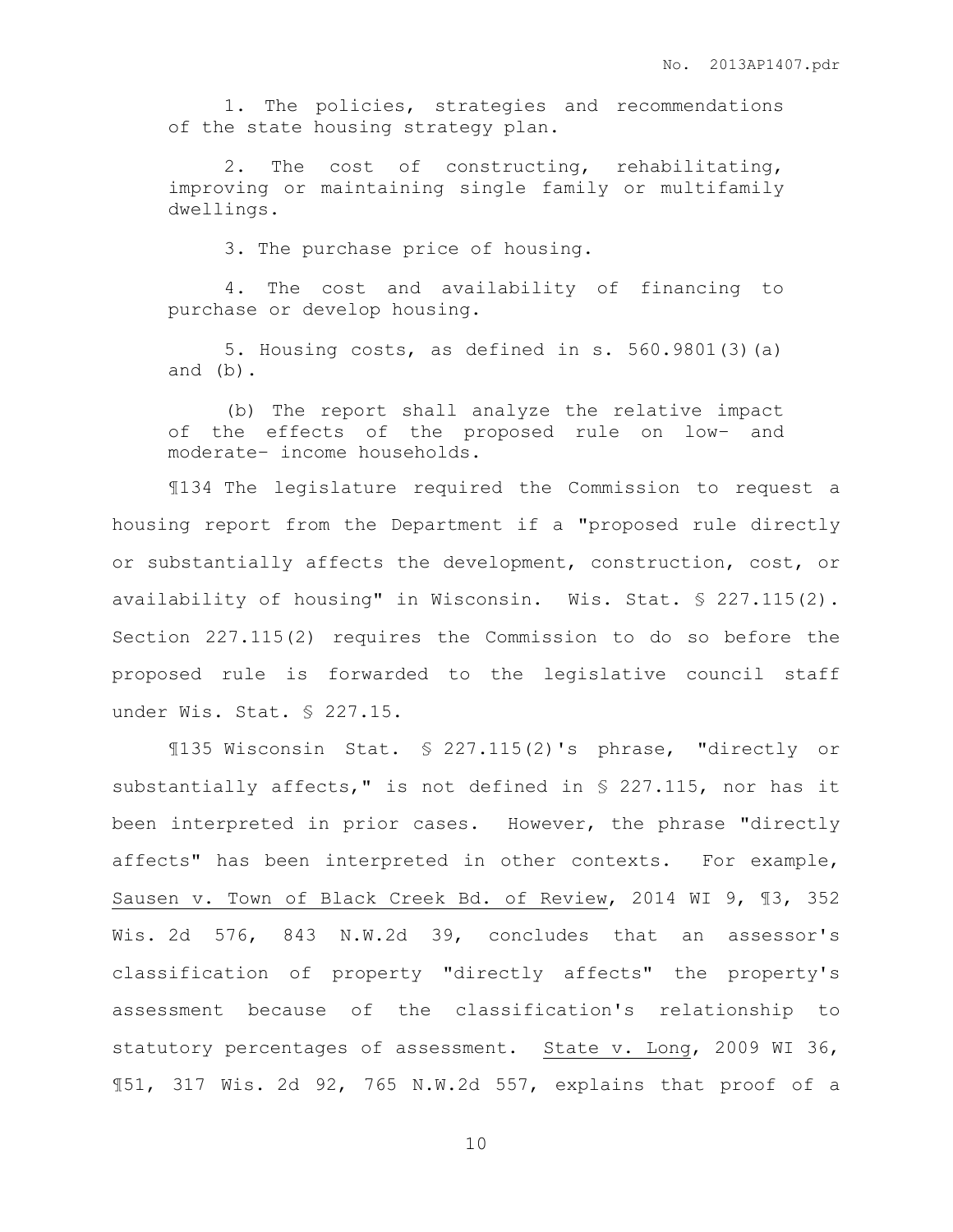prior conviction "directly affects" a liberty interest because such proof is relevant to the term of incarceration to which a defendant may be subjected. City of Appleton v. Town of Menasha, 142 Wis. 2d 870, 879, 419 N.W.2d 249 (1988), concludes that any illegal expenditure of public funds "directly affects" taxpayers because taxpayers suffer a pecuniary loss as a result.

¶136 In each decision, "directly affects" has been defined by a nexus between an act and the interest of a person that is influenced by the act. Accordingly, I conclude that the plain meaning of "directly affects" in Wis. Stat. § 227.115(2) includes an act that has a nexus to housing. That is, in order for a proposed rule to "directly affect" housing, there must be a nexus between the proposed rule and housing.

¶137 As I have explained, Wis. Admin. Code ch. PSC 128 has a nexus to housing due to the setbacks of § PSC 128.13, the decibel noise levels of § PSC 128.14 and the minimization of shadow flicker in § PSC 128.15, all of which regulate wind turbines' effects on nearby housing. Stated otherwise, the plain meaning of "directly affects" in Wis. Stat. § 227.115(2) includes those proposed rules that regulate wind turbine setbacks, noise levels and shadow flicker.

¶138 These obvious nexuses are the core of Wisconsin Realtors' contention from which it concluded that a housing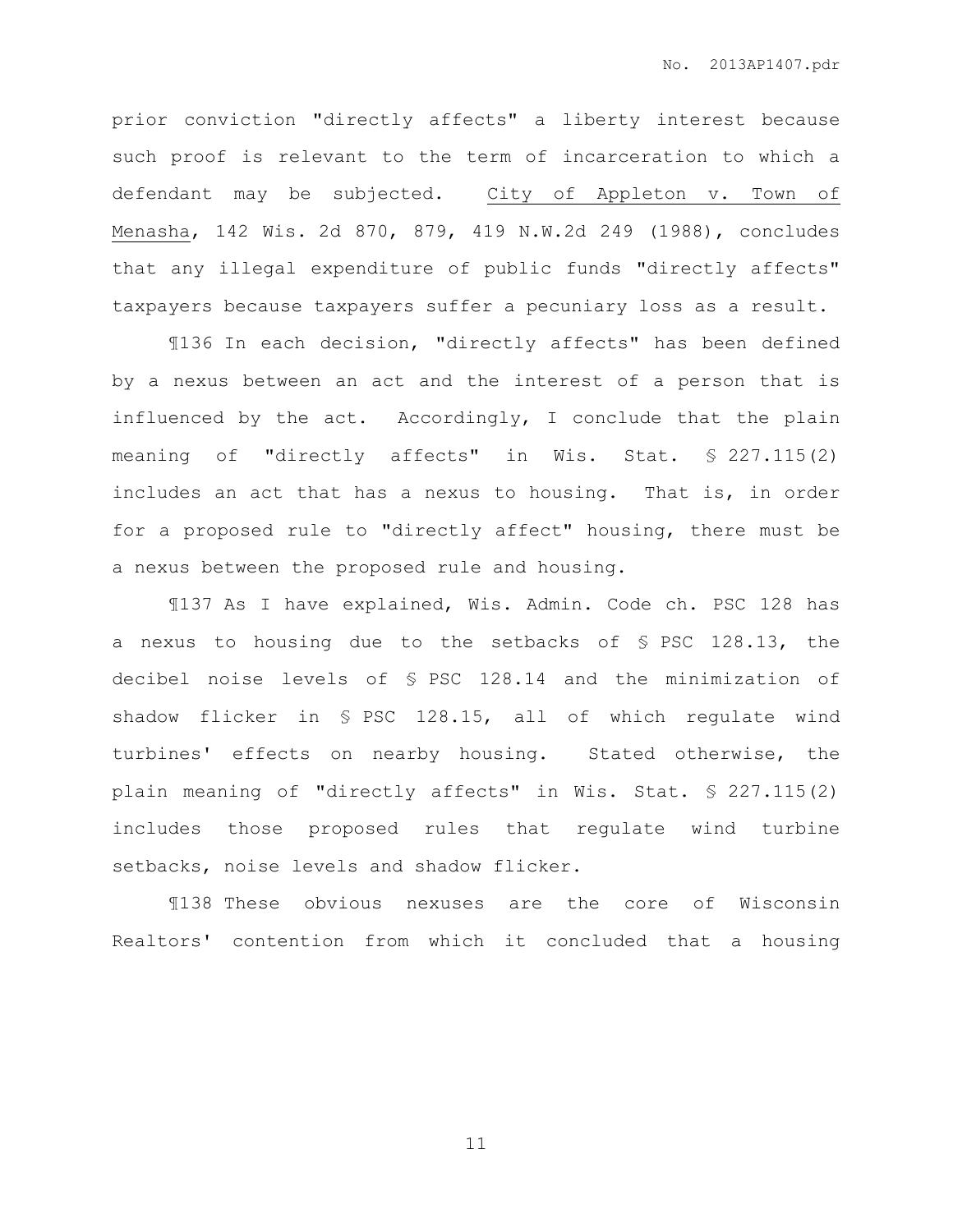report was required by Wis. Stat.  $\frac{227.115(2).^{9}}{}$  Stated otherwise, it is the position of Wisconsin Realtors that § 227.115(2) does not require that a rule have a negative effect on housing before a housing report is required by  $\S$  227.115(2).<sup>10</sup> Rather, the legislative threshold for requiring a housing report under § 227.115(2) is triggered whenever housing is "directly affected" by the terms of a proposed rule. I agree with Wisconsin Realtors. The statute says nothing about obtaining a housing report only when a rule negatively or inadequately affects housing.

¶139 Furthermore, Wis. Stat. § 196.378(4g)(b) and Wis. Stat. § 227.115(2) must be read together because they bear on the same subject matter, proposed administrative rules. McDonough, 227 Wis. 2d at 279. When we do so, the nexus between the health effects of wind turbines and housing becomes apparent.

¶140 Wisconsin Admin. Code §§ PSC 128.13, 128.14 and 128.15 directly affect noise levels and shadow flicker to which housing is subjected by the operation of wind turbines. It follows then as a matter of course that the effect of wind turbines on

 $\overline{a}$ 

<sup>&</sup>lt;sup>9</sup> The majority opinion repeatedly misstates Wisconsin Realtors' position. See majority op., e.g., ¶¶69-76. In so doing, the majority opinion sets up straw men that it can knock down. However, more importantly, this device permits the majority opinion to escape addressing Wisconsin Realtors' actual argument about why Wis. Admin. Code ch. PSC 128 directly affects housing.

 $10$  If there was ever any doubt, Wisconsin Realtors' position in this regard was clearly stated at oral argument under questioning by the court.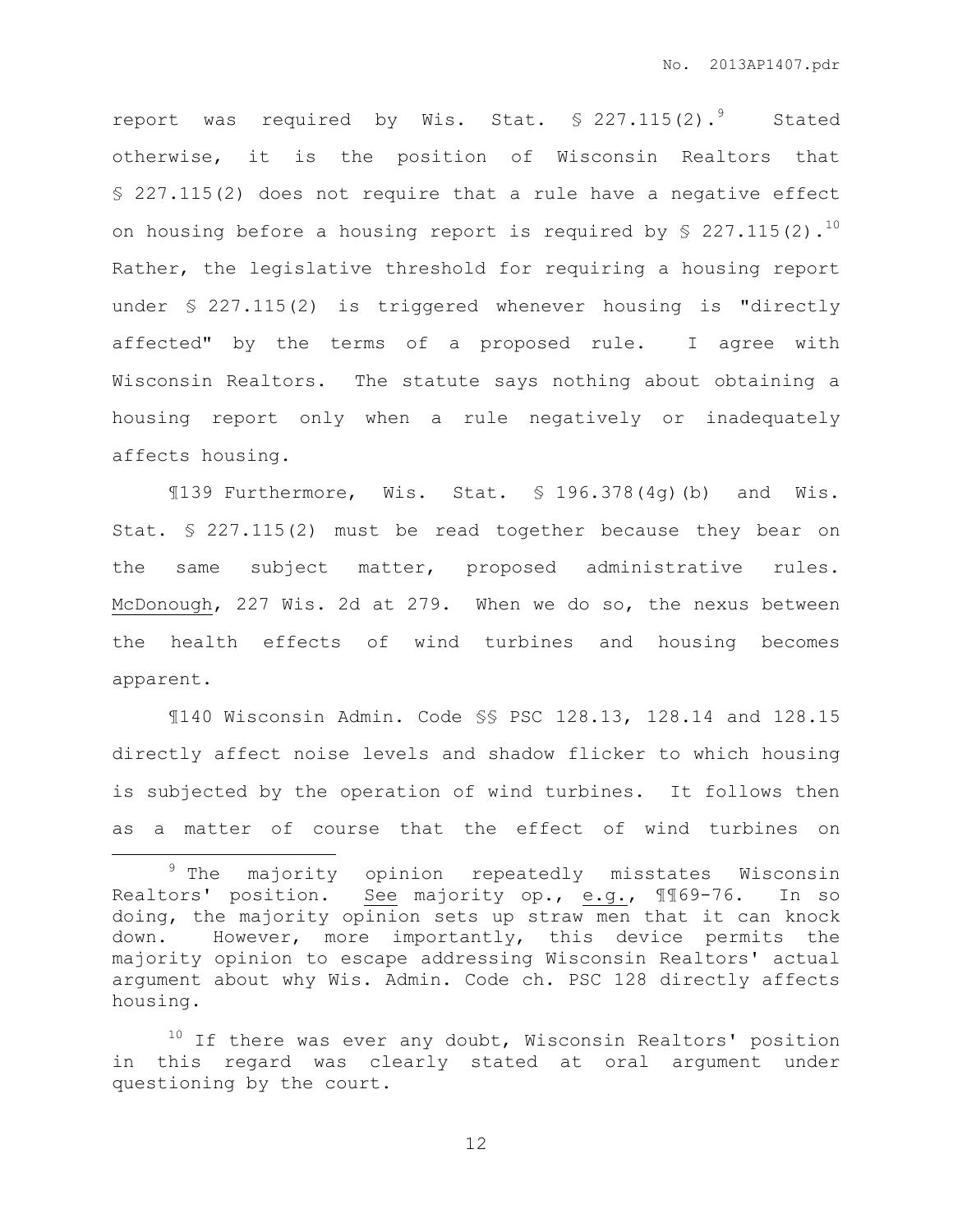housing is central to carrying out the plain meaning of § 196.378(4g)(b), which required the Commission to draft rules that addressed wind turbines' effects on health. Stated otherwise, housing is central to the Commission's compliance with § 196.378(4g)(b) because it is due to living in nearby housing that the health of Wisconsin residents is most affected by wind turbines. Therefore, if the Commission's rules did not directly affect housing, those rules would have a limited impact on health, contrary to the enabling legislation for ch. PSC 128.

¶141 Both the court of appeals and the majority opinion misunderstand Wisconsin Realtors' argument. For example, the court of appeals said,

To demonstrate that a housing impact report was required, [Wisconsin Realtors] must show that the setback, noise, and shadow flicker restrictions imposed by PSC 128 are so inadequate that the rules will directly or substantially affect the development, construction, cost, or availability of housing in Wisconsin.

Wis. Realtors Ass'n v. Pub. Serv. Comm'n of Wis., No. 2013AP1407, unpublished slip op., ¶18 (Wis. Ct. App. March 25, 2014).

¶142 However, no showing of inadequacy is required of Wisconsin Realtors under Wis. Stat. § 227.115(2) in order to demonstrate that Wis. Admin. Code ch. PSC 128 directly affects housing. The plain meaning of the words that the legislature chose for Wis. Stat. § 227.115(2) does not require that the rules the Commission proposed be "inadequate" in order for those rules to directly affect housing. All that is required is a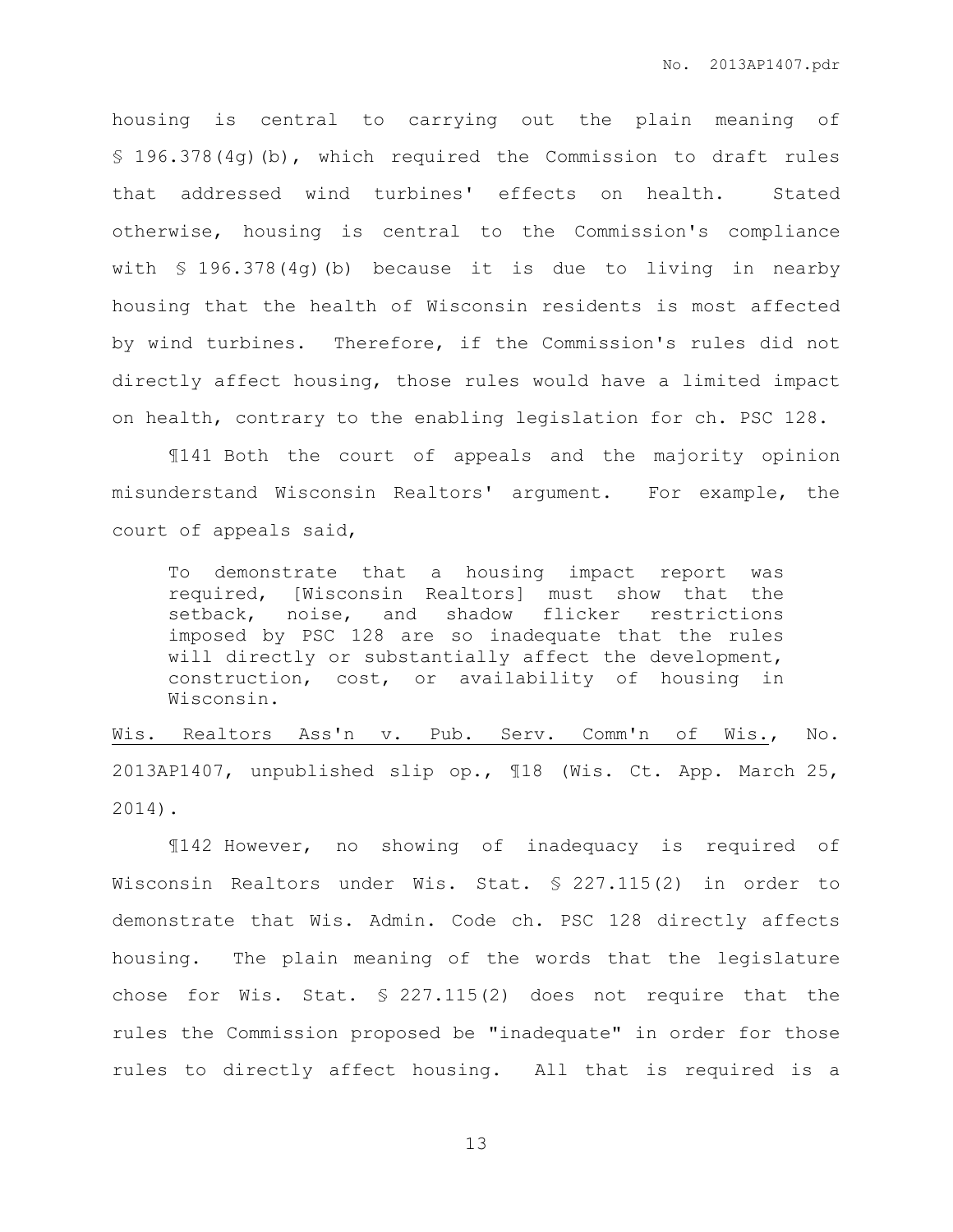nexus between the proposed rules and their effect on housing. It is beyond dispute that ch. PSC 128 has such a nexus.

¶143 Once that threshold is met, a housing report is required. It is the task of the Department, as it prepares the housing report, to assess whether the administrative rules were adequate or inadequate to protect housing. The Department's assessment and report was to be done during the rule-making process. Stated otherwise, the legislature gave the Department the task of assessing whether proposed rules are adequate to protect the housing of people who reside near wind turbines. $^{11}$ The legislature did not give that task to persons whose health and property values are impacted by the proposed rule. That was a burden for government to shoulder, which the court of appeals<sup>12</sup> and the majority opinion $^{13}$  have mistakenly placed on those Wisconsin residents who live near wind turbines.

 $\overline{a}$ 

<sup>&</sup>lt;sup>11</sup> See supra note 2.

 $12$  That the court of appeals added words to Wis. Stat. § 227.115(2) and thereby constructed a standard contrary to what the legislature mandated is confirmed by the court's conclusion that "[w]ithout presenting evidence that the restrictions imposed by PSC 128 are insufficient, [Wisconsin Realtors] cannot rebut the presumption that no housing impact report was required." Wis. Realtors Ass'n v. Pub. Serv. Comm'n of Wis., No. 2013AP1407, unpublished slip op., ¶18 (Wis. Ct. App. March 25, 2014).

 $13$  See majority op.,  $\P$ 7.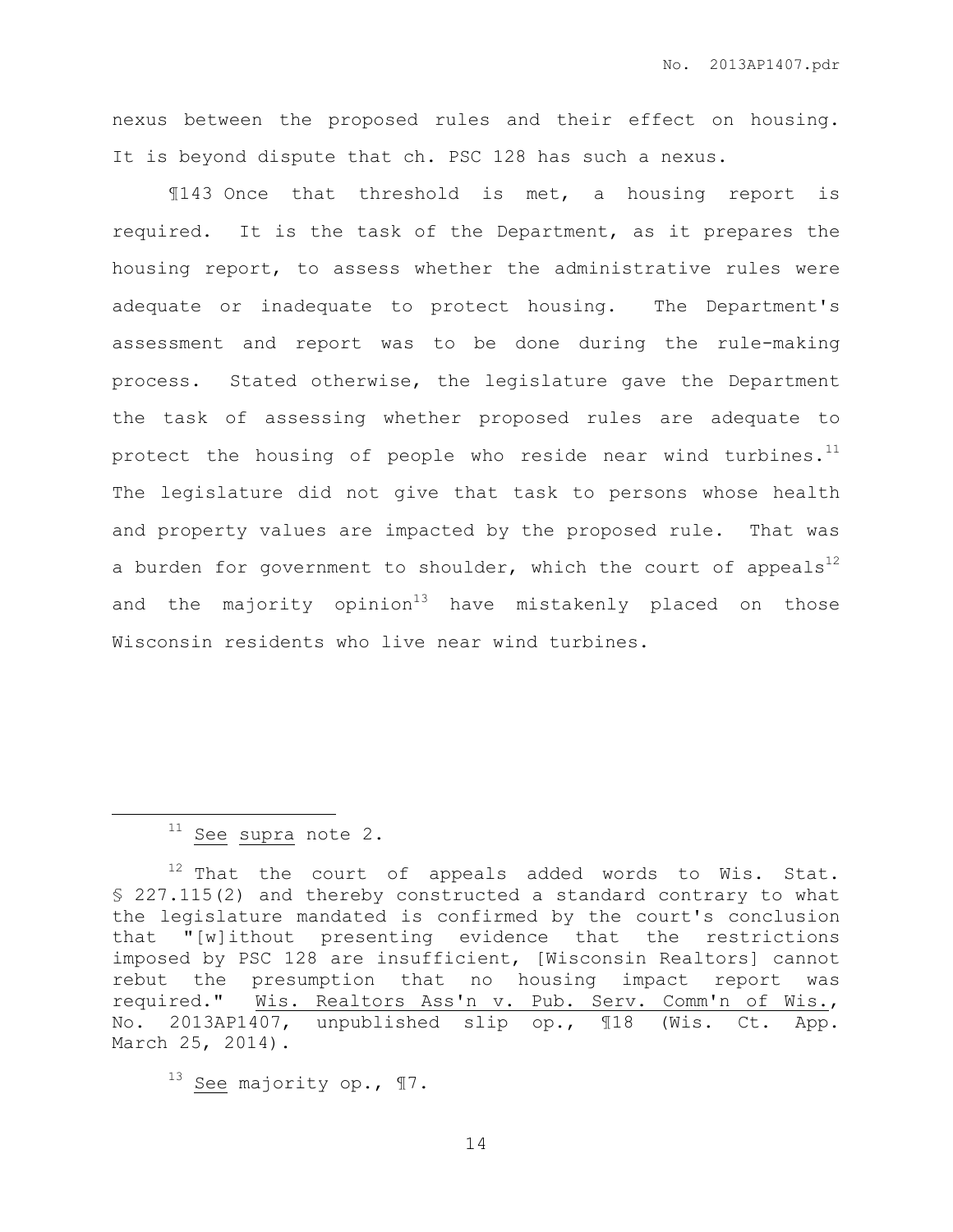#### 2. Presumption

¶144 The majority opinion also concludes that if all else fails, Wis. Admin. Code ch. PSC 128 is saved by the presumption of Wis. Stat. § 227.20(3), which provides in relevant part:

(3) Filing a certified copy of a rule with the legislative reference bureau creates a presumption of all of the following:

. . . .

(c) That all of the rule-making procedures required by this chapter were complied with.

¶145 I take judicial notice that a certified copy of Wis. Admin. Code ch. PSC 128 was filed with the Legislative Reference Bureau. However, because §§ PSC 128.13, 128.14 and 128.15 directly affect housing, a Wis. Stat. § 227.115(2) housing report was required. All agree that the Commission did not request the Department to prepare a housing report, and the Department provided no such report. Because the Commission was required to request a housing report and did not do so, the presumption of Wis. Stat. § 227.20(3)(c) has been rebutted.

¶146 Furthermore, if governmental agencies could ignore legislative directives simply by filing a certified copy of a proposed rule with the Legislative Reference Bureau, there would be a great temptation for busy agency employees not to bother with fully complying with legislative directives during rulemaking. Accordingly, the presumption of Wis. Stat. § 227.20(3)(c) cannot save the Commission's rules that were enacted with disregard for the express directives of the Legislature. See Dane Cnty. v. DHSS, 79 Wis. 2d 323, 331-32,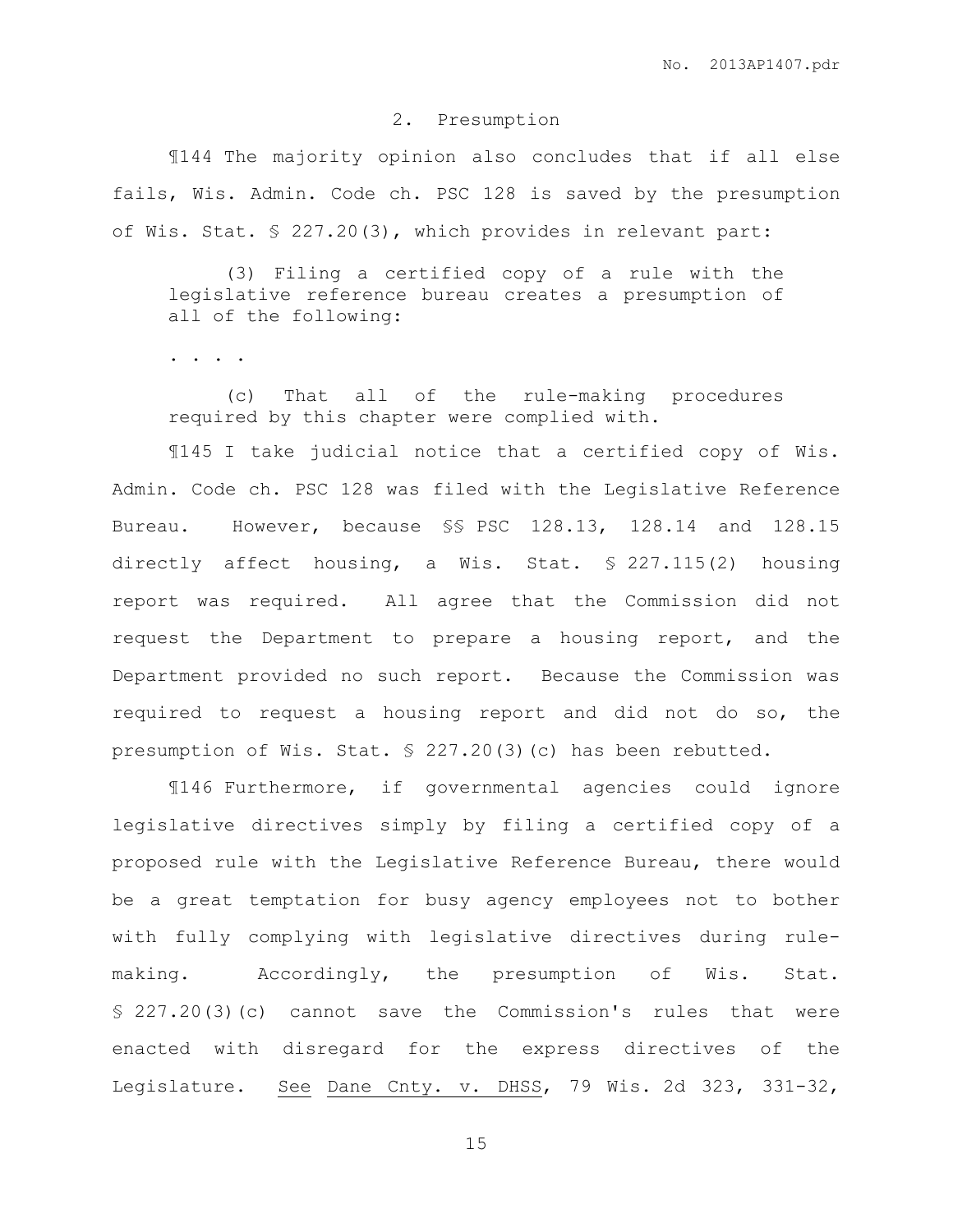255 N.W.2d 539 (1977) (concluding that Dane County could challenge the manner in which the Department of Health and Social Services had promulgated its rule).

### C. Remedy

¶147 I have concluded that the plain meaning of Wis. Stat. § 227.115(2) required the Commission, as a matter of law, to obtain a housing report from the Department when it promulgated Wis. Admin. Code ch. PSC 128; that it failed to do so and that its failure is not saved by Wis. Stat. § 227.20(3)(c). The question now becomes, what is the remedy for the Commission's failure.

¶148 Wisconsin Realtors began this declaratory judgment action pursuant to Wis. Stat. § 227.40. Therefore, I look to that section's provisions for guidance. Wisconsin Stat. § 227.40(4)(a) states:

In any proceeding pursuant to this section for judicial review of a rule, the court shall declare the rule invalid if it finds that it violates constitutional provisions or exceeds the statutory authority of the agency or was promulgated without compliance with statutory rule-making procedures.

It is under the last provision: the rule "was promulgated without compliance with statutory rule-making procedures," on which Wisconsin Realtors' claim lies.

¶149 Courts have reviewed other rules that have been promulgated without compliance with rule-making procedures and have held such rules invalid. For example, in Cholvin v. DHFS, 2008 WI App 127, ¶¶32-34, 313 Wis. 2d 749, 758 N.W.2d 118, the court of appeals held a directive that the Department of Health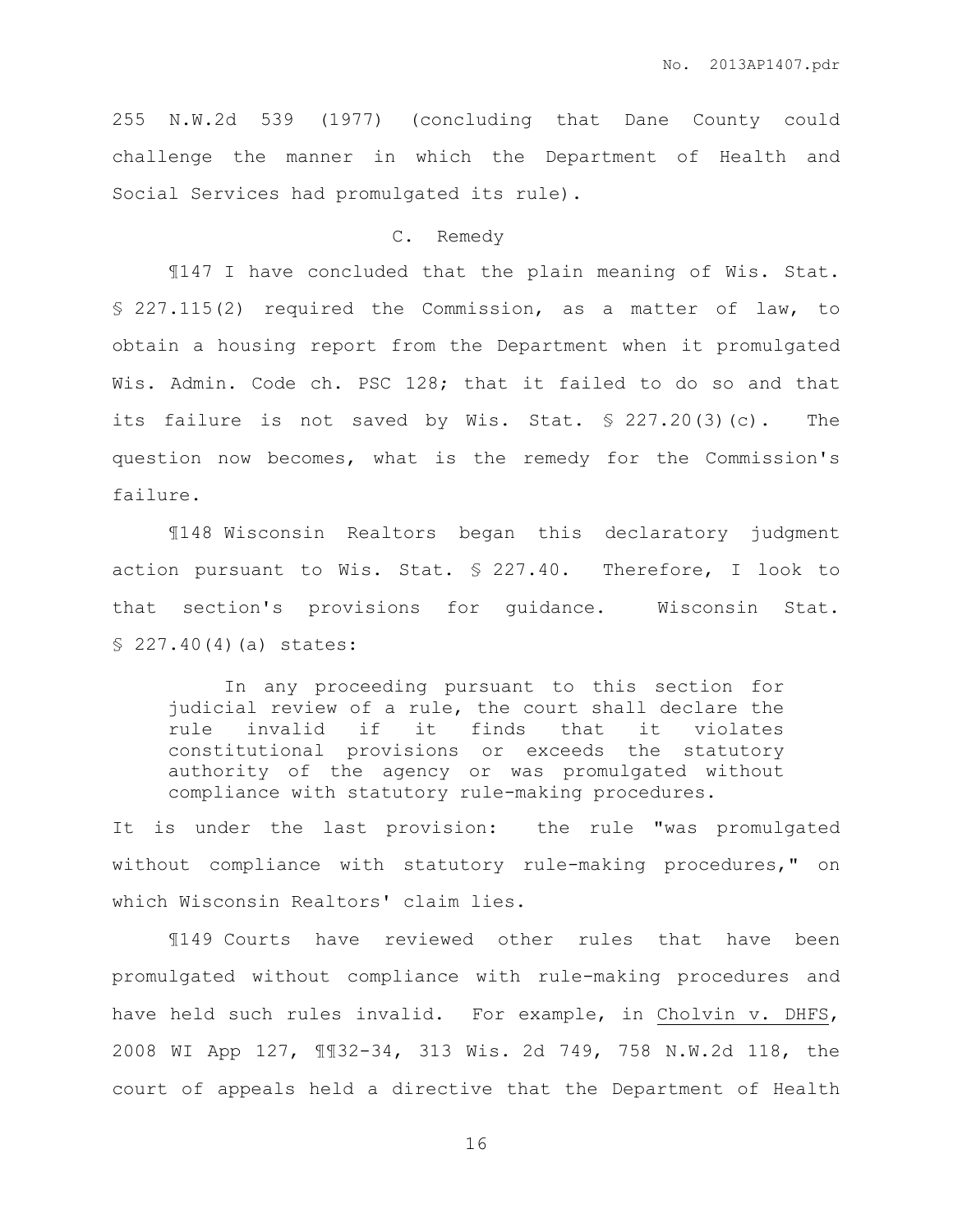and Family Services had given to Susan Cholvin was invalid because the Department did not employ statutorily required rulemaking to promulgate the directive. See also Heritage Credit Union v. Office of Credit Unions, 2001 WI App 213, ¶24, 247 Wis. 2d 589, 634 N.W.2d 593 (explaining that failure to comply with rule-making procedures is one ground for declaring a rule invalid).

¶150 The Commission did not comply with Wis. Stat. § 227.115(2), and as a matter of law, it was required to do so. The plain meaning of Wis. Stat. § 227.40(4)(a) provides the remedy: "the court shall declare the rule invalid." Accordingly, I follow that directive and conclude that ch. PSC 128 is invalid.

#### III. CONCLUSION

¶151 I conclude that the Commission was obligated, as a matter of law, to obtain a Wis. Stat. § 227.115(2) housing report because Wis. Admin. Code ch. PSC 128 directly affects housing. The Commission failed to obtain a § 227.115(2) housing report; therefore, ch. PSC 128 is invalid. Wis. Stat. § 227.40(4)(a). Accordingly, I respectfully dissent from the majority opinion.

¶152 I am authorized to state that Justice ANNETTE KINGSLAND ZIEGLER joins this dissent.